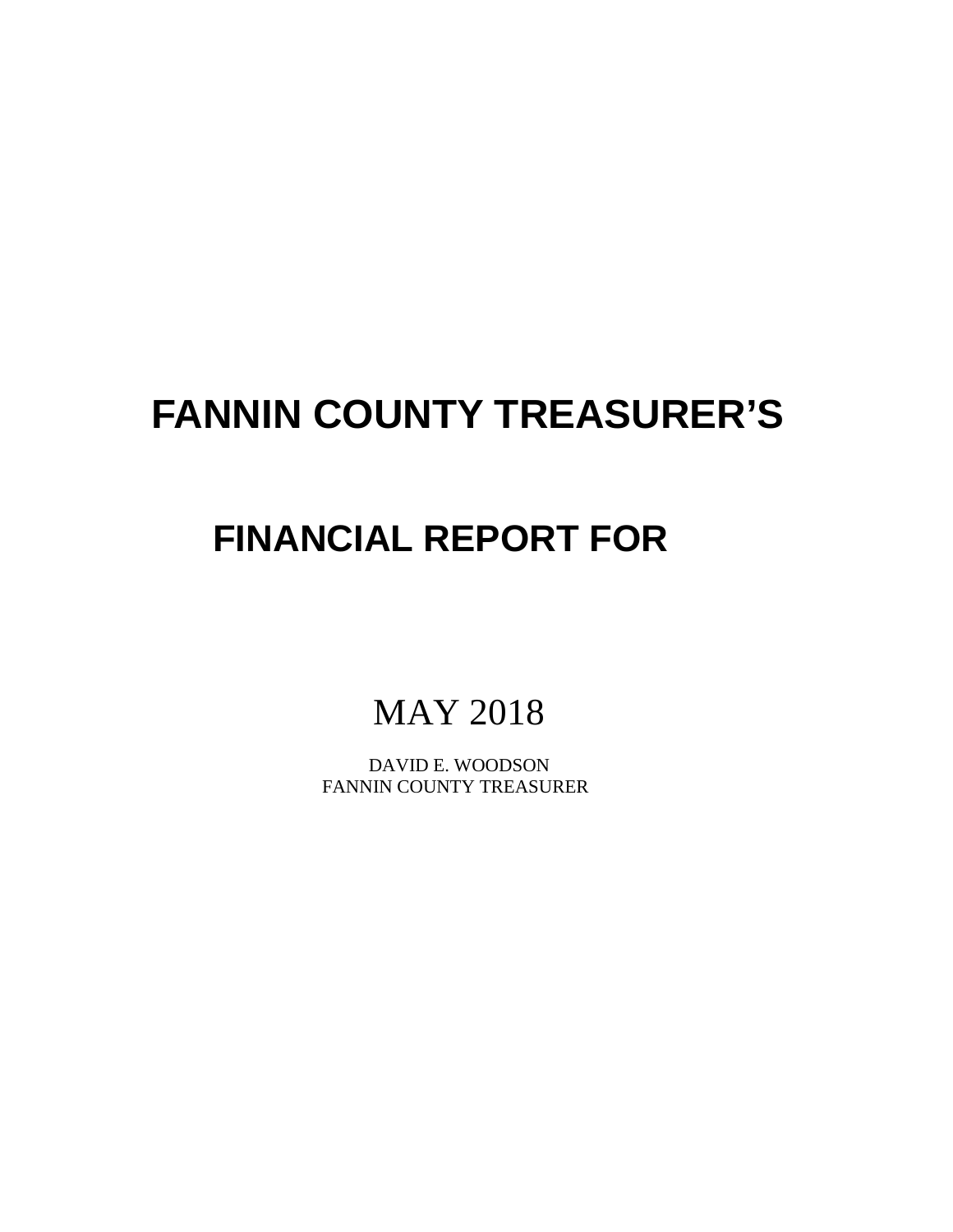TIME:09:04 AM PREPARER:0007

| RECEIPT       | <b>RECEIVED</b> | DATE     | DATE    | DESCRIPTION       | <b>BANK</b> | INCOME  | REPORT | AMOUNT   |
|---------------|-----------------|----------|---------|-------------------|-------------|---------|--------|----------|
| <b>NUMBER</b> | FROM            | RECEIVED | DEPOSIT | OF MONEY RECEIVED | ACCOUNT     | ACCOUNT | CODES  | RECEIVED |
|               |                 |          |         |                   |             |         |        |          |

GENERAL FUND

=================================== 0000180611-01 COMPTROLLER-JUDICIARY SEC 05-03-2018 05-03-2018 LONGEVITY PAY 10-103-100 10-370-151 1,080.00 0000180612-01 FANNIN COUNTY HEALTH DEPT 05-04-2018 05-04-2018 APRIL 2018 PERMITS 10-103-100 10-320-545 2,350.00 0000180613-01 VISION MEDIA GROUP, INC. 05-04-2018 05-04-2018 MAY 2018 TOWER RENT 10-103-100 10-370-100 200.00 0000180623-01 DISTRICT ATTORNEY TRUST F 05-07-2018 05-07-2018 ADMIN. FEES 10-103-100 10-340-475 8.00 0000180623-02 DISTRICT ATTORNEY TRUST F 05-07-2018 05-07-2018 CERTIFIED MAIL 10-103-100 10-475-311 19.41 0000180624-01 BOND SUPERVISOR 05-07-2018 05-07-2018 WEEK OF 4/23/18 THR 10-103-100 10-340-573 850.00 0000180625-01 BOND SUPERVISION 05-07-2018 05-07-2018 WEEK OF 4/30/18 THR 10-103-100 10-340-573 1,280.00 0000180626-01 FANNIN COUNTY HEALTH INSP 05-07-2018 05-07-2018 APRIL 2018 PERMITS 10-103-100 10-320-300 8,860.03 0000180629-01 DISTRICT CLERK 05-07-2018 05-07-2018 APRIL 1-30, 2018 10-103-100 10-318-130 8,033.37 0000180629-02 DISTRICT CLERK 05-07-2018 05-07-2018 APRIL 1-30, 2018 10-103-100 10-318-132 2,080.10 0000180629-03 DISTRICT CLERK 05-07-2018 05-07-2018 APRIL 1-30,2018 10-103-100 10-340-135 255.00 0000180629-04 DISTRICT CLERK 05-07-2018 05-07-2018 APRIL 1-30,2018 10-103-100 10-340-450 3,594.95 0000180629-05 DISTRICT CLERK 05-07-2018 05-07-2018 APRIL 1-30, 2018 10-103-100 10-340-560 1,082.06 0000180629-06 DISTRICT CLERK  $05-07-2018\ 05-07-2018\ 08-07-2018\ 08-07-2018\ 08-07-2018\ 08-010\ 08-010\ 08-010\ 08-010\ 08-010\ 08-010\ 08-010\ 08-010\ 08-010\ 08-010\ 08-010\ 08-010\ 08-010\ 08-010\ 08-010\ 08-010\ 08-0$ 0000180629-07 DISTRICT CLERK 05-07-2018 05-07-2018 APRIL 1-30, 2018 10-103-100 10-370-162 495.00 0000180629-08 DISTRICT CLERK 05-07-2018 05-07-2018 APRIL 1-30, 2018 10-103-100 10-370-163 46.34 0000180629-09 DISTRICT CLERK 05-07-2018 05-07-2018 APRIL 1-30, 2018 10-103-100 10-370-164 185.37 0000180629-10 DISTRICT CLERK 05-07-2018 05-07-2018 APRIL 1-30, 2018 10-103-100 10-370-166 10.70 0000180629-11 DISTRICT CLERK 05-07-2018 05-07-2018 APRIL 1-30, 2018 10-103-100 10-370-167 71.56 0000180630-01 TAX A/C 05-07-2018 05-07-2018 W/E 4/27/18 TITLES 10-103-100 10-321-250 695.00 0000180631-01 TAX A/C 05-07-2018 05-07-2018 TABC-COUNTY FEES-MA 10-103-100 10-320-200 20.00 0000180635-03 SECRETARY OF STATE 05-10-2018 05-10-2018 2018 DEMOCRAT RUNOF 10-103-100 10-404-430 18.75 0000180635-04 SECRETARY OF STATE 05-10-2018 05-10-2018 2018 DEMOCRAT RUNOF 10-103-100 10-340-484 33.75 0000180636-03 SECRETARY OF STATE 05-10-2018 05-10-2018 2018 REPUBLICAN RUN 10-103-100 10-404-430 18.75 0000180636-04 SECRETARY OF STATE 05-10-2018 05-10-2018 2018 REPUBLICAN RUN 10-103-100 10-340-484 33.75 0000180637-01 TEXAS DEPT. OF PUBLIC SAF 05-10-2018 05-10-2018 PAYMENT MADE IN ERR 10-103-100 10-370-130 11,194.26 0000180637-02 TEXAS DEPT. OF PUBLIC SAF 05-10-2018 05-10-2018 PAYMENT MADE IN ERR 10-103-100 10-370-130 25,240.47 0000180638-01 CONSTABLE PCT. #1 05-10-2018 05-10-2018 SERVE PAPERS 10-103-100 10-340-551 70.00 0000180640-01 COMPTROLLER 05-11-2018 05-11-2018 SALES TAX REVENUES 10-103-100 10-318-160 85,653.86 0000180642-01 OFFICE OF COURT ADMINISTR 05-11-2018 05-11-2018 INDIGENT DEFENSE GR 10-103-100 10-330-437 8,481.25 0000180643-01 TAX A/C 05-11-2018 05-11-2018 COMMISSIONS ON CAR 10-103-100 10-321-200 2,090.80 0000180644-01 TAX A/C 05-11-2018 05-11-2018 IRP W/E 4-20-18 10-103-100 10-321-200 9.20 0000180645-01 TAX A/C 05-11-2018 05-11-2018 IRP W/E 4-27-18 10-103-100 10-321-200 13.80 0000180646-01 TAX A/C 05-11-2018 05-11-2018 165 TITLES W/E 5-4- 10-103-100 10-321-250 825.00 0000180647-01 TAX A/C 05-11-2018 05-11-2018 2018 TAX COMMISSION 10-103-100 10-321-251 247,809.34 0000180648-01 TAX A/C 05-11-2018 05-11-2018 W/E 5-4-18 10-103-100 10-321-200 2,823.15 0000180649-01 TAX A/C 05-11-2018 05-11-2018 IRP W/E 5-4-18 10-103-100 10-321-200 2.30 0000180650-01 TEXAS ASSOCIATION OF COUN 05-11-2018 05-11-2018 DIANE WILSON TRAVEL 10-103-100 10-400-427 386.99 0000180651-01 BOND SUPERVISION 05-14-2018 05-14-2018 WEEK OF 5/7/18 THRU 10-103-100 10-340-573 1,229.00 0000180652-01 US BANK 05-14-2018 05-14-2018 MARCH 2018 INMATE P 10-103-100 10-319-553 26.760.00 0000180653-01 COMPTROLLER 05-16-2018 05-16-2018 D.A.SALARY REIMBURS 10-103-100 10-370-143 9,166.66 0000180657-01 TAX A/C 05-18-2018 05-18-2018 W/E 5-11-18 175 TIT 10-103-100 10-321-250 875.00 0000180658-01 TAX A/C 05-18-2018 05-18-2018 ME 5/11/18 COMMISSI 10-103-100 10-321-200 1,920.55 0000180660-01 COMPTROLLER 05-21-2018 05-21-2018 Q1 JUROR REIMBURSEM 10-103-100 10-370-139 8,262.00 0000180661-01 COMPTROLLER 05-21-2018 05-21-2018 PHYSICAL EVID. ANAL 10-103-100 10-425-465 883.00 0000180662-01 COMPTROLLER 05-21-2018 05-21-2018 PHYSICAL EVID. ANAL 10-103-100 10-425-465 746.75 0000180663-01 BOND SUPERVISION 05-21-2018 05-21-2018 WEEK OF 5/14/18 THR 10-103-100 10-340-573 1,190.00 0000180665-01 COMPTROLLER 05-22-2018 05-22-2018 MAY 2018 COUNTY SUP 10-103-100 10-370-152 359.81 0000180669-01 CONSTABLE PCT. # 3 05-23-2018 05-23-2018 SERVE PAPERS 10-103-100 10-340-553 70.00 0000180671-01 THE GEO GROUP FOUNDATION 05-23-2018 05-23-2018 SCHOLARSHIP 10-103-100 10-319-429 10,000.00 0000180672-01 THE AMERICAN BOTTLING 05-23-2018 05-23-2018 DR. PEPPER COMMISSI 10-103-100 10-370-510 24.00 0000180673-01 TEXPOOL 05-23-2018 05-23-2018 APRIL 2018 INTEREST 10-103-175 10-360-100 6,283.48 0000180674-01 JP PCT. # 1 05-24-2018 05-24-2018 MAR. 2018 10-103-100 10-318-130 3,921.62 0000180674-02 JP PCT. # 1 05-24-2018 05-24-2018 MAR. 2018 10-103-100 10-340-560 270.09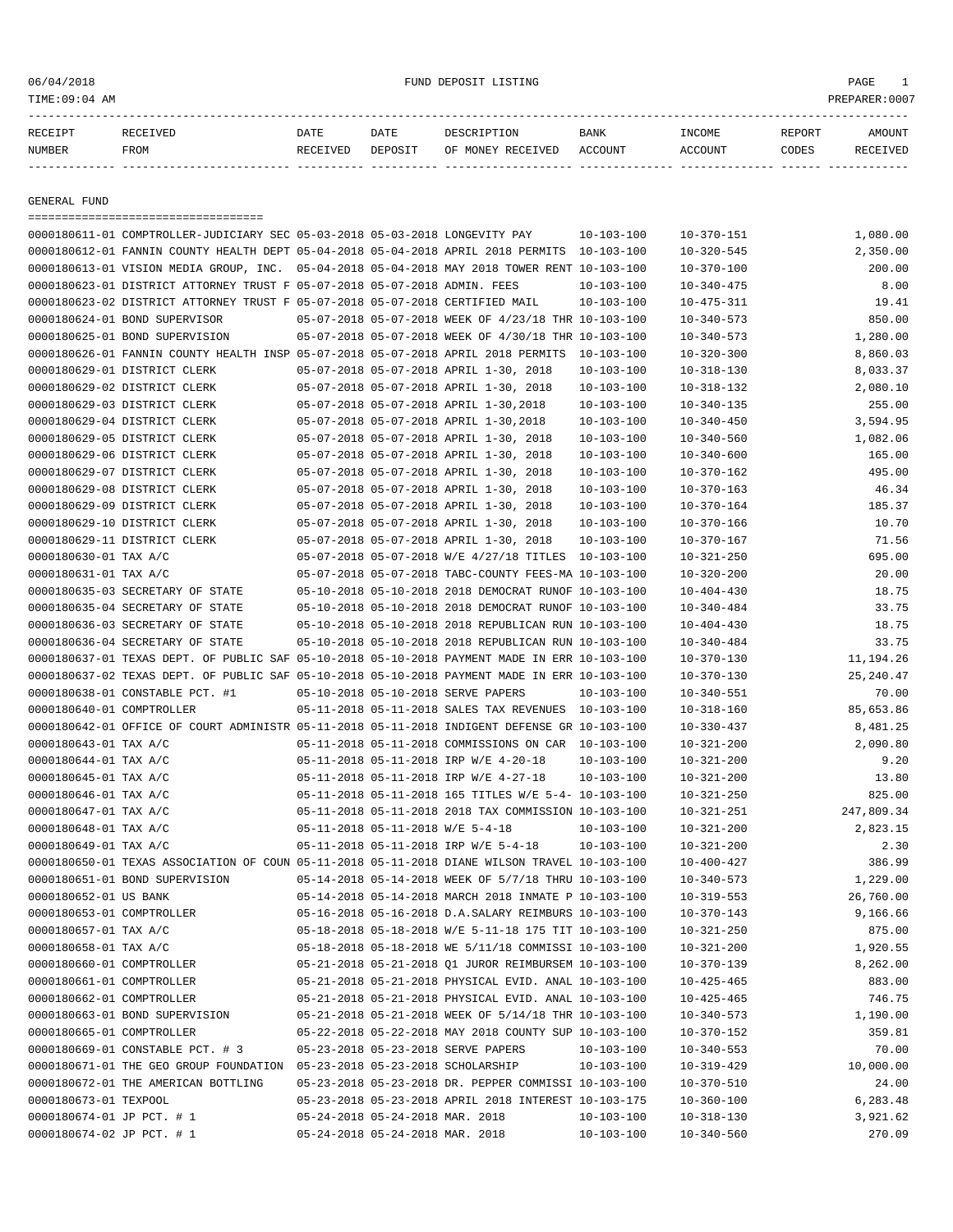### 06/04/2018 FUND DEPOSIT LISTING PAGE 2

| RECEIPT       | RECEIVED | DATE     | DATE    | DESCRIPTION               | BANK | INCOME  | REPORT | AMOUNT   |
|---------------|----------|----------|---------|---------------------------|------|---------|--------|----------|
| <b>NUMBER</b> | FROM     | RECEIVED | DEPOSIT | OF MONEY RECEIVED ACCOUNT |      | ACCOUNT | CODES  | RECEIVED |
|               |          |          |         |                           |      |         |        |          |
|               |          |          |         |                           |      |         |        |          |

GENERAL FUND

===================================

| 0000180674-03 JP PCT. # 1        |  | 05-24-2018 05-24-2018 MAR. 2018  |                                                      | $10 - 103 - 100$ | $10 - 350 - 455$ | 1,036.90  |
|----------------------------------|--|----------------------------------|------------------------------------------------------|------------------|------------------|-----------|
| 0000180674-04 JP PCT. # 1        |  | 05-24-2018 05-24-2018 MAR. 2018  |                                                      | $10 - 103 - 100$ | $10 - 370 - 163$ | 12.57     |
| 0000180674-05 JP PCT. # 1        |  | 05-24-2018 05-24-2018 MAR. 2018  |                                                      | $10 - 103 - 100$ | $10 - 370 - 164$ | 50.29     |
| 0000180674-06 JP PCT. # 1        |  | 05-24-2018 05-24-2018 MAR. 2018  |                                                      | $10 - 103 - 100$ | $10 - 370 - 166$ | 22.97     |
| 0000180674-07 JP PCT. # 1        |  | 05-24-2018 05-24-2018 MAR. 2018  |                                                      | $10 - 103 - 100$ | $10 - 370 - 167$ | 153.17    |
| 0000180674-08 JP PCT. # 1        |  | 05-24-2018 05-24-2018 MAR. 2018  |                                                      | $10 - 103 - 100$ | $10 - 340 - 455$ | 906.93    |
| 0000180674-09 JP PCT. # 1        |  | 05-24-2018 05-24-2018 MAR. 2018  |                                                      | $10 - 103 - 100$ | $10 - 340 - 551$ | 500.00    |
| 0000180674-10 JP PCT. # 1        |  | 05-24-2018 05-24-2018 MAR. 2018  |                                                      | $10 - 103 - 100$ | $10 - 360 - 100$ | 0.29      |
| 0000180675-01 JP PCT. # 1        |  | 05-24-2018 05-24-2018 APRIL 2018 |                                                      | $10 - 103 - 100$ | $10 - 318 - 130$ | 4,913.38  |
| 0000180675-02 JP PCT. # 1        |  | 05-24-2018 05-24-2018 APRIL 2018 |                                                      | $10 - 103 - 100$ | $10 - 340 - 560$ | 217.26    |
| 0000180675-03 JP PCT. # 1        |  | 05-24-2018 05-24-2018 APRIL 2018 |                                                      | $10 - 103 - 100$ | $10 - 350 - 455$ | 936.00    |
| 0000180675-04 JP PCT. # 1        |  | 05-24-2018 05-24-2018 APRIL 2018 |                                                      | $10 - 103 - 100$ | $10 - 370 - 163$ | 3.41      |
| 0000180675-05 JP PCT. # 1        |  | 05-24-2018 05-24-2018 APRIL 2018 |                                                      | $10 - 103 - 100$ | $10 - 370 - 164$ | 13.64     |
| 0000180675-06 JP PCT. # 1        |  | 05-24-2018 05-24-2018 APRIL 2018 |                                                      | $10 - 103 - 100$ | $10 - 370 - 166$ | 31.31     |
| 0000180675-07 JP PCT. # 1        |  | 05-24-2018 05-24-2018 APRIL 2018 |                                                      | $10 - 103 - 100$ | $10 - 370 - 167$ | 208.62    |
| 0000180675-08 JP PCT. # 1        |  | 05-24-2018 05-24-2018 APRIL 2018 |                                                      | $10 - 103 - 100$ | $10 - 340 - 455$ | 1,345.94  |
| 0000180675-09 JP PCT. # 1        |  | 05-24-2018 05-24-2018 APRIL 2018 |                                                      | $10 - 103 - 100$ | $10 - 340 - 551$ | 360.00    |
| 0000180675-10 JP PCT. # 1        |  | 05-24-2018 05-24-2018 APRIL 2018 |                                                      | $10 - 103 - 100$ | $10 - 360 - 100$ | 0.24      |
| 0000180677-01 TAX A/C            |  |                                  | 05-24-2018 05-24-2018 WEEK OF 05/18/18               | $10 - 103 - 100$ | $10 - 321 - 200$ | 2,168.65  |
| 0000180678-01 TAX A/C            |  |                                  | 05-24-2018 05-24-2018 WEEK OF 05/11/18               | $10 - 103 - 100$ | $10 - 321 - 200$ | 9.20      |
| 0000180679-01 TAX A/C            |  |                                  | 05-24-2018 05-24-2018 WEEK OF 05/18/18               | $10 - 103 - 100$ | $10 - 321 - 200$ | 6.90      |
| 0000180680-01 TAX A/C            |  |                                  | 05-24-2018 05-24-2018 WEEK OF 05/18/18 21 10-103-100 |                  | $10 - 321 - 250$ | 1,065.00  |
| 0000180681-01 APPRAISAL DISTRICT |  | 05-24-2018 05-24-2018 TAXES      |                                                      | $10 - 103 - 100$ | $10 - 310 - 110$ | 11,718.00 |
| 0000180681-02 APPRAISAL DISTRICT |  | 05-24-2018 05-24-2018 TAXES      |                                                      | $10 - 103 - 100$ | $10 - 321 - 901$ | 144.98    |
| 0000180681-08 APPRAISAL DISTRICT |  | 05-24-2018 05-24-2018 TAXES      |                                                      | $10 - 103 - 100$ | $10 - 310 - 120$ | 4,132.38  |
| 0000180682-01 APPRAISAL DISTRICT |  | 05-24-2018 05-24-2018 TAXES      |                                                      | $10 - 103 - 100$ | $10 - 310 - 110$ | 42,704.89 |
| 0000180682-02 APPRAISAL DISTRICT |  | 05-24-2018 05-24-2018 TAXES      |                                                      | $10 - 103 - 100$ | $10 - 321 - 901$ | 693.20    |
| 0000180682-08 APPRAISAL DISTRICT |  | 05-24-2018 05-24-2018 TAXES      |                                                      | $10 - 103 - 100$ | $10 - 310 - 120$ | 1,461.22  |
| 0000180683-01 APPRAISAL DISTRICT |  | 05-24-2018 05-24-2018 TAXES      |                                                      | $10 - 103 - 100$ | $10 - 310 - 110$ | 6,331.59  |
| 0000180683-07 APPRAISAL DISTRICT |  | 05-24-2018 05-24-2018 TAXES      |                                                      | $10 - 103 - 100$ | $10 - 310 - 120$ | 2,703.70  |
| 0000180684-01 APPRAISAL DISTRICT |  | 05-24-2018 05-24-2018 TAXES      |                                                      | $10 - 103 - 100$ | $10 - 310 - 110$ | 27,832.69 |
| 0000180684-02 APPRAISAL DISTRICT |  | 05-24-2018 05-24-2018 TAXES      |                                                      | $10 - 103 - 100$ | $10 - 321 - 901$ | 886.46    |
| 0000180684-08 APPRAISAL DISTRICT |  | 05-24-2018 05-24-2018 TAXES      |                                                      | $10 - 103 - 100$ | $10 - 310 - 120$ | 9,733.30  |
| 0000180685-01 APPRAISAL DISTRICT |  | 05-24-2018 05-24-2018 TAXES      |                                                      | $10 - 103 - 100$ | $10 - 310 - 110$ | 15,287.13 |
| 0000180685-07 APPRAISAL DISTRICT |  | 05-24-2018 05-24-2018 TAXES      |                                                      | $10 - 103 - 100$ | $10 - 310 - 120$ | 2,416.13  |
| 0000180686-01 COMPTROLLER        |  |                                  | 05-24-2018 05-24-2018 UTILITY REIMBURSEME 10-103-100 |                  | $10 - 370 - 147$ | 1,109.15  |
| 0000180688-01 LEGEND BANK        |  |                                  | 05-25-2018 05-25-2018 APRIL 2018 INTEREST 10-103-100 |                  | $10 - 360 - 100$ | 237.04    |
| 0000180688-30 LEGEND BANK        |  |                                  | 05-25-2018 05-25-2018 APRIL 2018 INTEREST 10-100-100 |                  | $10 - 360 - 100$ | 1.34      |
| 0000180689-01 BOND SUPERVISION   |  |                                  | 05-29-2018 05-29-2018 WEEK OF 05/21/18 TH 10-103-100 |                  | $10 - 340 - 573$ | 950.00    |
| 0000180691-01 EMBASSY SUITES     |  |                                  | 05-29-2018 05-29-2018 GUEST REFUND                   | $10 - 103 - 100$ | $10 - 400 - 427$ | 40.00     |
| 0000180694-01 AMERICAN TOWER     |  |                                  | 05-29-2018 05-29-2018 JUNE 2018 TOWER REN 10-103-100 |                  | $10 - 370 - 115$ | 1,064.61  |
| 0000180696-01 APPRAISAL DISTRICT |  | 05-31-2018 05-31-2018 TAXES      |                                                      | $10 - 103 - 100$ | $10 - 310 - 110$ | 21,893.73 |
| 0000180696-07 APPRAISAL DISTRICT |  | 05-31-2018 05-31-2018 TAXES      |                                                      | $10 - 103 - 100$ | $10 - 310 - 120$ | 1,431.37  |
|                                  |  |                                  |                                                      |                  |                  |           |

FUND TOTAL 654,784.85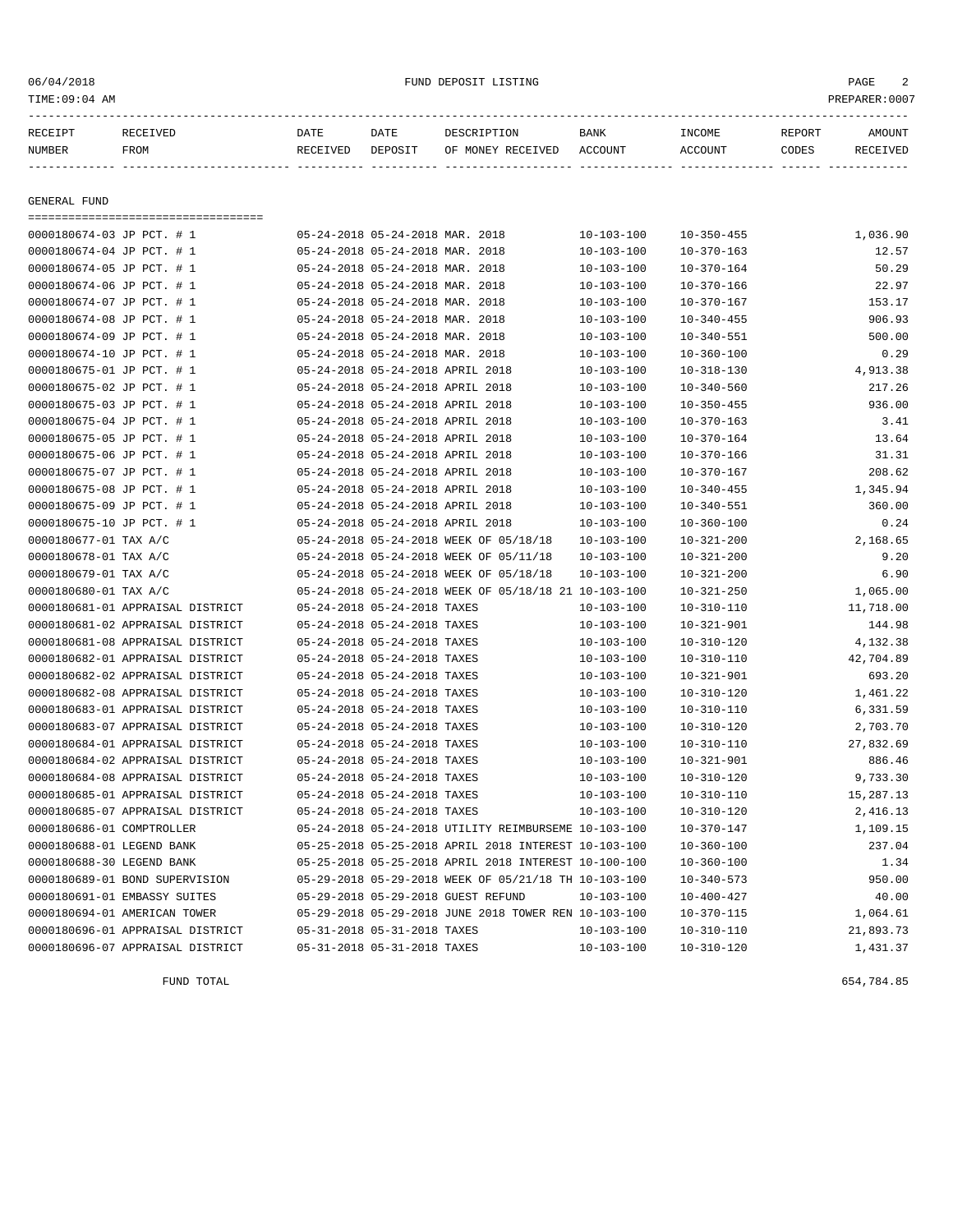| $\lambda$ $\mathbf{M}$<br>TIME: 09:04 |  |      |      |  |             |     |        | $. : 000+$ |
|---------------------------------------|--|------|------|--|-------------|-----|--------|------------|
|                                       |  | DATE | DATE |  | <b>BANK</b> | ™∩' | דים המ | AMOUNT     |

| RECEIPT | <b>RECEIVED</b> | DATE     | DATE    | DESCRIPTION       | <b>BANK</b> | NCOME <sup>1</sup> | <b>REPORT</b> | AMOUNT          |
|---------|-----------------|----------|---------|-------------------|-------------|--------------------|---------------|-----------------|
| NUMBER  | <b>FROM</b>     | RECEIVED | DEPOSIT | OF MONEY RECEIVED | ACCOUNT     | <b>ACCOUNT</b>     | CODES         | <b>RECEIVED</b> |
|         |                 |          |         |                   |             |                    |               |                 |

#### COURTHOUSE SECURITY

| 0000180629-12 DISTRICT CLERK | 05-07-2018 05-07-2018 APRIL 1-30, 2018               | 11-103-100       | 11-340-650       | 271.99 |
|------------------------------|------------------------------------------------------|------------------|------------------|--------|
| 0000180674-11 JP PCT. # 1    | 05-24-2018 05-24-2018 MAR. 2018                      | 11-103-100       | $11 - 340 - 651$ | 114.89 |
| 0000180675-11 JP PCT. # 1    | 05-24-2018 05-24-2018 APRIL 2018                     | $11 - 103 - 100$ | $11 - 340 - 651$ | 156.47 |
| 0000180688-02 LEGEND BANK    | 05-25-2018 05-25-2018 APRIL 2018 INTEREST 11-103-100 |                  | $11 - 360 - 100$ | 7.37   |

FUND TOTAL 550.72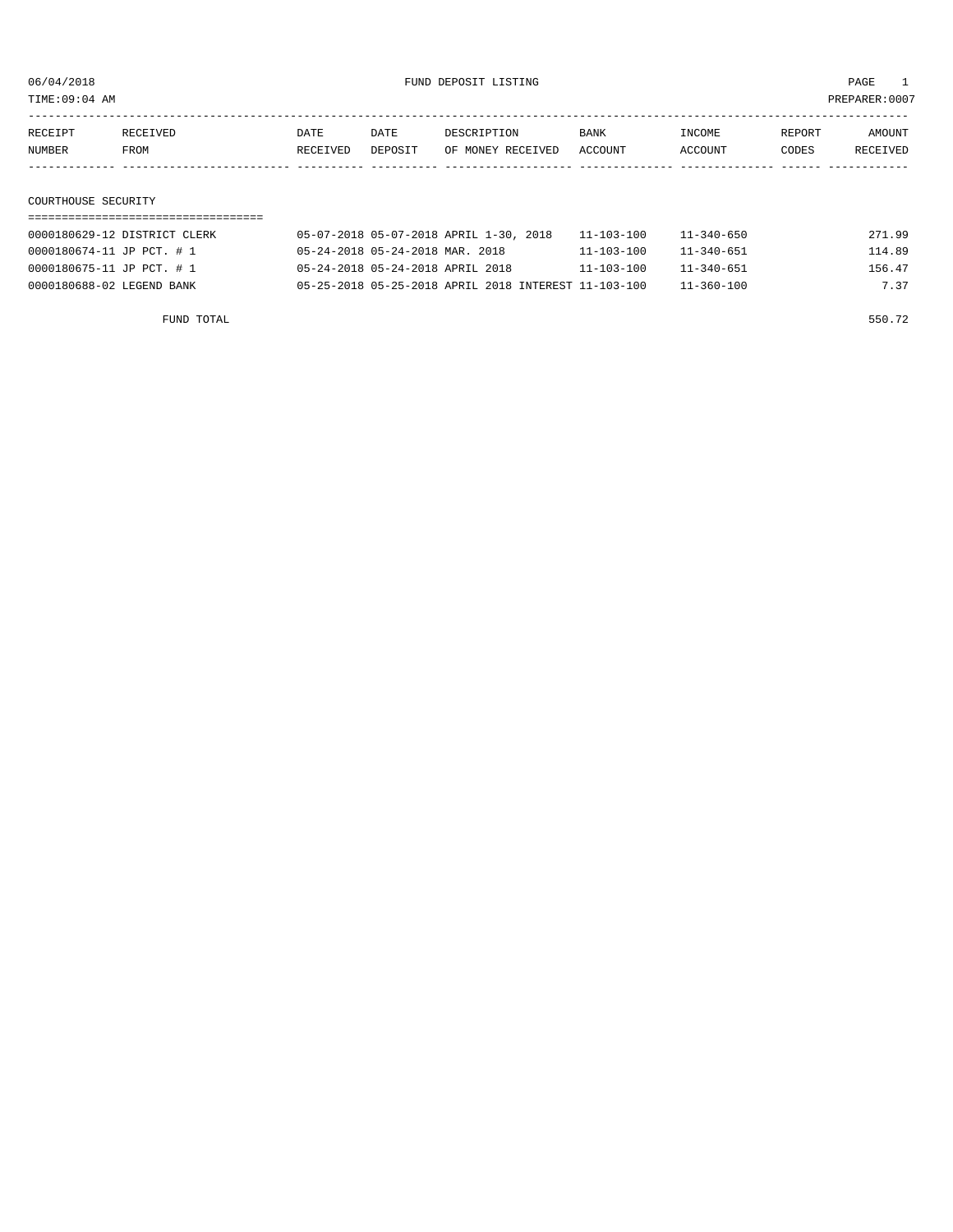TIME:09:04 AM PREPARER:0007 ----------------------------------------------------------------------------------------------------------------------------------- RECEIPT RECEIVED DATE DATE DESCRIPTION BANK INCOME REPORT AMOUNT

| NUMBER                | FROM | RECEIVED | DEPOSIT OF MONEY RECEIVED ACCOUNT |  |  | ACCOUNT | CODES | RECEIVED |
|-----------------------|------|----------|-----------------------------------|--|--|---------|-------|----------|
|                       |      |          |                                   |  |  |         |       |          |
|                       |      |          |                                   |  |  |         |       |          |
|                       |      |          |                                   |  |  |         |       |          |
| CO.CLK.VITAL STAT.FEE |      |          |                                   |  |  |         |       |          |
|                       |      |          |                                   |  |  |         |       |          |
|                       |      |          |                                   |  |  |         |       |          |

| 0000180688-03 LEGEND BANK | 05-25-2018 05-25-2018 APRIL 2018 INTEREST 12-103-100 |  | $12 - 360 - 100$ |  |
|---------------------------|------------------------------------------------------|--|------------------|--|
|                           |                                                      |  |                  |  |

FUND TOTAL  $0.35$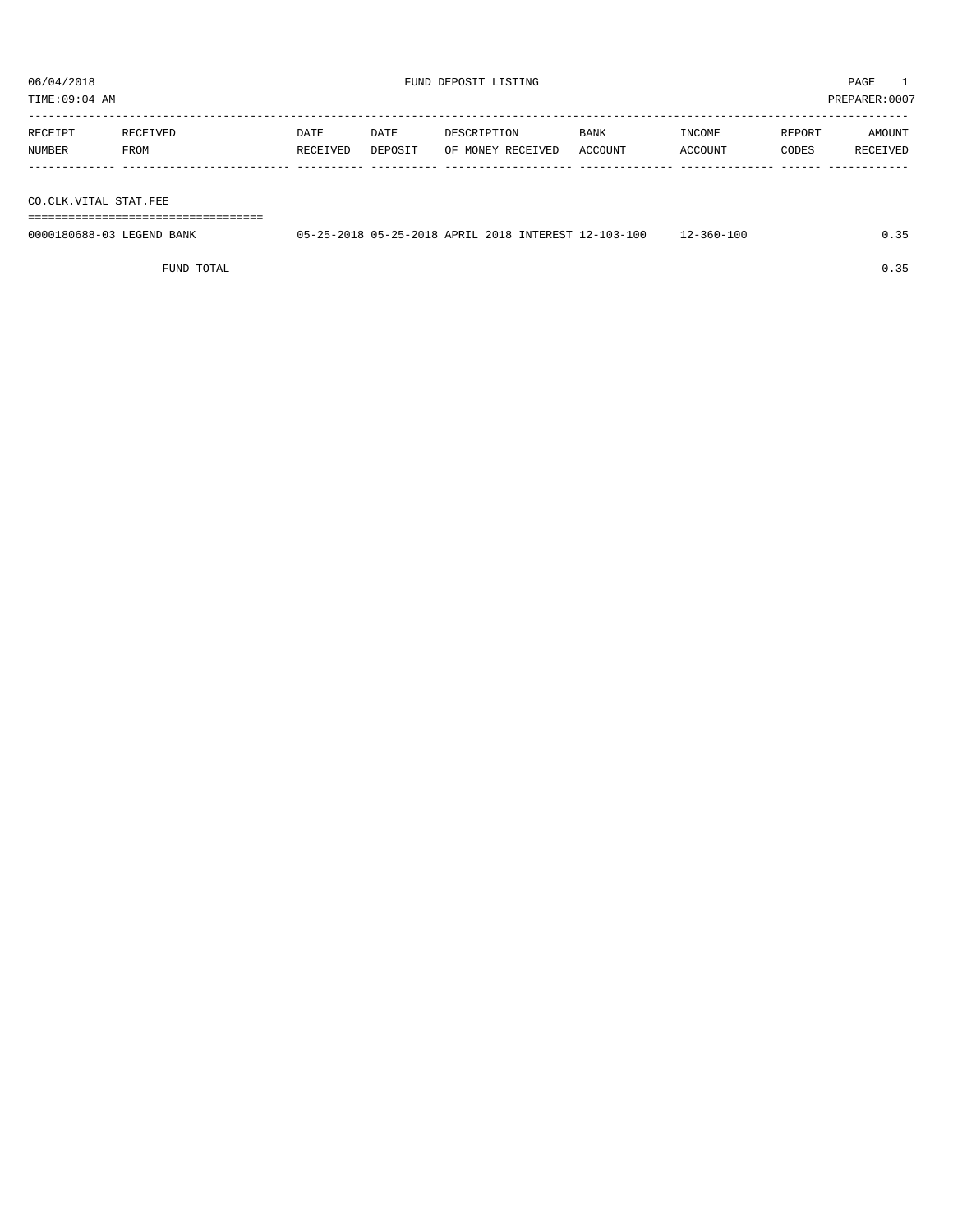### 06/04/2018 FUND DEPOSIT LISTING PAGE 1

| RECEIPT | RECEIVED              | DATE     | DATE    | DESCRIPTION       | BANK    | INCOME  | REPORT | AMOUNT   |  |  |
|---------|-----------------------|----------|---------|-------------------|---------|---------|--------|----------|--|--|
| NUMBER  | FROM                  | RECEIVED | DEPOSIT | OF MONEY RECEIVED | ACCOUNT | ACCOUNT | CODES  | RECEIVED |  |  |
|         |                       |          |         |                   |         |         |        |          |  |  |
|         |                       |          |         |                   |         |         |        |          |  |  |
|         | BAIL BONDS TRUST FUND |          |         |                   |         |         |        |          |  |  |
|         |                       |          |         |                   |         |         |        |          |  |  |

| 0000180632-01 DOC'S BAIL BONDS         | 05-08-2018 05-08-2018 BOND FEES | $13 - 103 - 113$ | 13-345-113       | 180.00 |
|----------------------------------------|---------------------------------|------------------|------------------|--------|
| 0000180633-01 CARPENTER'S BAIL BONDS   | 05-08-2018 05-08-2018 BOND FEES | $13 - 103 - 113$ | $13 - 345 - 113$ | 135.00 |
| 0000180634-01 FANNIN COUNTY BAIL BONDS | 05-08-2018 05-08-2018 BOND FEES | $13 - 103 - 113$ | $13 - 345 - 113$ | 135.00 |
| 0000180666-01 CARPENTER'S BAIL BONDS   | 05-23-2018 05-23-2018 BOND FEES | $13 - 103 - 113$ | $13 - 345 - 113$ | 195.00 |
| 0000180667-01 FANNIN COUNTY BAIL BONDS | 05-23-2018 05-23-2018 BOND FEES | $13 - 103 - 113$ | $13 - 345 - 113$ | 120.00 |
| 0000180668-01 DOC'S BAIL BONDS         | 05-23-2018 05-23-2018 BOND FEES | $13 - 103 - 113$ | $13 - 345 - 113$ | 150.00 |
|                                        |                                 |                  |                  |        |

FUND TOTAL 915.00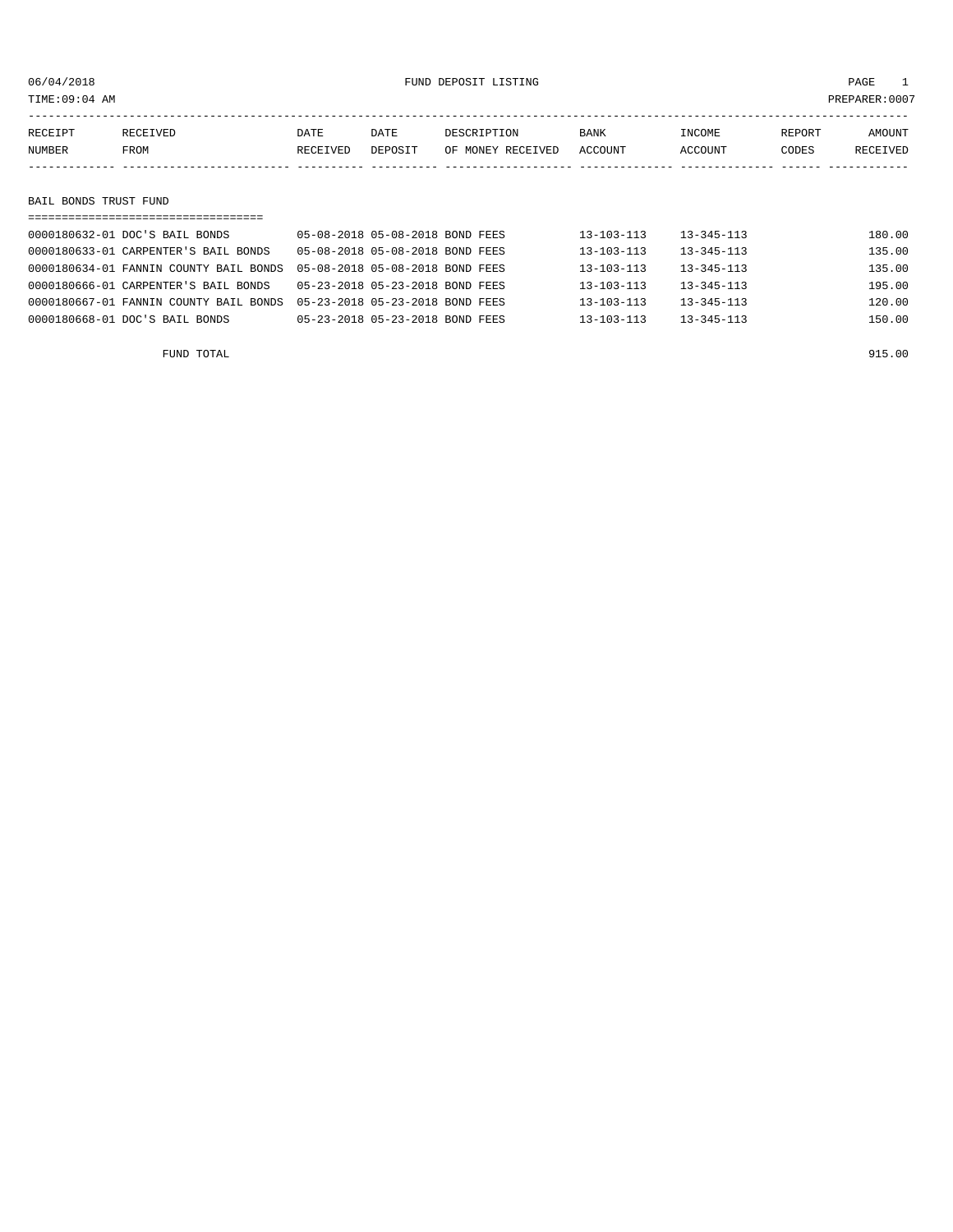TIME:09:04 AM PREPARER:0007

| RECEIPT                  | RECEIVED | DATE     | DATE    | DESCRIPTION       | <b>BANK</b> | INCOME  | REPORT | AMOUNT   |
|--------------------------|----------|----------|---------|-------------------|-------------|---------|--------|----------|
| NUMBER                   | FROM     | RECEIVED | DEPOSIT | OF MONEY RECEIVED | ACCOUNT     | ACCOUNT | CODES  | RECEIVED |
|                          |          |          |         |                   |             |         |        |          |
|                          |          |          |         |                   |             |         |        |          |
| JUSTICE CT.BLDG.SECURITY |          |          |         |                   |             |         |        |          |

### ===================================

| 0000180674-12 JP PCT. # 1 | 05-24-2018 05-24-2018 MAR. 2018  | $14 - 103 - 100$ | $14 - 370 - 455$ | 38.30 |
|---------------------------|----------------------------------|------------------|------------------|-------|
| 0000180675-12 JP PCT. # 1 | 05-24-2018 05-24-2018 APRIL 2018 | $14 - 103 - 100$ | $14 - 370 - 455$ |       |

FUND TOTAL 90.45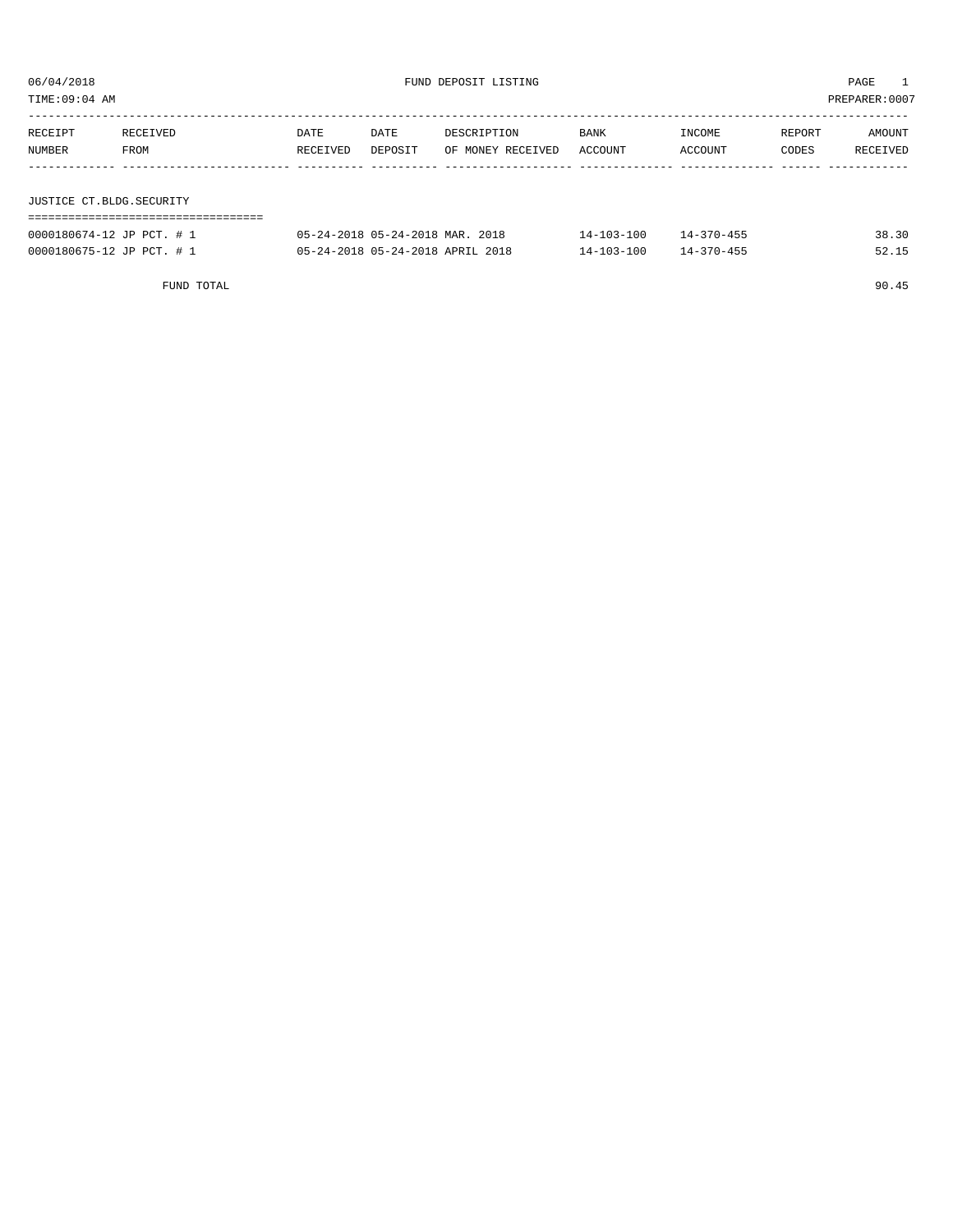| PREPARER:0007<br>TIME:09:04 AM                                                                                                                                                                                                                                                                                                                                                 |                  |                  |                 |                                  |                 |                   |                 |                    |
|--------------------------------------------------------------------------------------------------------------------------------------------------------------------------------------------------------------------------------------------------------------------------------------------------------------------------------------------------------------------------------|------------------|------------------|-----------------|----------------------------------|-----------------|-------------------|-----------------|--------------------|
| RECEIPT<br>NUMBER                                                                                                                                                                                                                                                                                                                                                              | RECEIVED<br>FROM | DATE<br>RECEIVED | DATE<br>DEPOSIT | DESCRIPTION<br>OF MONEY RECEIVED | BANK<br>ACCOUNT | INCOME<br>ACCOUNT | REPORT<br>CODES | AMOUNT<br>RECEIVED |
| $20.25$ $\overline{0}$ $\overline{1}$ $\overline{0}$ $\overline{1}$ $\overline{0}$ $\overline{0}$ $\overline{0}$ $\overline{0}$ $\overline{0}$ $\overline{0}$ $\overline{0}$ $\overline{0}$ $\overline{0}$ $\overline{0}$ $\overline{0}$ $\overline{0}$ $\overline{0}$ $\overline{0}$ $\overline{0}$ $\overline{0}$ $\overline{0}$ $\overline{0}$ $\overline{0}$ $\overline{0$ |                  |                  |                 |                                  |                 |                   |                 |                    |

CO.CLERK RECORD MNGMT.

===================================

| 0000180688-04 LEGEND BANK | 05-25-2018 05-25-2018 APRIL 2018 INTEREST 18-103-100 |  | 18-360-100 | $\sim$ |
|---------------------------|------------------------------------------------------|--|------------|--------|
|                           |                                                      |  |            |        |

FUND TOTAL 3.74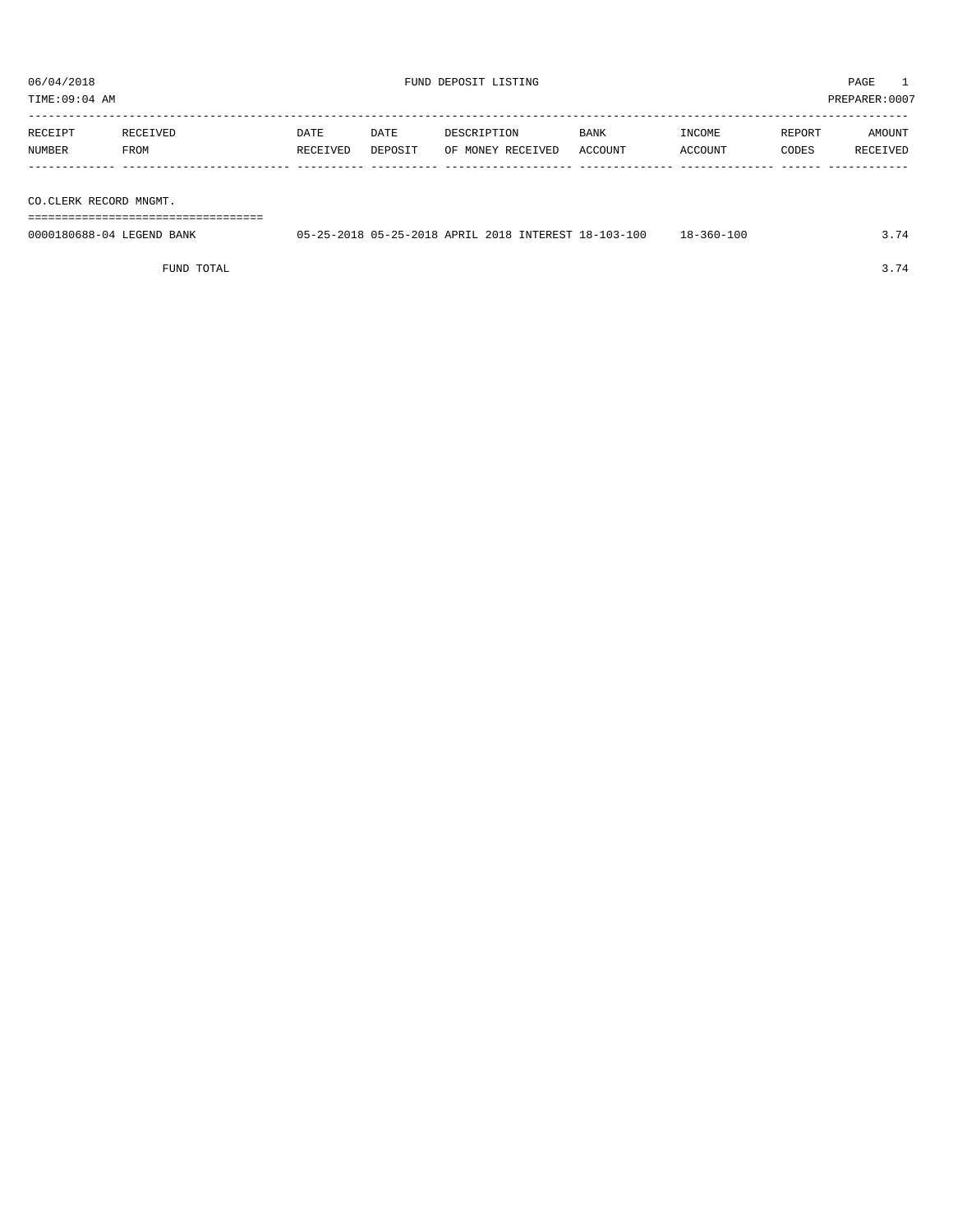TIME:09:04 AM PREPARER:0007

| RECEIPT | RECEIVED | DATE     | DATE    | DESCRIPTION       | BANK    | INCOME  | REPORT | AMOUNT   |
|---------|----------|----------|---------|-------------------|---------|---------|--------|----------|
| NUMBER  | FROM     | RECEIVED | DEPOSIT | OF MONEY RECEIVED | ACCOUNT | ACCOUNT | CODES  | RECEIVED |
|         |          |          |         |                   |         |         |        |          |
|         |          |          |         |                   |         |         |        |          |
|         |          |          |         |                   |         |         |        |          |

DIST.CLK.RECORDS MNGMT. ===================================

| 0000180629-13 DISTRICT CLERK | 05-07-2018 05-07-2018 APRIL 1-30, 2018               | $19 - 103 - 100$ | $19 - 370 - 136$ | 240.96 |
|------------------------------|------------------------------------------------------|------------------|------------------|--------|
| 0000180688-05 LEGEND BANK    | 05-25-2018 05-25-2018 APRIL 2018 INTEREST 19-103-100 |                  | $19 - 360 - 100$ |        |

FUND TOTAL 241.55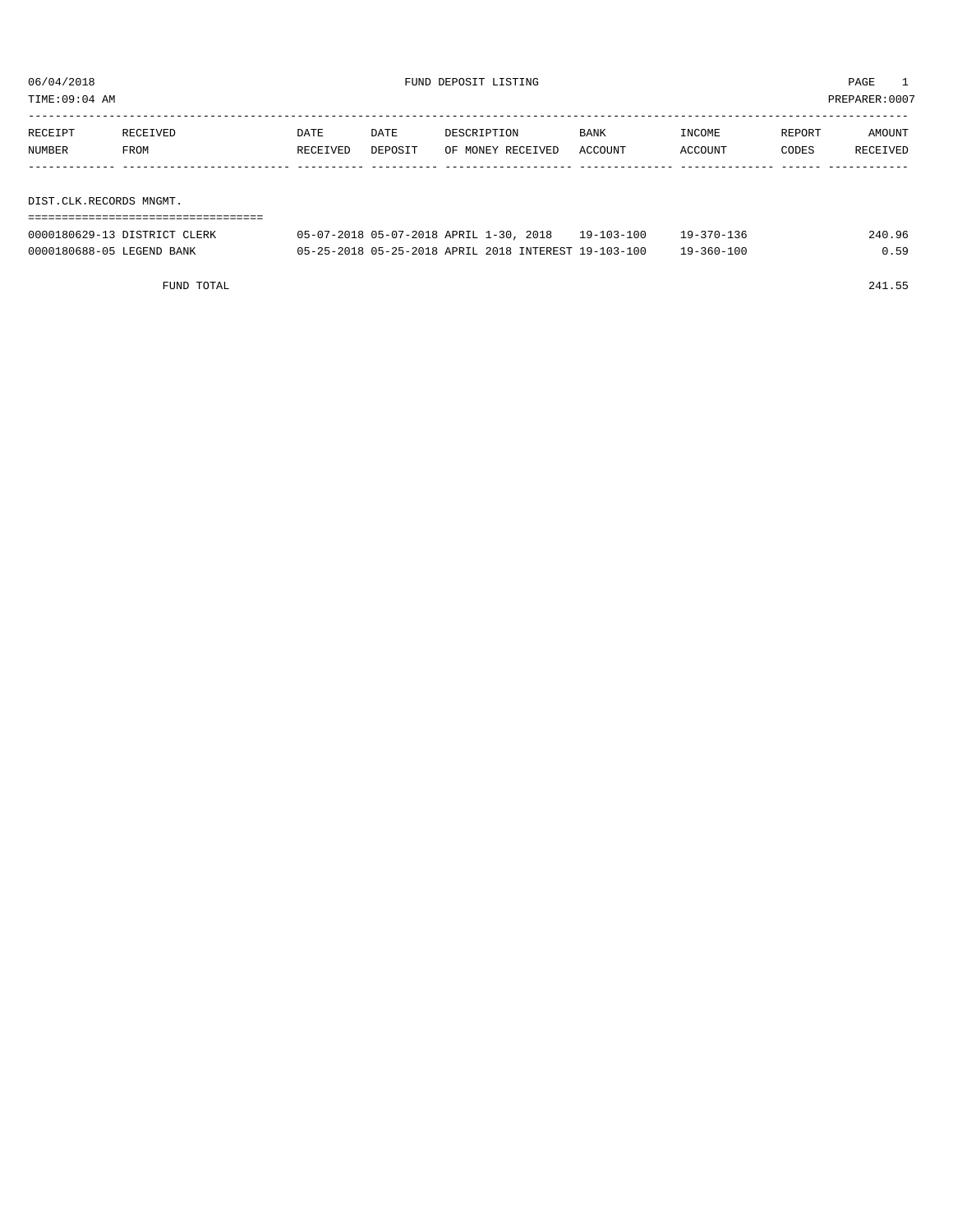TIME:09:04 AM PREPARER:0007

| RECEIPT<br>NUMBER         | RECEIVED<br>FROM | DATE<br>RECEIVED | DATE<br>DEPOSIT | DESCRIPTION<br>OF MONEY RECEIVED | BANK<br>ACCOUNT | INCOME<br>ACCOUNT | REPORT<br>CODES | AMOUNT<br>RECEIVED |  |  |
|---------------------------|------------------|------------------|-----------------|----------------------------------|-----------------|-------------------|-----------------|--------------------|--|--|
|                           |                  |                  |                 |                                  |                 |                   |                 |                    |  |  |
| COUNTY OFFICES REC.MNGMT. |                  |                  |                 |                                  |                 |                   |                 |                    |  |  |
|                           |                  |                  |                 |                                  |                 |                   |                 |                    |  |  |

| 0000180629-14 DISTRICT CLERK | 05-07-2018 05-07-2018 APRIL 1-30, 2018               | $20 - 103 - 100$ | $20 - 370 - 135$ | 569.88 |
|------------------------------|------------------------------------------------------|------------------|------------------|--------|
| 0000180688-06 LEGEND BANK    | 05-25-2018 05-25-2018 APRIL 2018 INTEREST 20-103-100 |                  | $20 - 360 - 100$ |        |

FUND TOTAL 572.39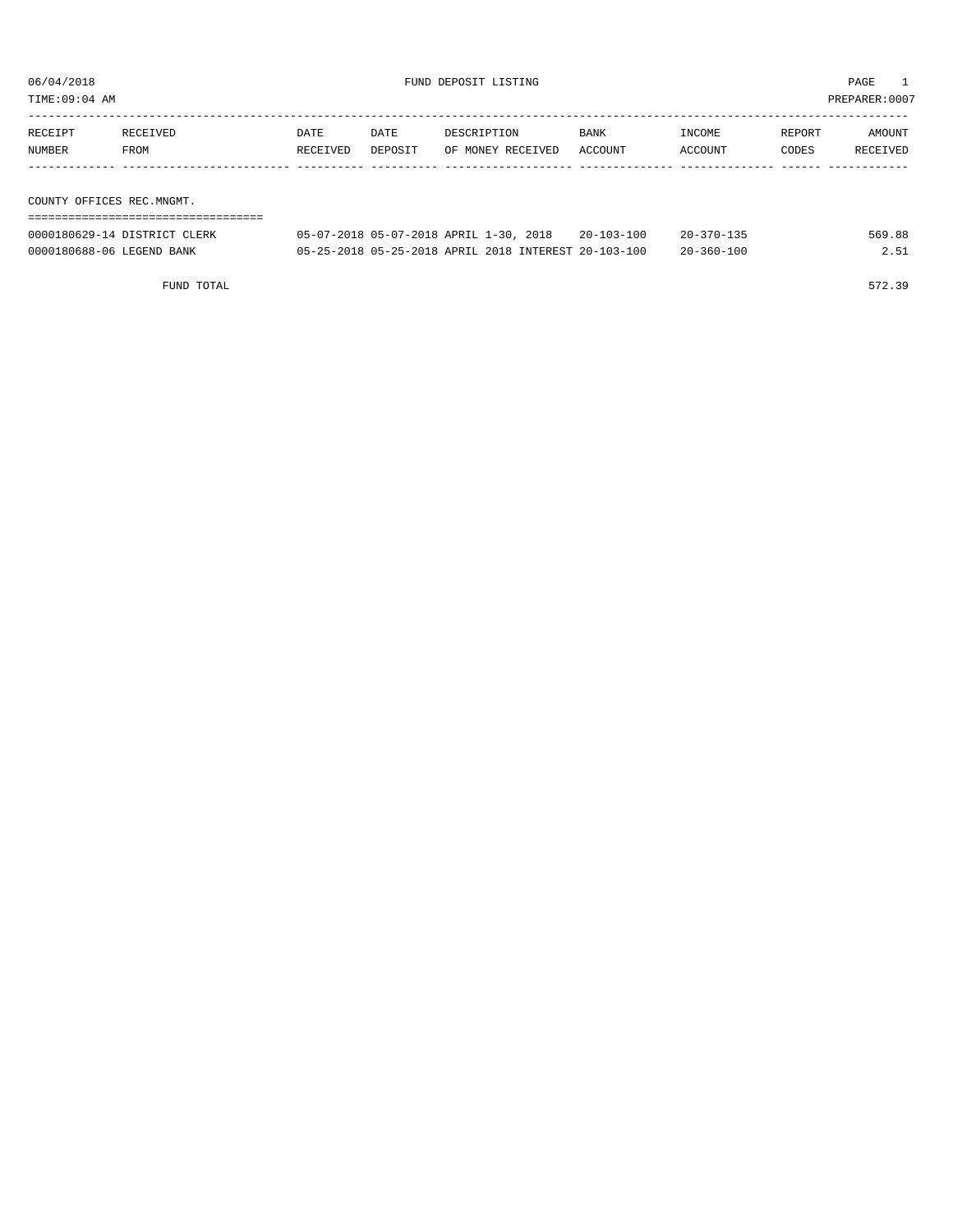06/04/2018 FUND DEPOSIT LISTING PAGE 1

| RECEIPT | <b>RECEIVED</b> | DATE     | DATE    | DESCRIPTION       | BANK    | <b>NCOME</b> | REPORT | AMOUNT          |
|---------|-----------------|----------|---------|-------------------|---------|--------------|--------|-----------------|
| NUMBER  | FROM            | RECEIVED | DEPOSIT | OF MONEY RECEIVED | ACCOUNT | ACCOUNT      | CODES  | <b>RECEIVED</b> |
|         |                 |          |         |                   |         |              |        |                 |

FANNIN CO. R & B #1 FUND

| ===================================== |                                  |                             |                                                      |                  |                  |          |
|---------------------------------------|----------------------------------|-----------------------------|------------------------------------------------------|------------------|------------------|----------|
| 0000180617-01 ROWDY COOPER            |                                  |                             | 05-07-2018 05-07-2018 ROCK & CULVERT                 | $21 - 103 - 100$ | $21 - 370 - 145$ | 351.60   |
| 0000180618-01 TIMOTHY BALLARD         |                                  |                             | 05-07-2018 05-07-2018 ROCK & CULVERT                 | $21 - 103 - 100$ | $21 - 370 - 145$ | 402.00   |
| 0000180619-01 STEVE EDWARDS           |                                  |                             | 05-07-2018 05-07-2018 USED TIN HORN                  | $21 - 103 - 100$ | $21 - 370 - 145$ | 50.00    |
| 0000180620-01 RJ METAL LLC            |                                  |                             | 05-07-2018 05-07-2018 SALE OF SCRAP IRON             | $21 - 103 - 100$ | $21 - 370 - 130$ | 1,673.00 |
| 0000180621-01 RJ METAL LLC            |                                  |                             | 05-07-2018 05-07-2018 SALE OF SCRAP IRON             | $21 - 103 - 100$ | $21 - 370 - 130$ | 936.60   |
| 0000180629-17 DISTRICT CLERK          |                                  |                             | 05-07-2018 05-07-2018 APRIL 1-30, 2018               | $21 - 103 - 100$ | $21 - 350 - 450$ | 909.90   |
| 0000180640-02 COMPTROLLER             |                                  |                             | 05-11-2018 05-11-2018 SALES TAX REVENUES             | $21 - 103 - 100$ | $21 - 318 - 160$ | 4,923.56 |
| 0000180643-02 TAX A/C                 |                                  |                             | 05-11-2018 05-11-2018 COUNTY'S ADDITIONAL 21-103-100 |                  | $21 - 321 - 300$ | 1,251.33 |
| 0000180644-02 TAX A/C                 |                                  |                             | 05-11-2018 05-11-2018 IRP W/E 4-20-18                | $21 - 103 - 100$ | $21 - 321 - 300$ | 8.15     |
| 0000180645-02 TAX A/C                 |                                  |                             | 05-11-2018 05-11-2018 IRP W/E 4-27-18                | $21 - 103 - 100$ | $21 - 321 - 300$ | 12.23    |
| 0000180648-02 TAX A/C                 | 05-11-2018 05-11-2018 W/E 5-4-18 |                             |                                                      | $21 - 103 - 100$ | $21 - 321 - 300$ | 1,720.07 |
| 0000180649-02 TAX A/C                 |                                  |                             | 05-11-2018 05-11-2018 IRP W/E 5-4-18                 | $21 - 103 - 100$ | $21 - 321 - 300$ | 2.04     |
| 0000180658-02 TAX A/C                 |                                  |                             | 05-18-2018 05-18-2018 WE 5/11/18 R&B                 | $21 - 103 - 100$ | $21 - 321 - 300$ | 1,318.59 |
| 0000180664-01 ALORA LEWIS             |                                  |                             | 05-21-2018 05-21-2018 CULVERT & ROCK (JEF 21-103-100 |                  | $21 - 370 - 145$ | 402.00   |
| 0000180673-02 TEXPOOL                 |                                  |                             | 05-23-2018 05-23-2018 APRIL 2018 INTEREST 21-103-175 |                  | $21 - 360 - 100$ | 24.13    |
| 0000180674-14 JP PCT. # 1             | 05-24-2018 05-24-2018 MAR. 2018  |                             |                                                      | $21 - 103 - 100$ | $21 - 350 - 455$ | 586.76   |
| 0000180675-14 JP PCT. # 1             | 05-24-2018 05-24-2018 APRIL 2018 |                             |                                                      | $21 - 103 - 100$ | $21 - 350 - 455$ | 908.76   |
| 0000180677-02 TAX A/C                 |                                  |                             | 05-24-2018 05-24-2018 WEEK OF 05/18/18               | $21 - 103 - 100$ | $21 - 321 - 300$ | 1,393.99 |
| 0000180678-02 TAX A/C                 |                                  |                             | 05-24-2018 05-24-2018 WEEK OF 05/11/18               | $21 - 103 - 100$ | $21 - 321 - 300$ | 8.15     |
| 0000180679-02 TAX A/C                 |                                  |                             | 05-24-2018 05-24-2018 WEEK OF 05/18/18               | $21 - 103 - 100$ | $21 - 321 - 300$ | 6.11     |
| 0000180681-04 APPRAISAL DISTRICT      | 05-24-2018 05-24-2018 TAXES      |                             |                                                      | $21 - 103 - 100$ | $21 - 310 - 110$ | 673.58   |
| 0000180681-10 APPRAISAL DISTRICT      | 05-24-2018 05-24-2018 TAXES      |                             |                                                      | $21 - 103 - 100$ | $21 - 310 - 120$ | 237.54   |
| 0000180682-04 APPRAISAL DISTRICT      | 05-24-2018 05-24-2018 TAXES      |                             |                                                      | $21 - 103 - 100$ | $21 - 310 - 110$ | 2,454.76 |
| 0000180682-10 APPRAISAL DISTRICT      |                                  | 05-24-2018 05-24-2018 TAXES |                                                      | $21 - 103 - 100$ | $21 - 310 - 120$ | 83.99    |
| 0000180683-03 APPRAISAL DISTRICT      | 05-24-2018 05-24-2018 TAXES      |                             |                                                      | $21 - 103 - 100$ | $21 - 310 - 110$ | 363.95   |
| 0000180683-09 APPRAISAL DISTRICT      |                                  | 05-24-2018 05-24-2018 TAXES |                                                      | $21 - 103 - 100$ | $21 - 310 - 120$ | 155.42   |
| 0000180684-04 APPRAISAL DISTRICT      |                                  | 05-24-2018 05-24-2018 TAXES |                                                      | $21 - 103 - 100$ | $21 - 310 - 110$ | 1,599.88 |
| 0000180684-10 APPRAISAL DISTRICT      |                                  | 05-24-2018 05-24-2018 TAXES |                                                      | $21 - 103 - 100$ | $21 - 310 - 120$ | 559.49   |
| 0000180685-03 APPRAISAL DISTRICT      | 05-24-2018 05-24-2018 TAXES      |                             |                                                      | $21 - 103 - 100$ | $21 - 310 - 110$ | 878.74   |
| 0000180685-09 APPRAISAL DISTRICT      | 05-24-2018 05-24-2018 TAXES      |                             |                                                      | $21 - 103 - 100$ | $21 - 310 - 120$ | 138.89   |
| 0000180688-07 LEGEND BANK             |                                  |                             | 05-25-2018 05-25-2018 APRIL 2018 INTEREST 21-103-100 |                  | $21 - 360 - 100$ | 19.28    |
| 0000180690-01 EMBASSY SUITES          |                                  |                             | 05-29-2018 05-29-2018 GUEST REFUND                   | $21 - 103 - 100$ | $21 - 621 - 427$ | 40.00    |
| 0000180696-03 APPRAISAL DISTRICT      | 05-31-2018 05-31-2018 TAXES      |                             |                                                      | $21 - 103 - 100$ | $21 - 310 - 110$ | 1,258.50 |
| 0000180696-09 APPRAISAL DISTRICT      |                                  | 05-31-2018 05-31-2018 TAXES |                                                      | $21 - 103 - 100$ | $21 - 310 - 120$ | 82.28    |

FUND TOTAL  $25,435.27$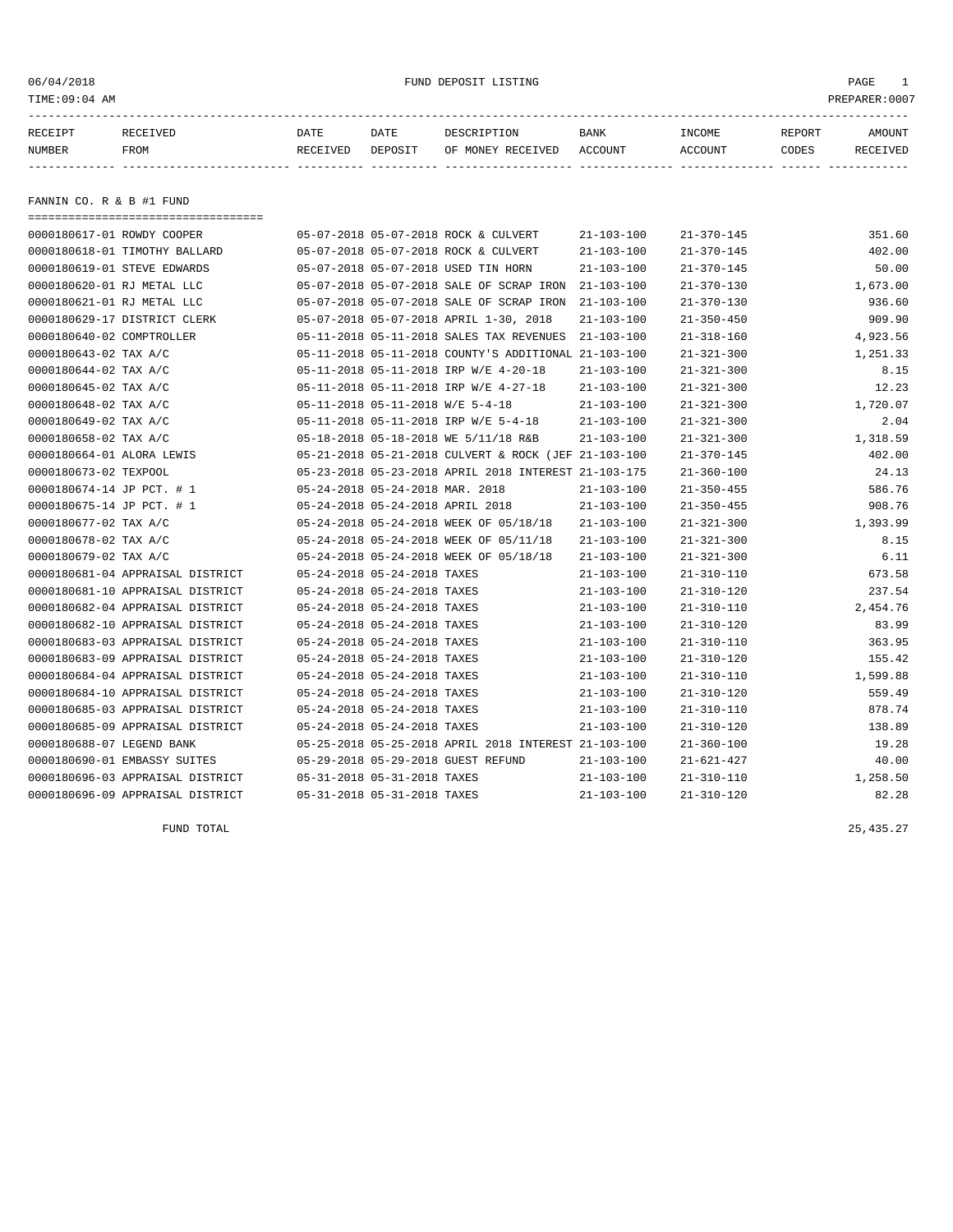06/04/2018 FUND DEPOSIT LISTING PAGE 1

| RECEIPT | <b>RECEIVED</b> | DATE     | DATE    | DESCRIPTION          | <b>BANK</b>    | INCOME  | <b>REPORT</b> | AMOUNT          |
|---------|-----------------|----------|---------|----------------------|----------------|---------|---------------|-----------------|
| NUMBER  | FROM            | RECEIVED | DEPOSIT | RECEIVED<br>OF MONEY | <b>ACCOUNT</b> | ACCOUNT | CODES         | <b>RECEIVED</b> |
|         |                 |          |         |                      |                |         |               |                 |

FANNIN CO. R & B #2 FUND

| ===================================== |                                  |                                                      |                  |                  |          |
|---------------------------------------|----------------------------------|------------------------------------------------------|------------------|------------------|----------|
| 0000180616-01 REX WOMACK              | 05-07-2018 05-07-2018 TIRES      |                                                      | $22 - 103 - 100$ | $22 - 370 - 145$ | 150.00   |
| 0000180629-18 DISTRICT CLERK          |                                  | 05-07-2018 05-07-2018 APRIL 1-30, 2018               | $22 - 103 - 100$ | $22 - 350 - 450$ | 1,059.91 |
| 0000180640-03 COMPTROLLER             |                                  | 05-11-2018 05-11-2018 SALES TAX REVENUES             | $22 - 103 - 100$ | $22 - 318 - 160$ | 5,735.29 |
| 0000180643-03 TAX A/C                 |                                  | 05-11-2018 05-11-2018 COUNTY'S ADDITIONAL 22-103-100 |                  | $22 - 321 - 300$ | 1,457.64 |
| 0000180644-03 TAX A/C                 |                                  | 05-11-2018 05-11-2018 IRP W/E 4-20-18                | 22-103-100       | $22 - 321 - 300$ | 9.50     |
| 0000180645-03 TAX A/C                 |                                  | 05-11-2018 05-11-2018 IRP W/E 4-27-18                | $22 - 103 - 100$ | $22 - 321 - 300$ | 14.24    |
| 0000180648-03 TAX A/C                 | 05-11-2018 05-11-2018 W/E 5-4-18 |                                                      | $22 - 103 - 100$ | $22 - 321 - 300$ | 2,003.66 |
| 0000180649-03 TAX A/C                 |                                  | 05-11-2018 05-11-2018 IRP W/E 5-4-18                 | $22 - 103 - 100$ | $22 - 321 - 300$ | 2.37     |
| 0000180658-03 TAX A/C                 |                                  | 05-18-2018 05-18-2018 WE 5/11/18 R&B                 | $22 - 103 - 100$ | $22 - 321 - 300$ | 1,535.98 |
| 0000180673-03 TEXPOOL                 |                                  | 05-23-2018 05-23-2018 APRIL 2018 INTEREST 22-103-175 |                  | $22 - 360 - 100$ | 630.22   |
| 0000180674-15 JP PCT. # 1             | 05-24-2018 05-24-2018 MAR. 2018  |                                                      | $22 - 103 - 100$ | $22 - 350 - 455$ | 683.50   |
| 0000180675-15 JP PCT. # 1             | 05-24-2018 05-24-2018 APRIL 2018 |                                                      | $22 - 103 - 100$ | $22 - 350 - 455$ | 1,058.59 |
| 0000180677-03 TAX A/C                 |                                  | 05-24-2018 05-24-2018 WEEK OF 05/18/18               | $22 - 103 - 100$ | $22 - 321 - 300$ | 1,623.82 |
| 0000180678-03 TAX A/C                 |                                  | 05-24-2018 05-24-2018 WEEK OF 05/11/18               | $22 - 103 - 100$ | $22 - 321 - 300$ | 9.50     |
| 0000180679-03 TAX A/C                 |                                  | 05-24-2018 05-24-2018 WEEK OF 05/18/18               | $22 - 103 - 100$ | $22 - 321 - 300$ | 7.12     |
| 0000180681-05 APPRAISAL DISTRICT      | 05-24-2018 05-24-2018 TAXES      |                                                      | $22 - 103 - 100$ | $22 - 310 - 110$ | 784.63   |
| 0000180681-11 APPRAISAL DISTRICT      | 05-24-2018 05-24-2018 TAXES      |                                                      | $22 - 103 - 100$ | $22 - 310 - 120$ | 276.70   |
| 0000180682-05 APPRAISAL DISTRICT      | 05-24-2018 05-24-2018 TAXES      |                                                      | $22 - 103 - 100$ | $22 - 310 - 110$ | 2,859.48 |
| 0000180682-11 APPRAISAL DISTRICT      | 05-24-2018 05-24-2018 TAXES      |                                                      | $22 - 103 - 100$ | $22 - 310 - 120$ | 97.84    |
| 0000180683-04 APPRAISAL DISTRICT      | 05-24-2018 05-24-2018 TAXES      |                                                      | $22 - 103 - 100$ | $22 - 310 - 110$ | 423.96   |
| 0000180683-10 APPRAISAL DISTRICT      | 05-24-2018 05-24-2018 TAXES      |                                                      | $22 - 103 - 100$ | $22 - 310 - 120$ | 181.04   |
| 0000180684-05 APPRAISAL DISTRICT      | 05-24-2018 05-24-2018 TAXES      |                                                      | $22 - 103 - 100$ | $22 - 310 - 110$ | 1,863.65 |
| 0000180684-11 APPRAISAL DISTRICT      | 05-24-2018 05-24-2018 TAXES      |                                                      | $22 - 103 - 100$ | $22 - 310 - 120$ | 651.73   |
| 0000180685-04 APPRAISAL DISTRICT      | 05-24-2018 05-24-2018 TAXES      |                                                      | $22 - 103 - 100$ | $22 - 310 - 110$ | 1,023.61 |
| 0000180685-10 APPRAISAL DISTRICT      | 05-24-2018 05-24-2018 TAXES      |                                                      | $22 - 103 - 100$ | $22 - 310 - 120$ | 161.78   |
| 0000180688-08 LEGEND BANK             |                                  | 05-25-2018 05-25-2018 APRIL 2018 INTEREST 22-103-100 |                  | $22 - 360 - 100$ | 31.16    |
| 0000180693-01 NEW PHOENIX METALS, LTD |                                  | 05-29-2018 05-29-2018 SALE OF SCRAP METAL 22-103-100 |                  | $22 - 370 - 130$ | 601.60   |
| 0000180696-04 APPRAISAL DISTRICT      | 05-31-2018 05-31-2018 TAXES      |                                                      | $22 - 103 - 100$ | 22-310-110       | 1,465.98 |
| 0000180696-10 APPRAISAL DISTRICT      | 05-31-2018 05-31-2018 TAXES      |                                                      | $22 - 103 - 100$ | $22 - 310 - 120$ | 95.84    |

FUND TOTAL 26,500.34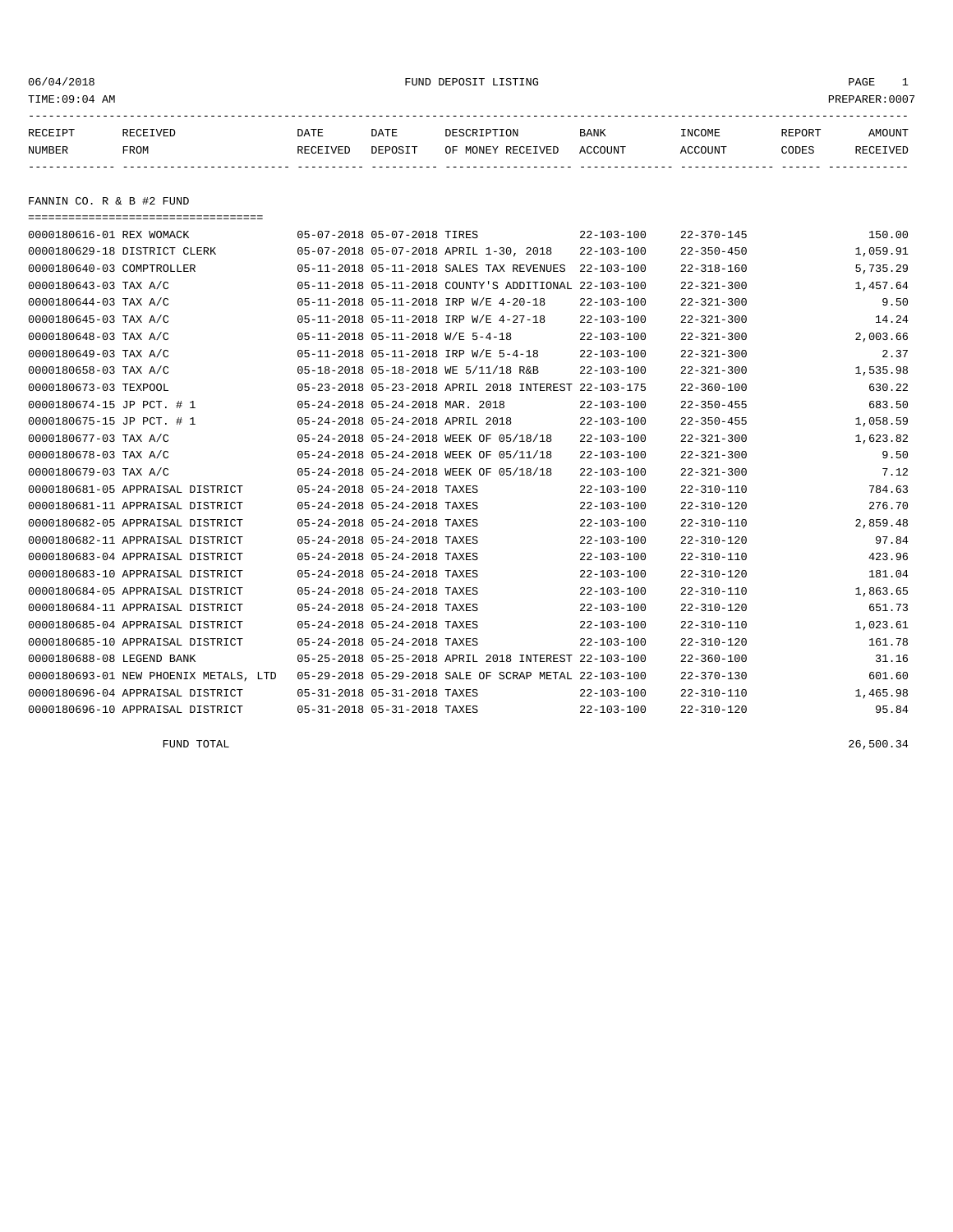06/04/2018 FUND DEPOSIT LISTING PAGE 1

| RECEIPT | <b>RECEIVED</b> | DATE            | DATE    | DESCRIPTION       | <b>BANK</b> | <b>INCOME</b> | REPORT | AMOUNT          |
|---------|-----------------|-----------------|---------|-------------------|-------------|---------------|--------|-----------------|
| NUMBER  | FROM            | <b>RECEIVED</b> | DEPOSIT | OF MONEY RECEIVED | ACCOUNT     | ACCOUNT       | CODES  | <b>RECEIVED</b> |
|         |                 |                 |         |                   |             |               |        |                 |

FANNIN CO. R & B #3 FUND

| ====================================== |                                                      |                  |                  |          |
|----------------------------------------|------------------------------------------------------|------------------|------------------|----------|
| 0000180629-19 DISTRICT CLERK           | 05-07-2018 05-07-2018 APRIL 1-30, 2018               | $23 - 103 - 100$ | $23 - 350 - 450$ | 1,589.86 |
| 0000180639-01 SAM RAYBURN ISD          | 05-10-2018 05-10-2018 FUEL                           | $23 - 103 - 100$ | $23 - 370 - 145$ | 116.32   |
| 0000180640-04 COMPTROLLER              | 05-11-2018 05-11-2018 SALES TAX REVENUES             | 23-103-100       | $23 - 318 - 160$ | 8,602.94 |
| 0000180643-04 TAX A/C                  | 05-11-2018 05-11-2018 COUNTY'S ADDITIONAL 23-103-100 |                  | $23 - 321 - 300$ | 2,186.45 |
| 0000180644-04 TAX A/C                  | 05-11-2018 05-11-2018 IRP W/E 4-20-18                | $23 - 103 - 100$ | $23 - 321 - 300$ | 14.24    |
| 0000180645-04 TAX A/C                  | 05-11-2018 05-11-2018 IRP W/E 4-27-18                | $23 - 103 - 100$ | $23 - 321 - 300$ | 21.37    |
| 0000180648-04 TAX A/C                  | 05-11-2018 05-11-2018 W/E 5-4-18                     | $23 - 103 - 100$ | $23 - 321 - 300$ | 3,005.48 |
| 0000180649-04 TAX A/C                  | 05-11-2018 05-11-2018 IRP W/E 5-4-18                 | $23 - 103 - 100$ | $23 - 321 - 300$ | 3.56     |
| 0000180658-04 TAX A/C                  | 05-18-2018 05-18-2018 WE 5/11/18 R&B                 | $23 - 103 - 100$ | $23 - 321 - 300$ | 2,303.96 |
| 0000180659-01 CITY OF HONEY GROVE      | 05-18-2018 05-18-2018 DIESEL                         | $23 - 103 - 100$ | $23 - 370 - 145$ | 86.90    |
| 0000180673-04 TEXPOOL                  | 05-23-2018 05-23-2018 APRIL 2018 INTEREST 23-103-175 |                  | $23 - 360 - 100$ | 316.58   |
| 0000180674-16 JP PCT. # 1              | 05-24-2018 05-24-2018 MAR. 2018                      | $23 - 103 - 100$ | $23 - 350 - 455$ | 1,025.25 |
| 0000180675-16 JP PCT. # 1              | 05-24-2018 05-24-2018 APRIL 2018                     | $23 - 103 - 100$ | $23 - 350 - 455$ | 1,587.89 |
| 0000180677-04 TAX A/C                  | 05-24-2018 05-24-2018 WEEK OF 05/18/18               | $23 - 103 - 100$ | $23 - 321 - 300$ | 2,435.72 |
| 0000180678-04 TAX A/C                  | 05-24-2018 05-24-2018 WEEK OF 05/11/18               | $23 - 103 - 100$ | $23 - 321 - 300$ | 14.24    |
| 0000180679-04 TAX A/C                  | 05-24-2018 05-24-2018 WEEK OF 05/18/18               | $23 - 103 - 100$ | $23 - 321 - 300$ | 10.69    |
| 0000180681-06 APPRAISAL DISTRICT       | 05-24-2018 05-24-2018 TAXES                          | $23 - 103 - 100$ | $23 - 310 - 110$ | 1,176.94 |
| 0000180681-12 APPRAISAL DISTRICT       | 05-24-2018 05-24-2018 TAXES                          | $23 - 103 - 100$ | 23-310-120       | 415.05   |
| 0000180682-06 APPRAISAL DISTRICT       | 05-24-2018 05-24-2018 TAXES                          | 23-103-100       | 23-310-110       | 4,289.21 |
| 0000180682-12 APPRAISAL DISTRICT       | 05-24-2018 05-24-2018 TAXES                          | $23 - 103 - 100$ | $23 - 310 - 120$ | 146.77   |
| 0000180683-05 APPRAISAL DISTRICT       | 05-24-2018 05-24-2018 TAXES                          | $23 - 103 - 100$ | $23 - 310 - 110$ | 635.94   |
| 0000180683-11 APPRAISAL DISTRICT       | 05-24-2018 05-24-2018 TAXES                          | $23 - 103 - 100$ | $23 - 310 - 120$ | 271.56   |
| 0000180684-06 APPRAISAL DISTRICT       | 05-24-2018 05-24-2018 TAXES                          | 23-103-100       | $23 - 310 - 110$ | 2,795.47 |
| 0000180684-12 APPRAISAL DISTRICT       | 05-24-2018 05-24-2018 TAXES                          | $23 - 103 - 100$ | $23 - 310 - 120$ | 977.60   |
| 0000180685-05 APPRAISAL DISTRICT       | 05-24-2018 05-24-2018 TAXES                          | $23 - 103 - 100$ | $23 - 310 - 110$ | 1,535.42 |
| 0000180685-11 APPRAISAL DISTRICT       | 05-24-2018 05-24-2018 TAXES                          | $23 - 103 - 100$ | $23 - 310 - 120$ | 242.67   |
| 0000180688-09 LEGEND BANK              | 05-25-2018 05-25-2018 APRIL 2018 INTEREST 23-103-100 |                  | $23 - 360 - 100$ | 53.20    |
| 0000180695-01 FANNINDEL I.S.D.         | 05-31-2018 05-31-2018 FUEL                           | $23 - 103 - 100$ | $23 - 370 - 145$ | 214.29   |
| 0000180696-05 APPRAISAL DISTRICT       | 05-31-2018 05-31-2018 TAXES                          | $23 - 103 - 100$ | $23 - 310 - 110$ | 2,198.98 |
| 0000180696-11 APPRAISAL DISTRICT       | 05-31-2018 05-31-2018 TAXES                          | $23 - 103 - 100$ | $23 - 310 - 120$ | 143.76   |

FUND TOTAL  $38,418.31$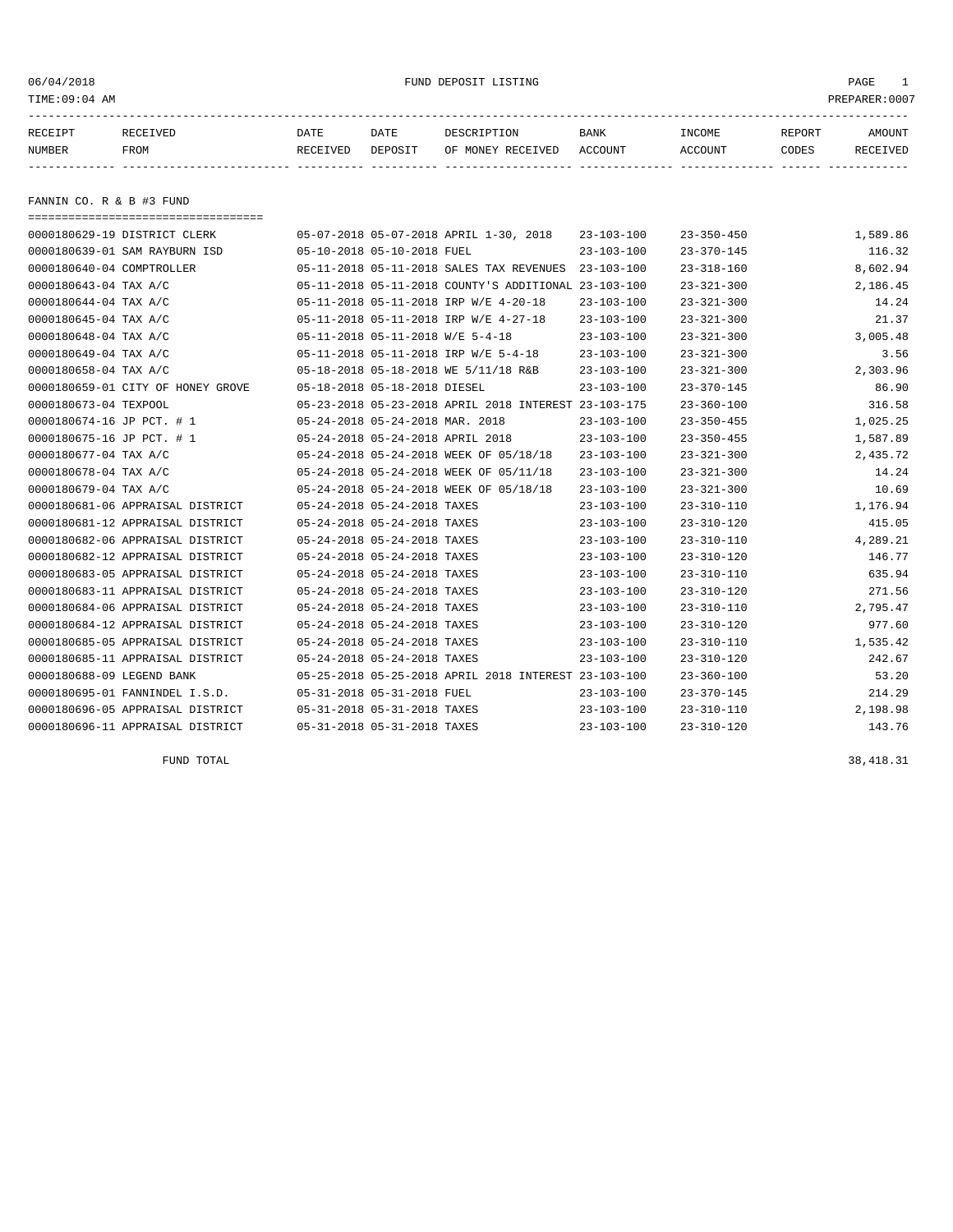06/04/2018 FUND DEPOSIT LISTING PAGE 1

| RECEIPT | <b>RECEIVED</b> | DATE     | DATE    | DESCRIPTION          | <b>BANK</b>    | INCOME  | <b>REPORT</b> | AMOUNT          |
|---------|-----------------|----------|---------|----------------------|----------------|---------|---------------|-----------------|
| NUMBER  | FROM            | RECEIVED | DEPOSIT | RECEIVED<br>OF MONEY | <b>ACCOUNT</b> | ACCOUNT | CODES         | <b>RECEIVED</b> |
|         |                 |          |         |                      |                |         |               |                 |

FANNIN CO. R & B #4 FUND

| ======================================                                |                                  |                             |                                                      |                  |                  |          |
|-----------------------------------------------------------------------|----------------------------------|-----------------------------|------------------------------------------------------|------------------|------------------|----------|
| 0000180615-01 JENNIFER STARNES                                        |                                  |                             | 05-04-2018 05-04-2018 CULVERT - CR 3107              | $24 - 103 - 100$ | $24 - 370 - 145$ | 262.50   |
| 0000180629-20 DISTRICT CLERK                                          |                                  |                             | 05-07-2018 05-07-2018 APRIL 1-30, 2018               | $24 - 103 - 100$ | $24 - 350 - 450$ | 904.99   |
| 0000180640-05 COMPTROLLER                                             |                                  |                             | 05-11-2018 05-11-2018 SALES TAX REVENUES             | $24 - 103 - 100$ | $24 - 318 - 160$ | 4,896.99 |
| 0000180643-05 TAX A/C                                                 |                                  |                             | 05-11-2018 05-11-2018 COUNTY'S ADDITIONAL 24-103-100 |                  | $24 - 321 - 300$ | 1,244.58 |
| 0000180644-05 TAX A/C                                                 |                                  |                             | 05-11-2018 05-11-2018 IRP W/E 4-20-18                | $24 - 103 - 100$ | $24 - 321 - 300$ | 8.11     |
| 0000180645-05 TAX A/C                                                 |                                  |                             | 05-11-2018 05-11-2018 IRP W/E 4-27-18                | $24 - 103 - 100$ | $24 - 321 - 300$ | 12.16    |
| 0000180648-05 TAX A/C                                                 | 05-11-2018 05-11-2018 W/E 5-4-18 |                             |                                                      | $24 - 103 - 100$ | $24 - 321 - 300$ | 1,710.79 |
| 0000180649-05 TAX A/C                                                 |                                  |                             | 05-11-2018 05-11-2018 IRP W/E 5-4-18                 | $24 - 103 - 100$ | $24 - 321 - 300$ | 2.03     |
| 0000180658-05 TAX A/C                                                 |                                  |                             | 05-18-2018 05-18-2018 WE 5/11/18 R&B                 | $24 - 103 - 100$ | $24 - 321 - 300$ | 1,311.47 |
| 0000180670-01 WILLIAM FULTON TUCKER TRU 05-23-2018 05-23-2018 CULVERT |                                  |                             |                                                      | $24 - 103 - 100$ | $24 - 370 - 145$ | 382.40   |
| 0000180673-05 TEXPOOL                                                 |                                  |                             | 05-23-2018 05-23-2018 APRIL 2018 INTEREST 24-103-175 |                  | $24 - 360 - 100$ | 140.34   |
| 0000180674-17 JP PCT. # 1                                             | 05-24-2018 05-24-2018 MAR. 2018  |                             |                                                      | $24 - 103 - 100$ | $24 - 350 - 455$ | 583.59   |
| 0000180675-17 JP PCT. # 1                                             | 05-24-2018 05-24-2018 APRIL 2018 |                             |                                                      | $24 - 103 - 100$ | $24 - 350 - 455$ | 903.86   |
| 0000180677-05 TAX A/C                                                 |                                  |                             | 05-24-2018 05-24-2018 WEEK OF 05/18/18               | $24 - 103 - 100$ | $24 - 321 - 300$ | 1,386.47 |
| 0000180678-05 TAX A/C                                                 |                                  |                             | 05-24-2018 05-24-2018 WEEK OF 05/11/18               | $24 - 103 - 100$ | $24 - 321 - 300$ | 8.11     |
| 0000180679-05 TAX A/C                                                 |                                  |                             | 05-24-2018 05-24-2018 WEEK OF 05/18/18               | $24 - 103 - 100$ | $24 - 321 - 300$ | 6.08     |
| 0000180681-07 APPRAISAL DISTRICT                                      | 05-24-2018 05-24-2018 TAXES      |                             |                                                      | $24 - 103 - 100$ | $24 - 310 - 110$ | 669.93   |
| 0000180681-13 APPRAISAL DISTRICT                                      |                                  | 05-24-2018 05-24-2018 TAXES |                                                      | $24 - 103 - 100$ | $24 - 310 - 120$ | 236.26   |
| 0000180682-07 APPRAISAL DISTRICT                                      |                                  | 05-24-2018 05-24-2018 TAXES |                                                      | $24 - 103 - 100$ | $24 - 310 - 110$ | 2,441.52 |
| 0000180682-13 APPRAISAL DISTRICT                                      |                                  | 05-24-2018 05-24-2018 TAXES |                                                      | $24 - 103 - 100$ | $24 - 310 - 120$ | 83.54    |
| 0000180683-06 APPRAISAL DISTRICT                                      | 05-24-2018 05-24-2018 TAXES      |                             |                                                      | $24 - 103 - 100$ | $24 - 310 - 110$ | 361.99   |
| 0000180683-12 APPRAISAL DISTRICT                                      | 05-24-2018 05-24-2018 TAXES      |                             |                                                      | $24 - 103 - 100$ | $24 - 310 - 120$ | 154.57   |
| 0000180684-07 APPRAISAL DISTRICT                                      |                                  | 05-24-2018 05-24-2018 TAXES |                                                      | $24 - 103 - 100$ | $24 - 310 - 110$ | 1,591.25 |
| 0000180684-13 APPRAISAL DISTRICT                                      | 05-24-2018 05-24-2018 TAXES      |                             |                                                      | $24 - 103 - 100$ | $24 - 310 - 120$ | 556.47   |
| 0000180685-06 APPRAISAL DISTRICT                                      | 05-24-2018 05-24-2018 TAXES      |                             |                                                      | $24 - 103 - 100$ | $24 - 310 - 110$ | 873.99   |
| 0000180685-12 APPRAISAL DISTRICT                                      |                                  | 05-24-2018 05-24-2018 TAXES |                                                      | $24 - 103 - 100$ | $24 - 310 - 120$ | 138.14   |
| 0000180688-10 LEGEND BANK                                             |                                  |                             | 05-25-2018 05-25-2018 APRIL 2018 INTEREST 24-103-100 |                  | $24 - 360 - 100$ | 22.19    |
| 0000180696-06 APPRAISAL DISTRICT                                      | 05-31-2018 05-31-2018 TAXES      |                             |                                                      | $24 - 103 - 100$ | $24 - 310 - 110$ | 1,251.70 |
| 0000180696-12 APPRAISAL DISTRICT                                      | 05-31-2018 05-31-2018 TAXES      |                             |                                                      | $24 - 103 - 100$ | $24 - 310 - 120$ | 81.84    |

FUND TOTAL 22,227.86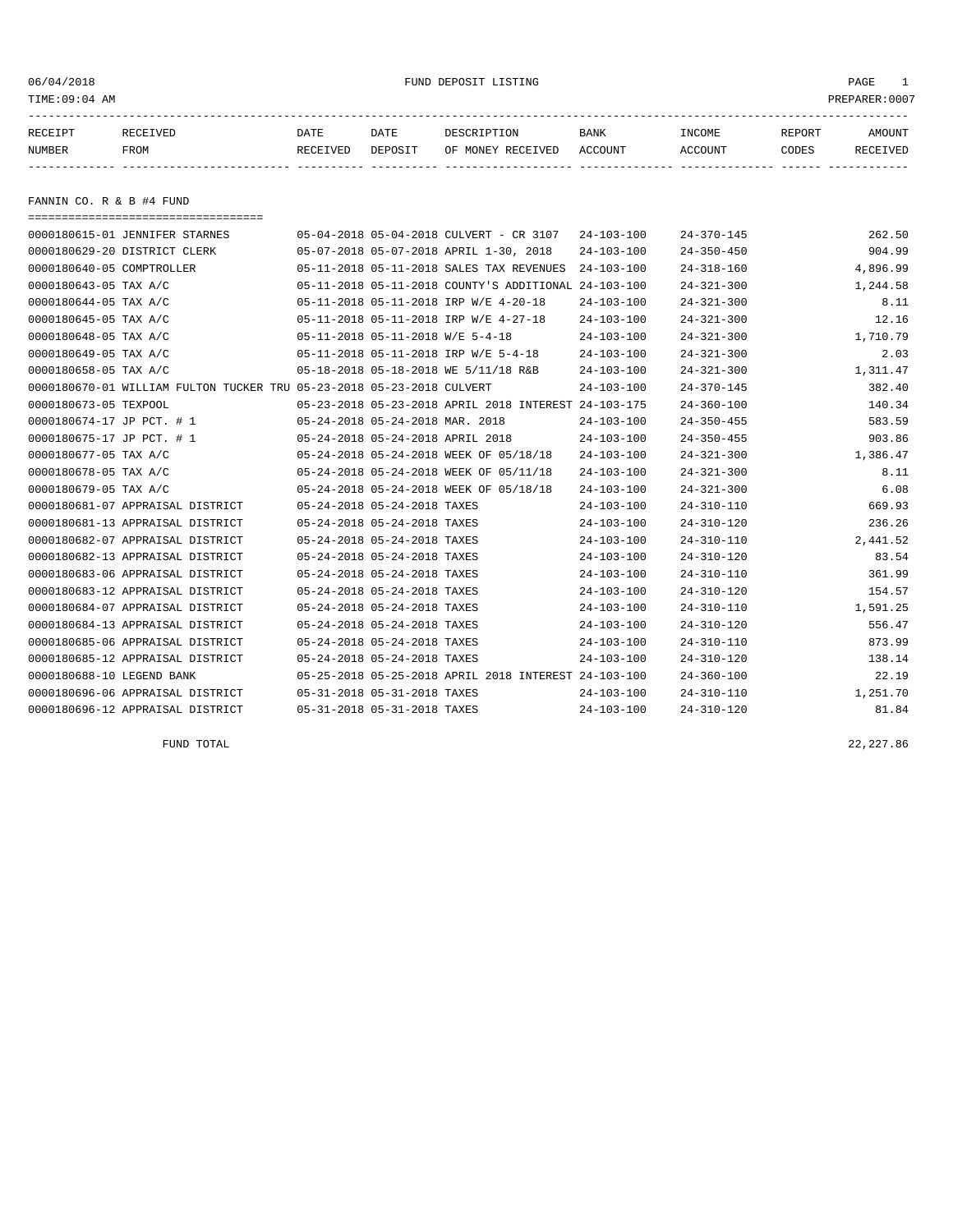TIME:09:04 AM PREPARER:0007

| RECEIPT | RECEIVED    | DATE     | DATE    | DESCRIPTION       | <b>BANK</b> | INCOME  | REPORT | AMOUNT   |
|---------|-------------|----------|---------|-------------------|-------------|---------|--------|----------|
| NUMBER  | <b>FROM</b> | RECEIVED | DEPOSIT | OF MONEY RECEIVED | ACCOUNT     | ACCOUNT | CODES  | RECEIVED |
|         |             |          |         |                   |             |         |        |          |
|         |             |          |         |                   |             |         |        |          |

J.P.#1 JUST.CT.TECHNOLOGY

| 0000180674-13 JP PCT. # 1 | 05-24-2018 05-24-2018 MAR. 2018                      | $26 - 103 - 100$ | 26-370-455 | 153.17 |
|---------------------------|------------------------------------------------------|------------------|------------|--------|
| 0000180675-13 JP PCT. # 1 | 05-24-2018 05-24-2018 APRIL 2018                     | $26 - 103 - 100$ | 26-370-455 | 208.62 |
| 0000180688-11 LEGEND BANK | 05-25-2018 05-25-2018 APRIL 2018 INTEREST 26-103-100 |                  | 26-360-100 | 2.78   |

FUND TOTAL 364.57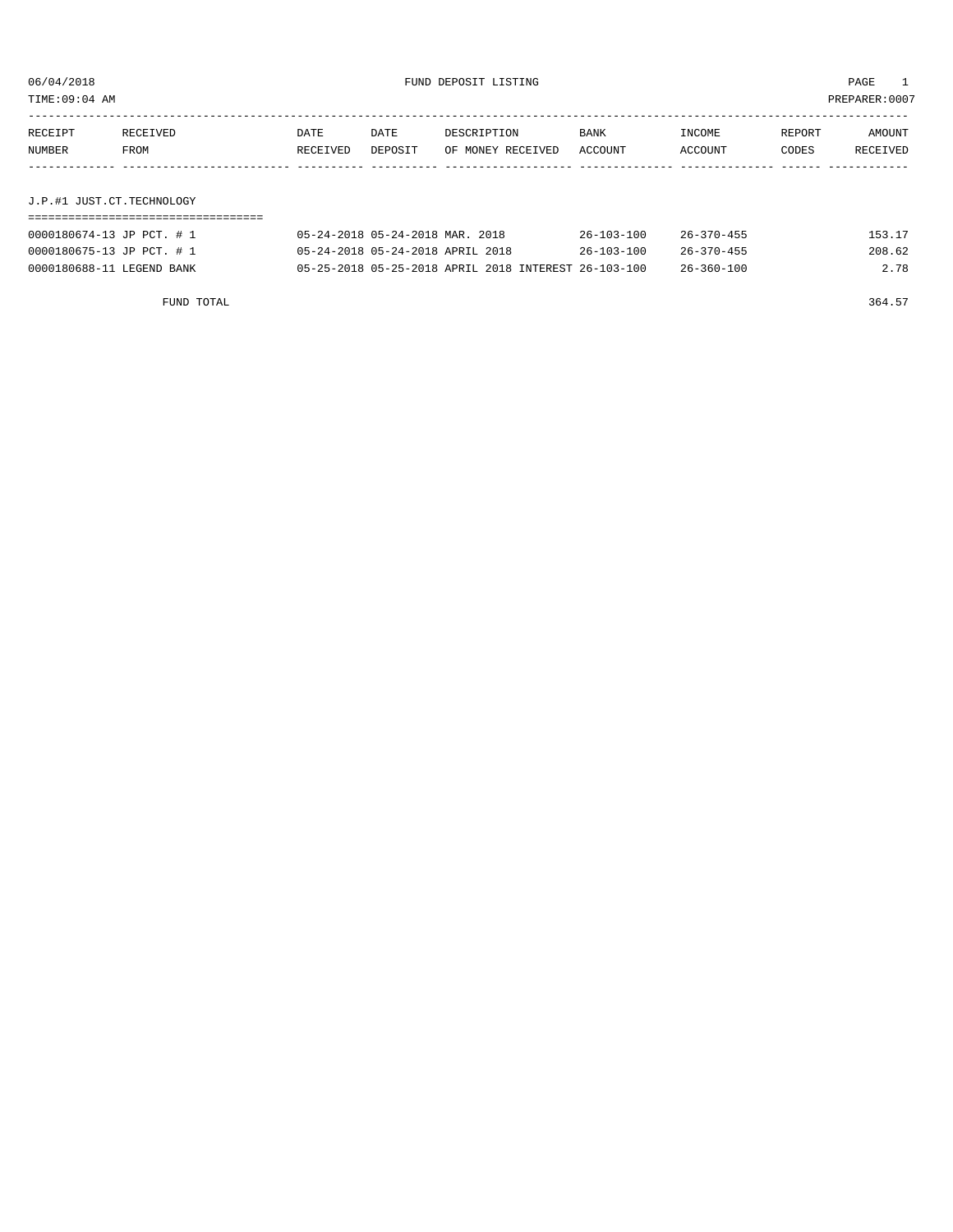TIME:09:04 AM PREPARER:0007

| RECEIPT | RECEIVED | DATE     | DATE    | DESCRIPTION       | <b>BANK</b> | INCOME  | REPORT | AMOUNT          |
|---------|----------|----------|---------|-------------------|-------------|---------|--------|-----------------|
| NUMBER  | FROM     | RECEIVED | DEPOSIT | OF MONEY RECEIVED | ACCOUNT     | ACCOUNT | CODES  | <b>RECEIVED</b> |
|         |          |          |         |                   |             |         |        |                 |

J.P.#2 JUST.CT.TECHNOLOGY

===================================

| 0000180688-12 LEGEND BANK | 05-25-2018 05-25-2018 APRIL 2018 INTEREST 27-103-100 |  |  | 27-360-100<br>$\cdots$ |  |
|---------------------------|------------------------------------------------------|--|--|------------------------|--|
|                           |                                                      |  |  |                        |  |

FUND TOTAL 0.59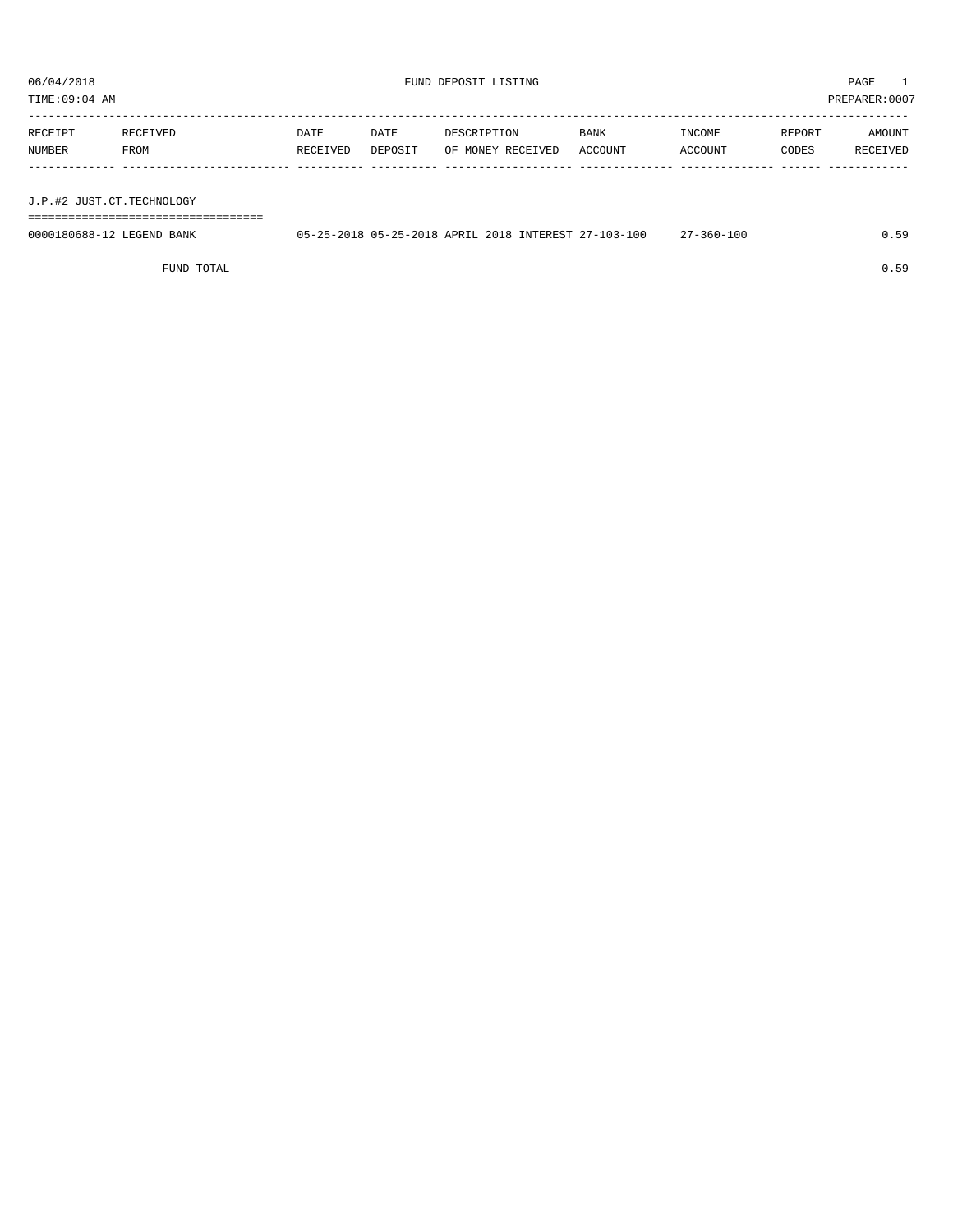TIME:09:04 AM PREPARER:0007

| RECEIPT | RECEIVED | DATE     | DATE    | DESCRIPTION       | <b>BANK</b> | <b>TNCOME</b>  | REPORT | AMOUNT          |
|---------|----------|----------|---------|-------------------|-------------|----------------|--------|-----------------|
| NUMBER  | FROM     | RECEIVED | DEPOSIT | OF MONEY RECEIVED | ACCOUNT     | <b>ACCOUNT</b> | CODES  | <b>RECEIVED</b> |
|         |          |          |         |                   |             |                |        |                 |
|         |          |          |         |                   |             |                |        |                 |

J.P.#3 JUST.CT.TECHNOLOGY

===================================

| 0000180688-13 LEGEND BANK | 05-25-2018 05-25-2018 APRIL 2018 INTEREST 28-103-100 |  | $28 - 360 - 100$ | 0.31 |
|---------------------------|------------------------------------------------------|--|------------------|------|
|                           |                                                      |  |                  |      |

FUND TOTAL  $0.31$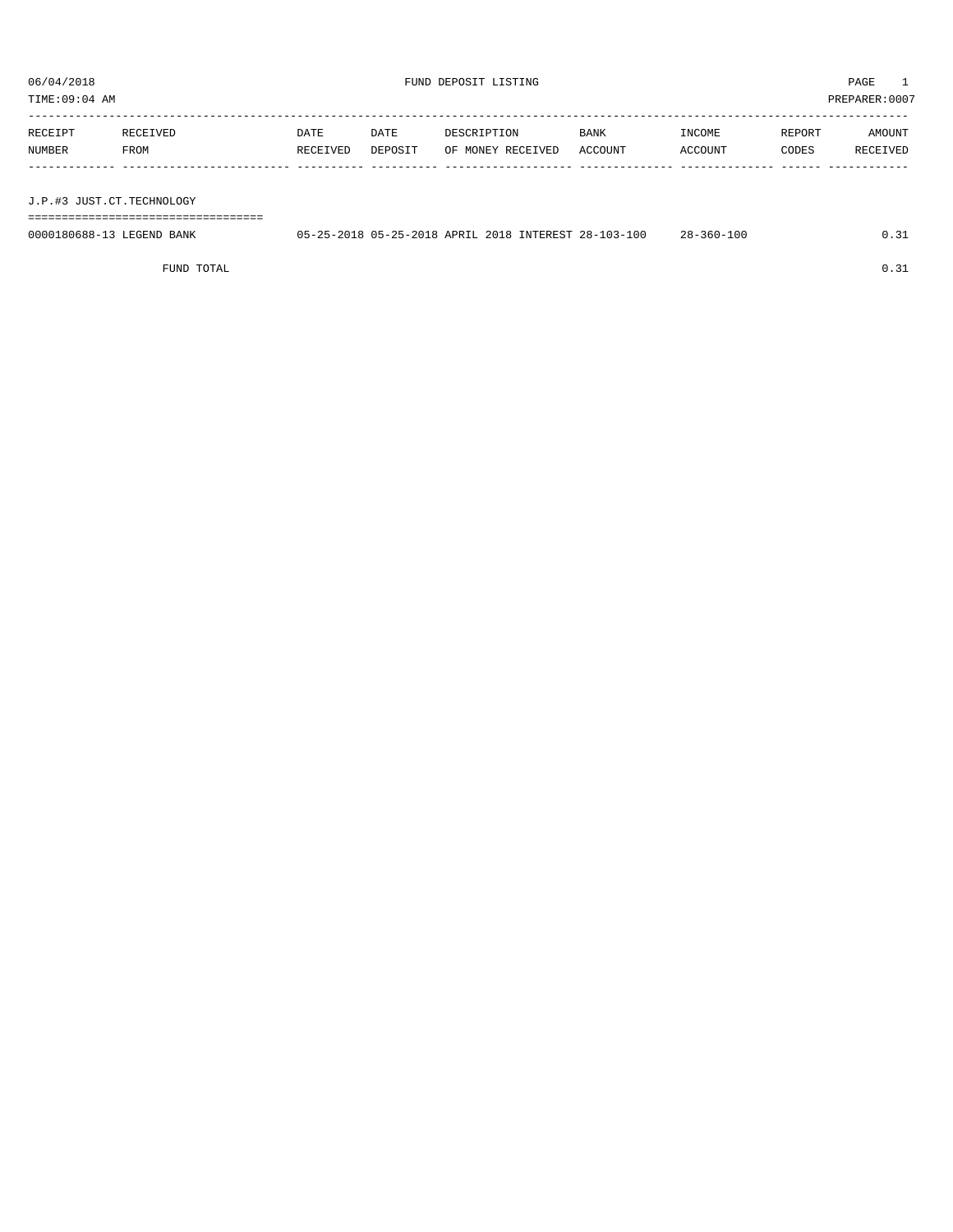TIME:09:04 AM PREPARER:0007

| RECEIPT | RECEIVED | <b>DATE</b> | DATE    | DESCRIPTION       | <b>BANK</b> | INCOME  | REPORT | AMOUNT   |
|---------|----------|-------------|---------|-------------------|-------------|---------|--------|----------|
| NUMBER  | FROM     | RECEIVED    | DEPOSIT | OF MONEY RECEIVED | ACCOUNT     | ACCOUNT | CODES  | RECEIVED |
|         |          |             |         |                   |             |         |        |          |
|         |          |             |         |                   |             |         |        |          |

DISTRICT CT.RECORDS ARCHIVE ===================================

| 0000180629-15 DISTRICT CLERK | 05-07-2018 05-07-2018 APRIL 1-30, 2018               |  |  | $34 - 103 - 100$ | $34 - 370 - 450$ | 400.00 |
|------------------------------|------------------------------------------------------|--|--|------------------|------------------|--------|
| 0000180688-14 LEGEND BANK    | 05-25-2018 05-25-2018 APRIL 2018 INTEREST 34-103-100 |  |  |                  | $34 - 360 - 100$ |        |

FUND TOTAL 401.51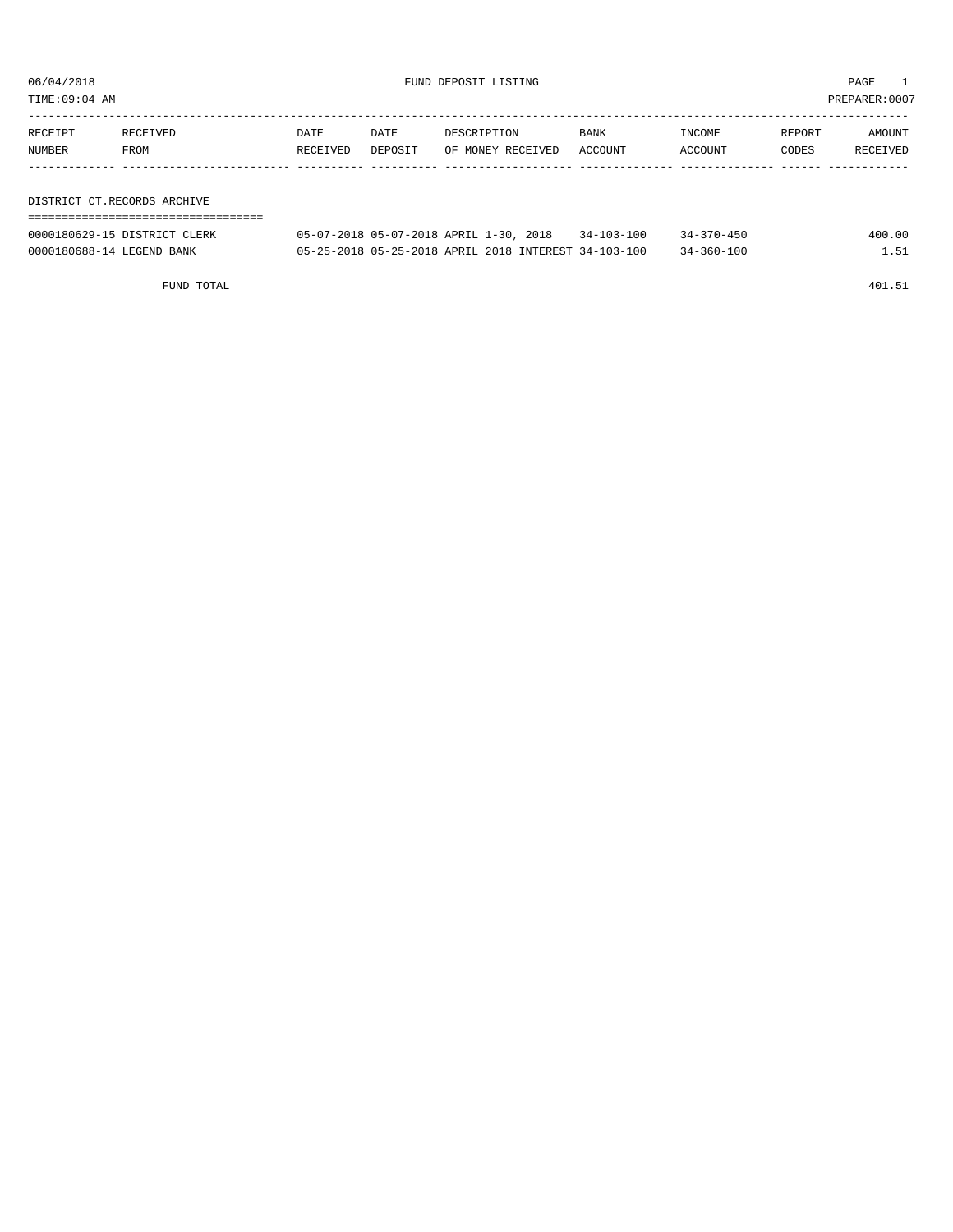TIME:09:04 AM PREPARER:0007

| RECEIPT | RECEIVED | DATE     | DATE    | DESCRIPTION       | BANK    | INCOME  | REPORT | AMOUNT   |
|---------|----------|----------|---------|-------------------|---------|---------|--------|----------|
| NUMBER  | FROM     | RECEIVED | DEPOSIT | OF MONEY RECEIVED | ACCOUNT | ACCOUNT | CODES  | RECEIVED |
|         |          |          |         |                   |         |         |        |          |
|         |          |          |         |                   |         |         |        |          |
|         |          |          |         |                   |         |         |        |          |

LAW LIBRARY FUND

| 0000180629-16 DISTRICT CLERK | 05-07-2018 05-07-2018 APRIL 1-30, 2018               | 35-103-100 | $35 - 340 - 450$ | 1,155.00 |
|------------------------------|------------------------------------------------------|------------|------------------|----------|
| 0000180688-15 LEGEND BANK    | 05-25-2018 05-25-2018 APRIL 2018 INTEREST 35-103-100 |            | $35 - 360 - 100$ | 9.08     |

FUND TOTAL 1,164.08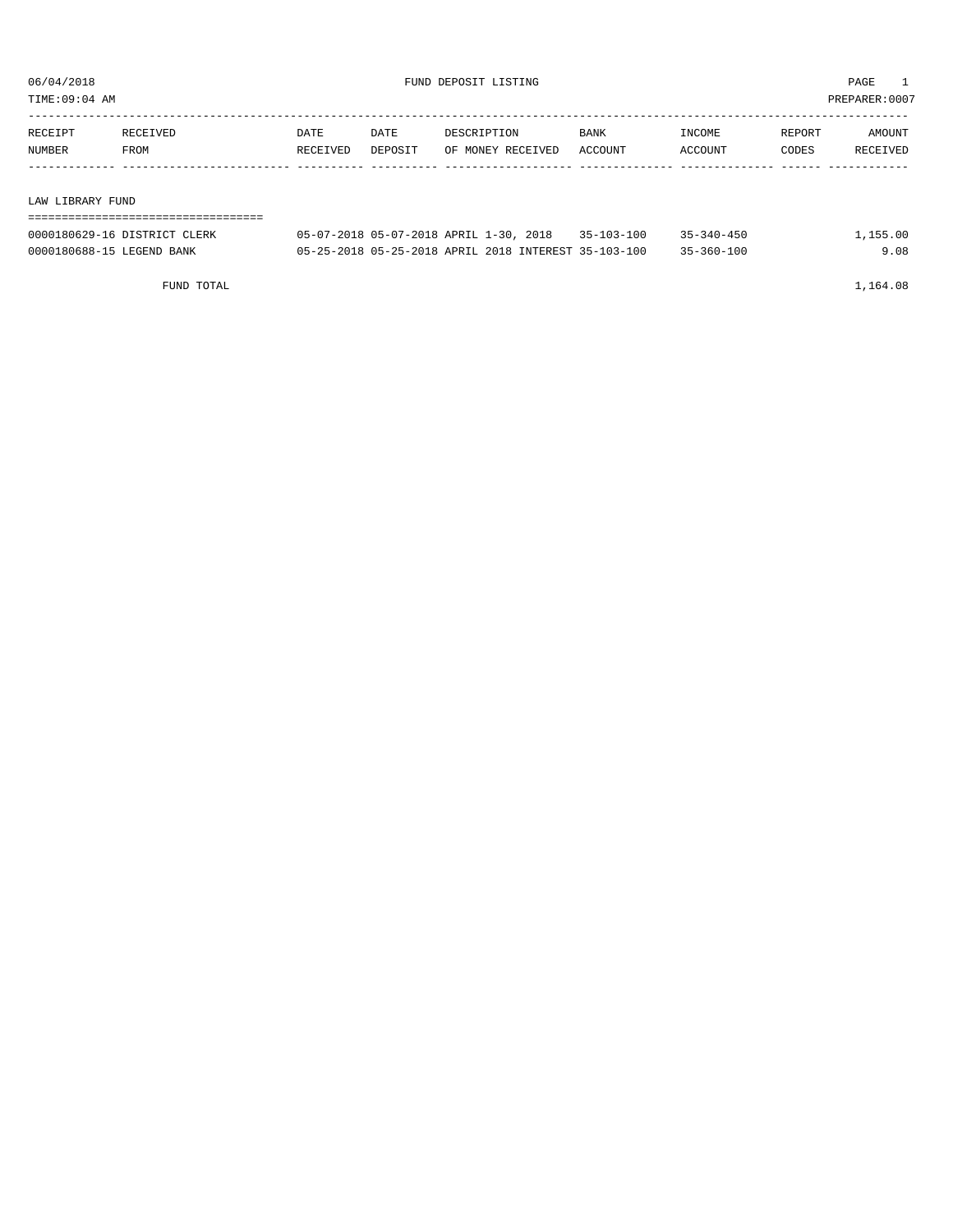TIME:09:04 AM PREPARER:0007

| RECEIPT | <b>RECEIVED</b> | DATE     | DATE    | DESCRIPTION       | <b>BANK</b> | <b>INCOME</b> | REPORT | AMOUNT          |
|---------|-----------------|----------|---------|-------------------|-------------|---------------|--------|-----------------|
| NUMBER  | <b>FROM</b>     | RECEIVED | DEPOSIT | OF MONEY RECEIVED | ACCOUNT     | ACCOUNT       | CODES  | <b>RECEIVED</b> |
|         |                 |          |         |                   |             |               |        |                 |

D.A. FEE ACCOUNT FUND

| 0000180622-01 DISTRICT ATTORNEY TRUST F 05-07-2018 05-07-2018 CHECK FEES |                                   |  | $36 - 103 - 136$                                     | 36-340-475       | 140.00 |
|--------------------------------------------------------------------------|-----------------------------------|--|------------------------------------------------------|------------------|--------|
| 0000180654-01 FANNIN COUNTY CSCD                                         | 05-17-2018 05-17-2018 BLOOD DRAWS |  | $36 - 103 - 136$                                     | $36 - 370 - 130$ | 109.52 |
| 0000180688-23 LEGEND BANK                                                |                                   |  | 05-25-2018 05-25-2018 APRIL 2018 INTEREST 36-103-136 | $36 - 360 - 100$ | 0.08   |
| 0000180688-24 LEGEND BANK                                                |                                   |  | 05-25-2018 05-25-2018 APRIL 2018 INTEREST 36-103-236 | 36-360-236       | 0.12   |

FUND TOTAL 249.72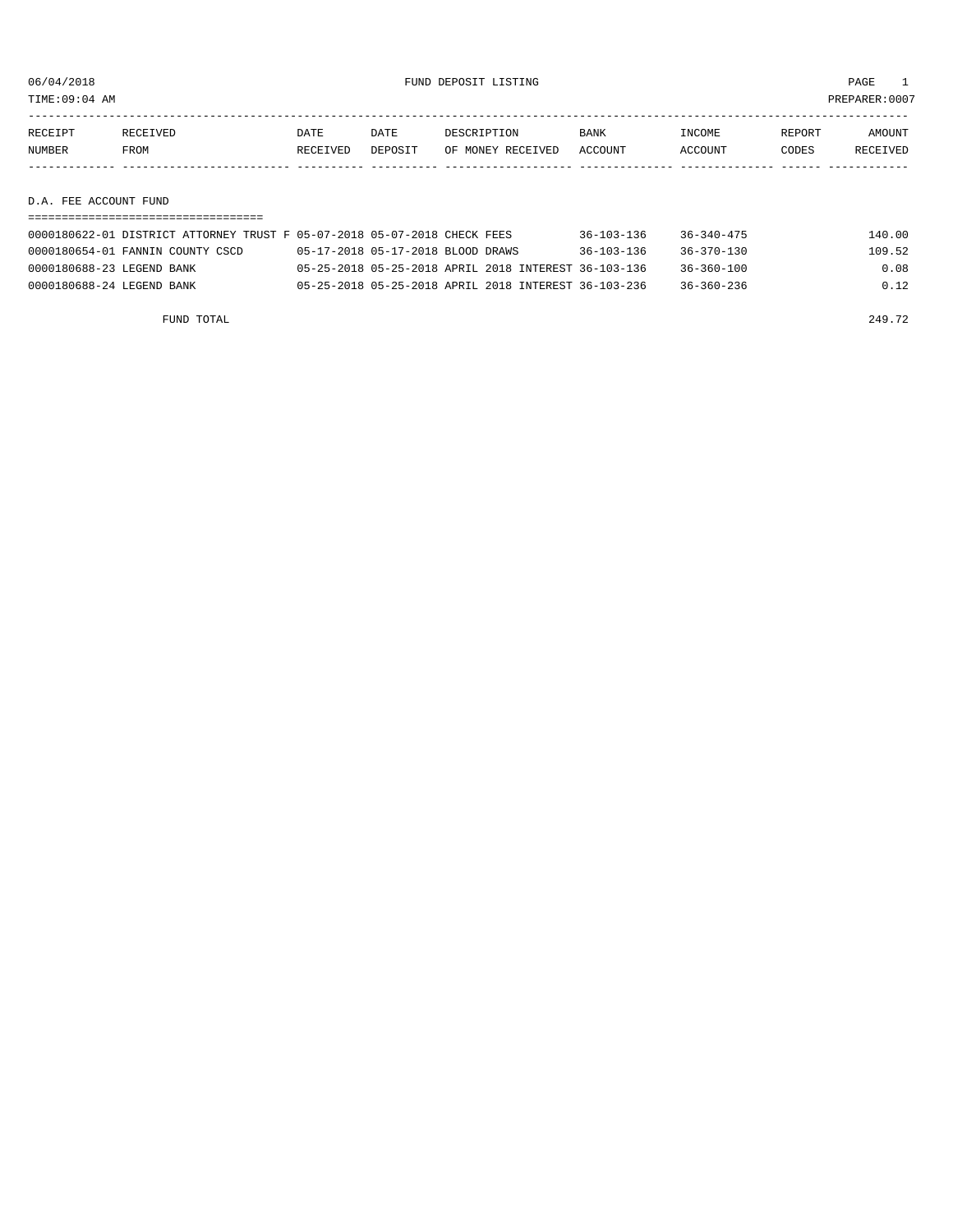TIME:09:04 AM PREPARER:0007 ----------------------------------------------------------------------------------------------------------------------------------- RECEIPT RECEIVED DATE DATE DESCRIPTION BANK INCOME REPORT AMOUNT NUMBER FROM RECEIVED DEPOSIT OF MONEY RECEIVED ACCOUNT ACCOUNT CODES RECEIVED

|                    | ------ | --------- | -------- |  | -------- | --------- | ----- | -------- |
|--------------------|--------|-----------|----------|--|----------|-----------|-------|----------|
|                    |        |           |          |  |          |           |       |          |
|                    |        |           |          |  |          |           |       |          |
|                    |        |           |          |  |          |           |       |          |
|                    |        |           |          |  |          |           |       |          |
|                    |        |           |          |  |          |           |       |          |
|                    |        |           |          |  |          |           |       |          |
|                    |        |           |          |  |          |           |       |          |
| CONTRABAND SEIZURE |        |           |          |  |          |           |       |          |

===================================

| 0000180688-25 LEGEND BANK | 05-25-2018 05-25-2018 APRIL 2018 INTEREST 37-103-137 | $37 - 360 - 100$ | 0.05 |
|---------------------------|------------------------------------------------------|------------------|------|
|                           |                                                      |                  |      |

FUND TOTAL 0.05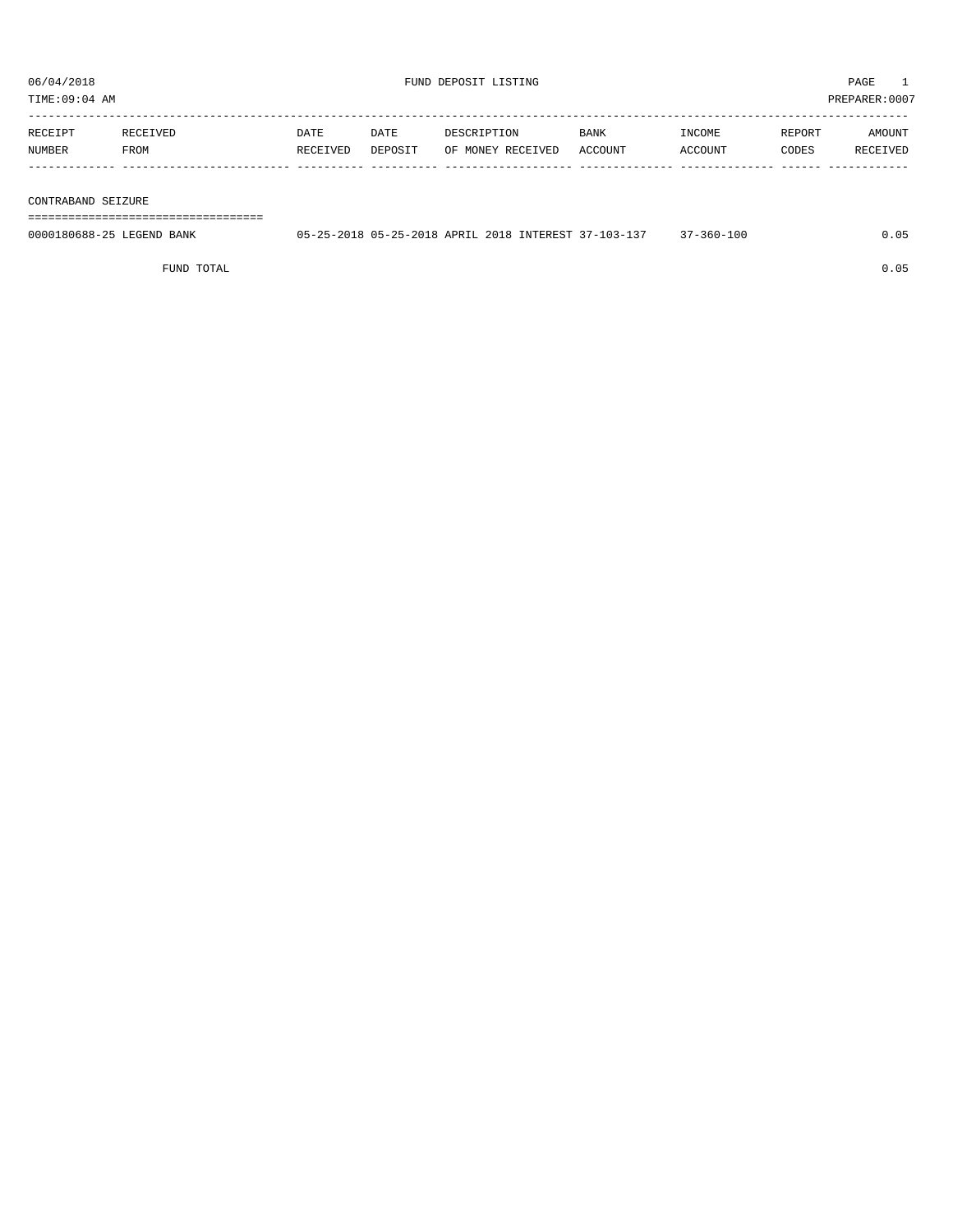TIME:09:04 AM PREPARER:0007

| RECEIPT | RECEIVED | DATE     | DATE    | DESCRIPTION       | <b>BANK</b> | INCOME         | REPORT | AMOUNT   |
|---------|----------|----------|---------|-------------------|-------------|----------------|--------|----------|
| NUMBER  | FROM     | RECEIVED | DEPOSIT | OF MONEY RECEIVED | ACCOUNT     | <b>ACCOUNT</b> | CODES  | RECEIVED |
|         |          |          |         |                   |             |                |        |          |

IHC CO-OP GIN

===================================

| 0000180673-06 TEXPOOL     | 05-23-2018 05-23-2018 APRIL 2018 INTEREST 38-103-175 | $38 - 360 - 100$ |  |
|---------------------------|------------------------------------------------------|------------------|--|
| 0000180688-16 LEGEND BANK | 05-25-2018 05-25-2018 APRIL 2018 INTEREST 38-103-100 | $38 - 360 - 100$ |  |

FUND TOTAL 25.66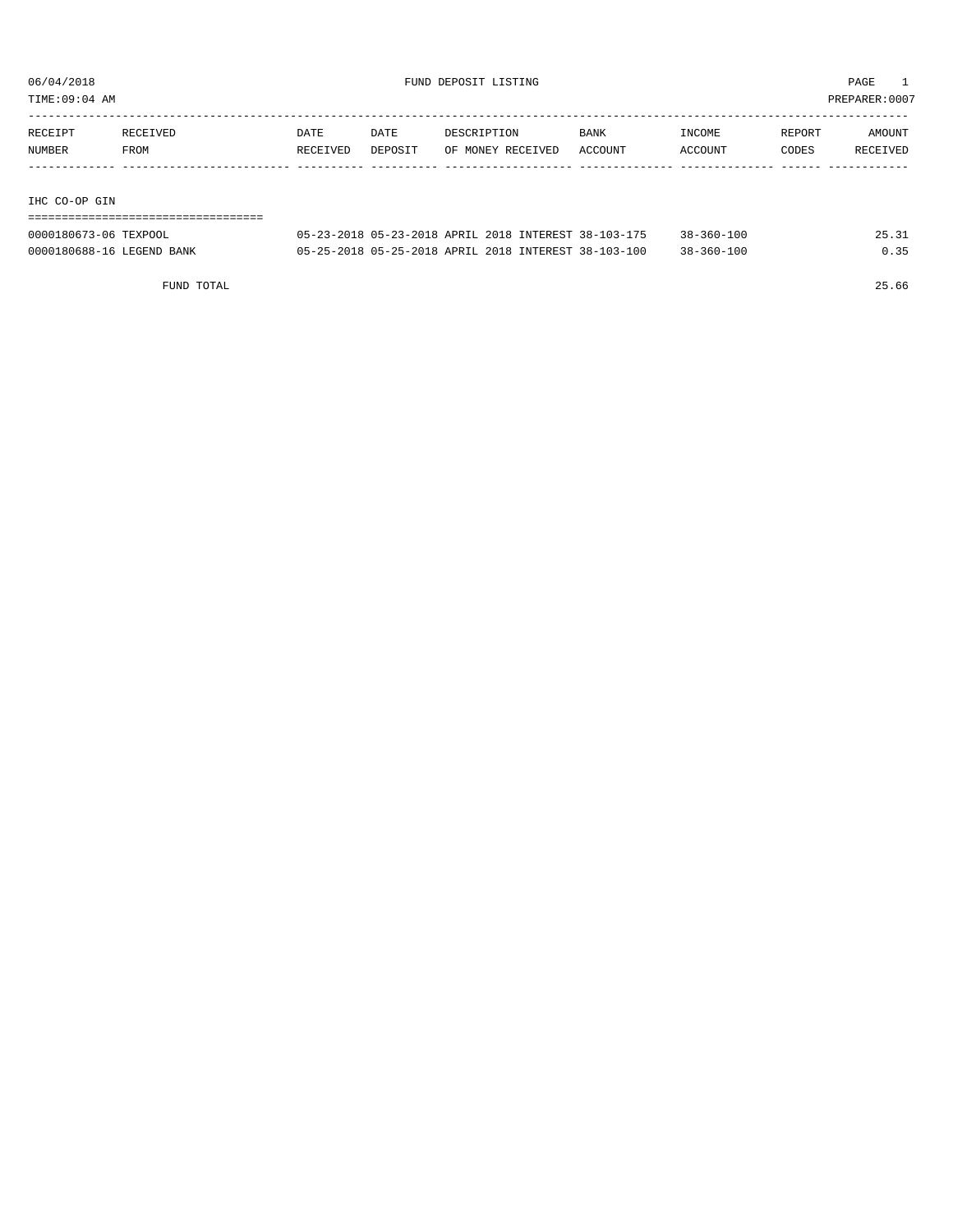TIME:09:04 AM PREPARER:0007

| RECEIPT | RECEIVED | DATE     | DATE    | DESCRIPTION       | <b>BANK</b> | INCOME         | REPORT | AMOUNT   |
|---------|----------|----------|---------|-------------------|-------------|----------------|--------|----------|
| NUMBER  | FROM     | RECEIVED | DEPOSIT | OF MONEY RECEIVED | ACCOUNT     | <b>ACCOUNT</b> | CODES  | RECEIVED |
|         |          |          |         |                   |             |                |        |          |

#### IHC B.R. COOPER

===================================

| 0000180673-07 TEXPOOL     | 05-23-2018 05-23-2018 APRIL 2018 INTEREST 39-103-175 | $39 - 360 - 100$ | 8.44 |
|---------------------------|------------------------------------------------------|------------------|------|
| 0000180688-17 LEGEND BANK | 05-25-2018 05-25-2018 APRIL 2018 INTEREST 39-103-100 | $39 - 360 - 100$ | 0.79 |

FUND TOTAL 9.23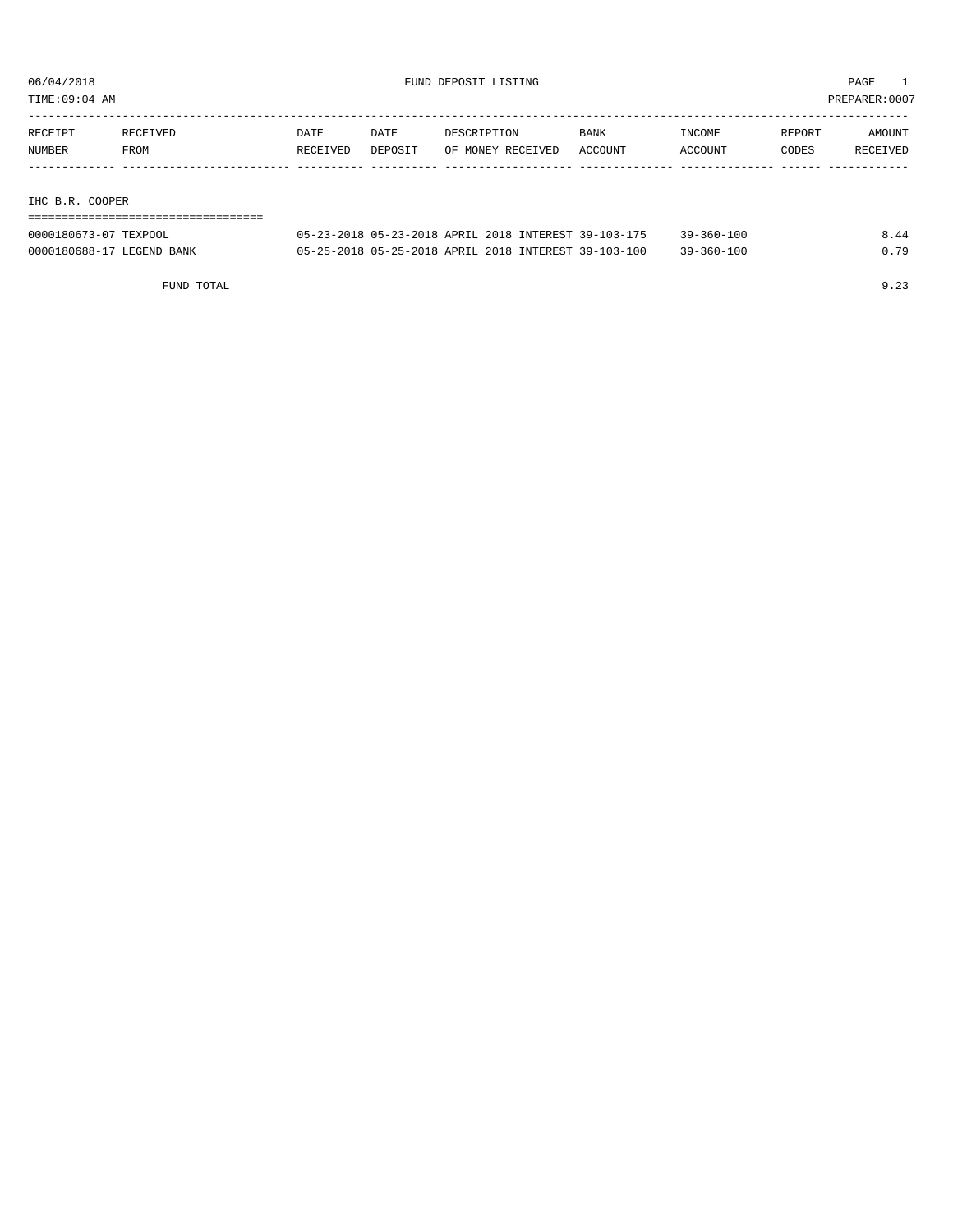TIME:09:04 AM PREPARER:0007

| RECEIPT       | <b>RECEIVED</b> | DATE     | DATE    | DESCRIPTION       | BANK           | <b>NCOME</b> | REPORT | AMOUNT          |
|---------------|-----------------|----------|---------|-------------------|----------------|--------------|--------|-----------------|
| <b>NUMBER</b> | FROM            | RECEIVED | DEPOSIT | OF MONEY RECEIVED | <b>ACCOUNT</b> | CCOUNT       | CODES  | <b>RECEIVED</b> |
|               |                 |          |         |                   |                |              |        |                 |

#### SAFE ROOM REIMBURSEMENT PROGRAM

| ================================= |  |  |                                                                                              |                  |           |
|-----------------------------------|--|--|----------------------------------------------------------------------------------------------|------------------|-----------|
|                                   |  |  | 0000180641-01 TEXAS DEPT. OF PUBLIC SAF 05-11-2018 05-11-2018 SAFE ROOM REIMBURSE 46-103-100 | $46 - 330 - 475$ | 28,751.04 |
|                                   |  |  | 0000180641-02 TEXAS DEPT. OF PUBLIC SAF 05-11-2018 05-11-2018 ADMINISTRATIVE FEE 46-103-100  | 46-330-476       | 1,200.00  |

FUND TOTAL 29,951.04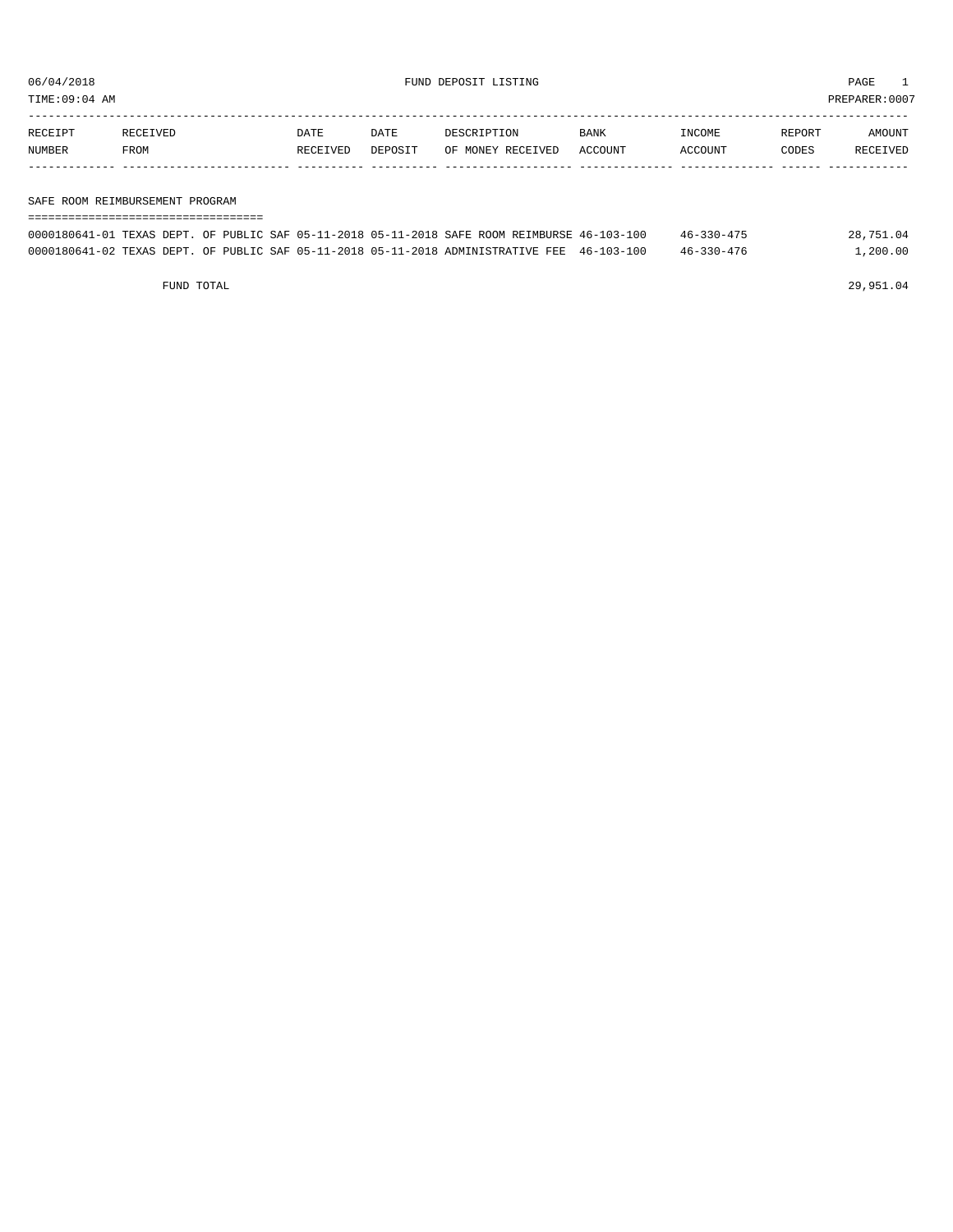TIME:09:04 AM PREPARER:0007

| <b>NUMBER</b> | <b>FROM</b> | RECEIVED | DEPOSIT     | OF MONEY RECEIVED | ACCOUNT     | ACCOUNT       | CODES  | <b>RECEIVED</b> |
|---------------|-------------|----------|-------------|-------------------|-------------|---------------|--------|-----------------|
| RECEIPT       | RECEIVED    | DATE     | <b>DATE</b> | DESCRIPTION       | <b>BANK</b> | <b>TNCOME</b> | REPORT | AMOUNT          |
|               |             |          |             |                   |             |               |        |                 |

#### ELECTION EQUIPMENT FUND

| 0000180635-01 SECRETARY OF STATE | 05-10-2018 05-10-2018 2018 DEMOCRAT RUNOF 48-103-100 |  | $48 - 340 - 484$ | 75.00 |
|----------------------------------|------------------------------------------------------|--|------------------|-------|
| 0000180635-02 SECRETARY OF STATE | 05-10-2018 05-10-2018 2018 DEMOCRAT RUNOF 48-103-100 |  | $48 - 340 - 403$ | 56.25 |
| 0000180636-01 SECRETARY OF STATE | 05-10-2018 05-10-2018 2018 REPUBLICAN RUN 48-103-100 |  | $48 - 340 - 484$ | 75.00 |
| 0000180636-02 SECRETARY OF STATE | 05-10-2018 05-10-2018 2018 REPUBLICAN RUN 48-103-100 |  | $48 - 340 - 403$ | 56.25 |

FUND TOTAL 262.50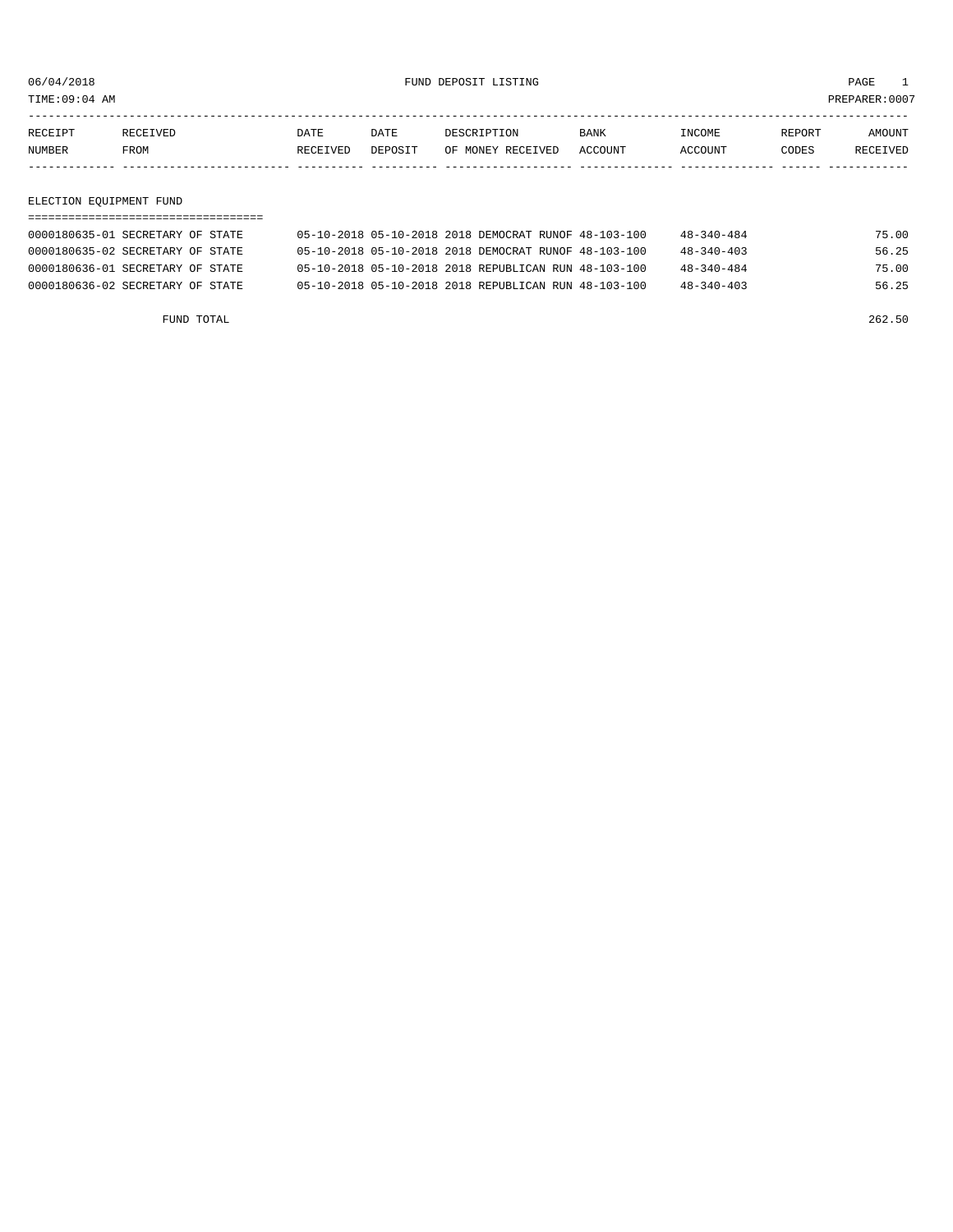TIME:09:04 AM PREPARER:0007

| RECEIPT       | RECEIVED    | DATE     | <b>DATE</b> | DESCRIPTION       | <b>BANK</b> | <b>TNCOME</b> | REPORT | AMOUNT   |
|---------------|-------------|----------|-------------|-------------------|-------------|---------------|--------|----------|
| <b>NUMBER</b> | <b>FROM</b> | RECEIVED | DEPOSIT     | OF MONEY RECEIVED | ACCOUNT     | ACCOUNT       | CODES  | RECEIVED |
|               |             |          |             |                   |             |               |        |          |

#### CO.CLK.COURT RECORDS PRESERVATION

===================================

| 0000180688-18 LEGEND BANK | 05-25-2018 05-25-2018 APRIL 2018 INTEREST 52-103-100 | $52 - 360 - 100$ | 0.75 |
|---------------------------|------------------------------------------------------|------------------|------|
|                           |                                                      |                  |      |

FUND TOTAL 0.75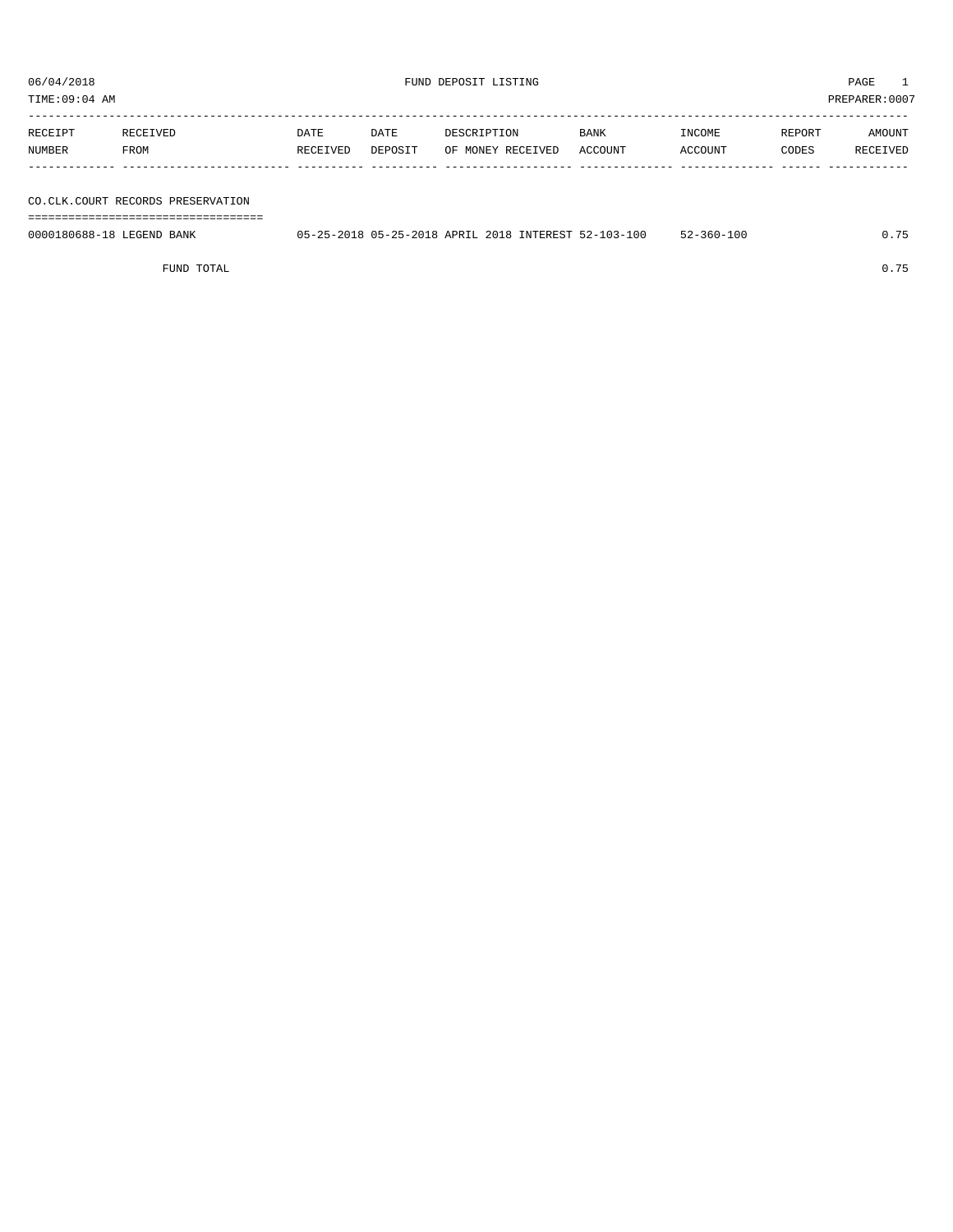TIME:09:04 AM PREPARER:0007

| RECEIPT | RECEIVED    | DATE     | DATE    | DESCRIPTION       | BANK    | INCOME         | REPORT | AMOUNT   |
|---------|-------------|----------|---------|-------------------|---------|----------------|--------|----------|
| NUMBER  | <b>FROM</b> | RECEIVED | DEPOSIT | OF MONEY RECEIVED | ACCOUNT | <b>ACCOUNT</b> | CODES  | RECEIVED |
|         |             |          |         |                   |         |                |        |          |

#### F.C. LAW ENFORCEMENT EDUCATION

===================================

| 0000180688-26 LEGEND<br>BANK | 05-25-2018 05-25-2018 APRIL 2018 1 | INTEREST 55-103-155 | $-360 - 100$ | . 02 |
|------------------------------|------------------------------------|---------------------|--------------|------|
|                              |                                    |                     |              |      |

FUND TOTAL 0.02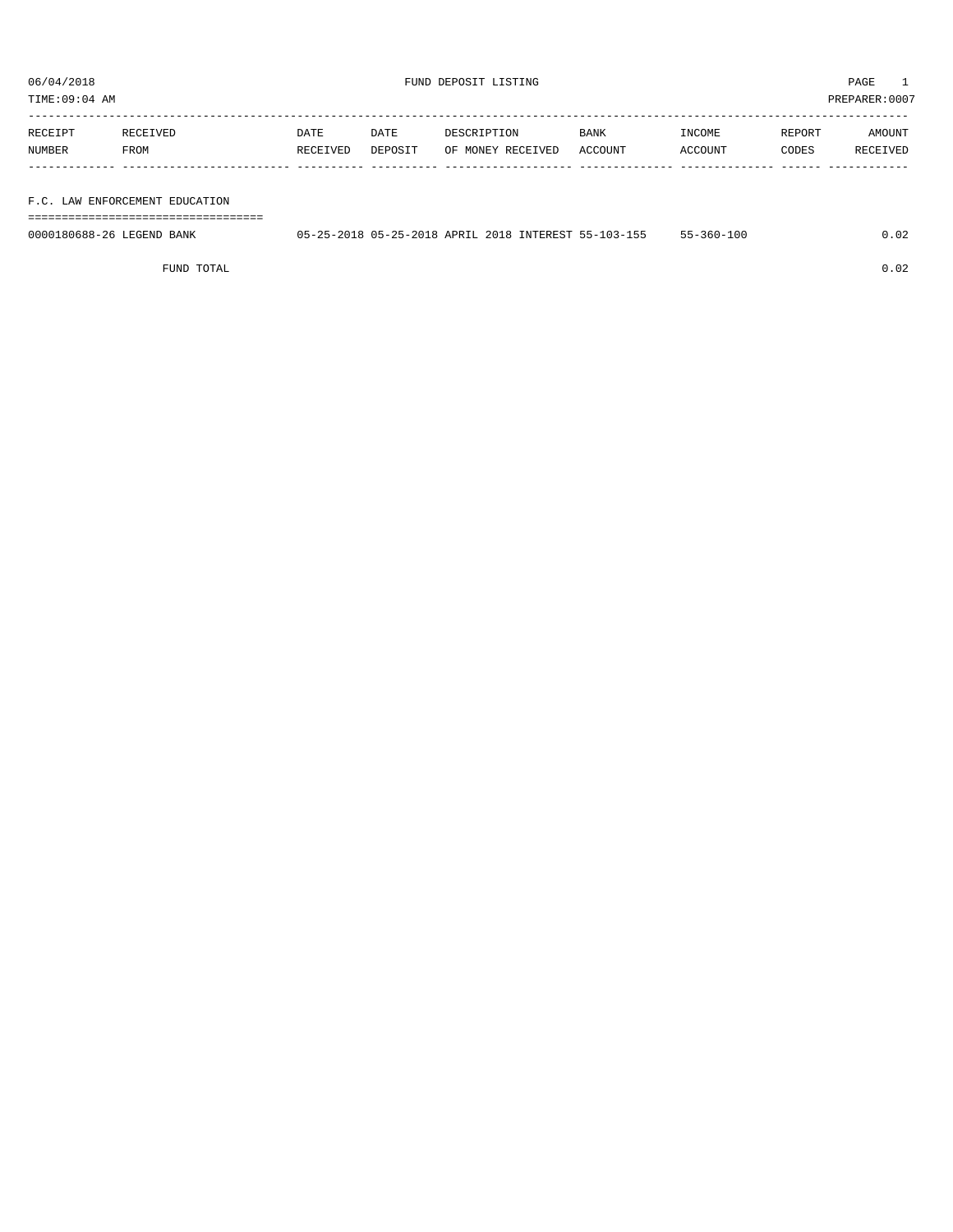TIME:09:04 AM PREPARER:0007

| RECEIPT       | RECEIVED    | DATE     | <b>DATE</b> | DESCRIPTION       | <b>BANK</b> | <b>TNCOME</b>  | REPORT | AMOUNT          |
|---------------|-------------|----------|-------------|-------------------|-------------|----------------|--------|-----------------|
| <b>NUMBER</b> | <b>FROM</b> | RECEIVED | DEPOSIT     | OF MONEY RECEIVED | ACCOUNT     | <b>ACCOUNT</b> | CODES  | <b>RECEIVED</b> |
|               |             |          |             |                   |             |                |        |                 |

#### F C SHERIFF FORFEITURE

| 0000180614-01 BONHAM POLICE DEPT. | 05-04-2018 05-04-2018 SALE OF GAMING MACH 56-103-156 |  | 56-352-200       | 5,678.25 |
|-----------------------------------|------------------------------------------------------|--|------------------|----------|
| 0000180688-27 LEGEND BANK         | 05-25-2018 05-25-2018 APRIL 2018 INTEREST 56-103-156 |  | 56-360-100       | 0.51     |
| 0000180688-28 LEGEND BANK         | 05-25-2018 05-25-2018 APRIL 2018 INTEREST 56-103-159 |  | $56 - 360 - 100$ | 1.79     |
| 0000180692-01 BONHAM POLICE DEPT. | 05-29-2018 05-29-2018 SALE OF GAMING MACH 56-103-156 |  | $56 - 352 - 200$ | 4,198.88 |

FUND TOTAL 9,879.43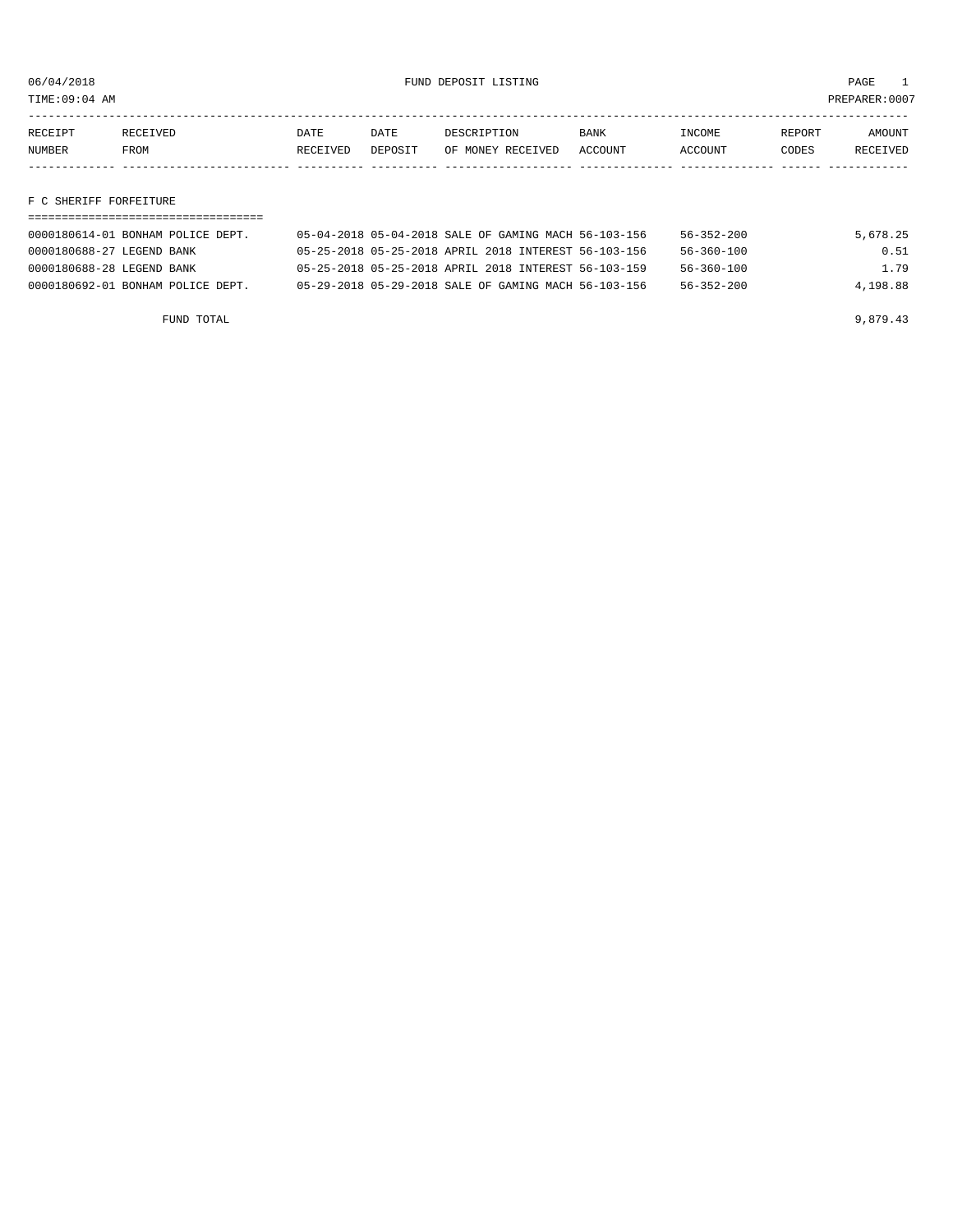TIME:09:04 AM PREPARER:0007

| RECEIPT | RECEIVED | DATE     | DATE    | DESCRIPTION       | <b>BANK</b> | INCOME  | REPORT | AMOUNT   |
|---------|----------|----------|---------|-------------------|-------------|---------|--------|----------|
| NUMBER  | FROM     | RECEIVED | DEPOSIT | OF MONEY RECEIVED | ACCOUNT     | ACCOUNT | CODES  | RECEIVED |
|         |          |          |         |                   |             |         |        |          |
|         |          |          |         |                   |             |         |        |          |

DRUG COURT PROGRAM

| -------------------------    |                                                      |            |                  |        |
|------------------------------|------------------------------------------------------|------------|------------------|--------|
| 0000180629-23 DISTRICT CLERK | 05-07-2018 05-07-2018 APRIL 1-30, 2018               | 59-103-100 | $59 - 370 - 425$ | 249.13 |
| 0000180688-19 LEGEND BANK    | 05-25-2018 05-25-2018 APRIL 2018 INTEREST 59-103-100 |            | 59-360-100       | 2.03   |

FUND TOTAL 251.16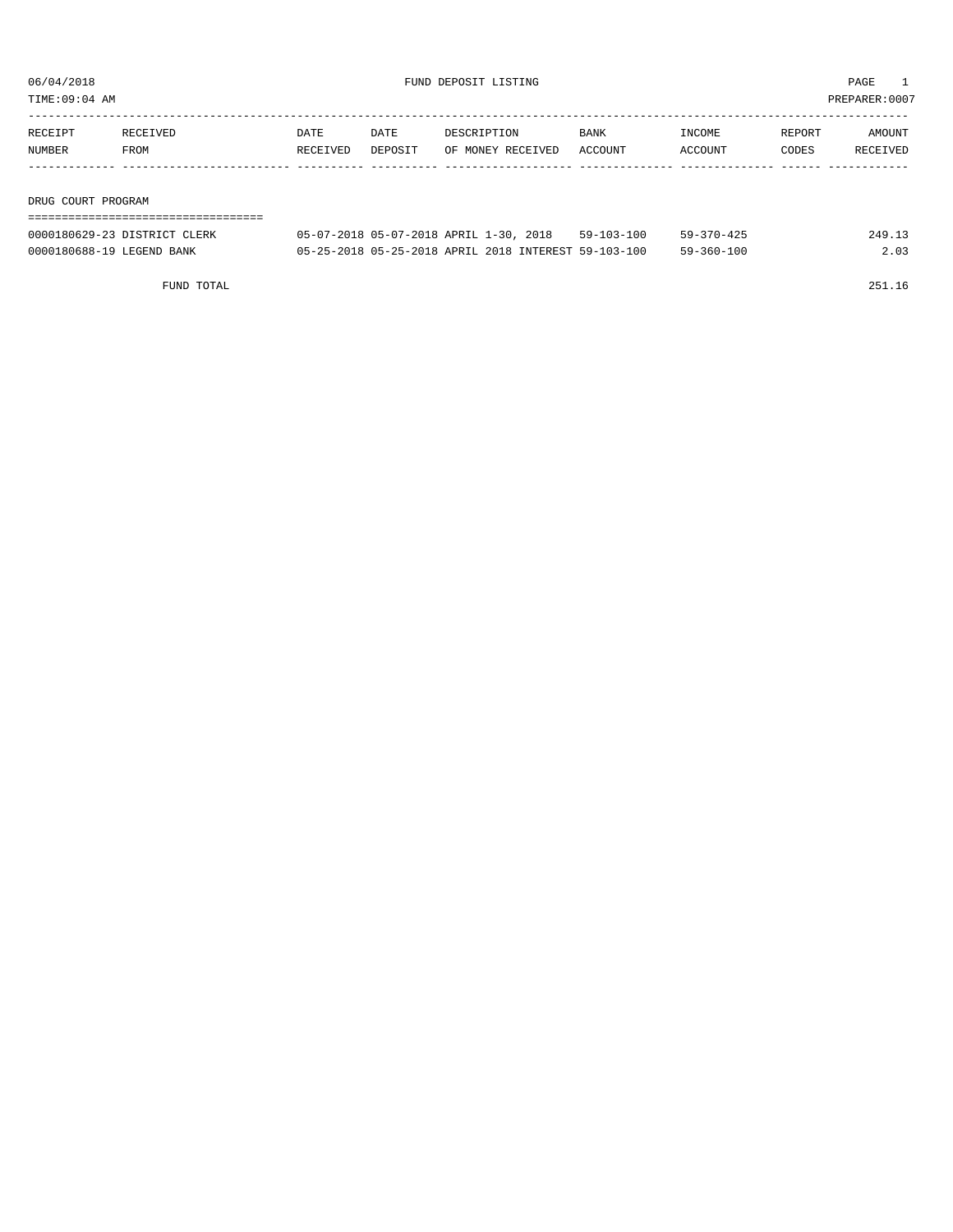| TIME:09:04 AM |                                     |          |                             |                   |                  |                  |        | PREPARER: 0007 |
|---------------|-------------------------------------|----------|-----------------------------|-------------------|------------------|------------------|--------|----------------|
|               |                                     |          |                             |                   |                  |                  |        |                |
| RECEIPT       | RECEIVED                            | DATE     | DATE                        | DESCRIPTION       | BANK             | INCOME           | REPORT | AMOUNT         |
| NUMBER        | FROM                                | RECEIVED | DEPOSIT                     | OF MONEY RECEIVED | ACCOUNT          | ACCOUNT          | CODES  | RECEIVED       |
|               |                                     |          |                             |                   |                  |                  |        |                |
|               |                                     |          |                             |                   |                  |                  |        |                |
| SINKING FUND  |                                     |          |                             |                   |                  |                  |        |                |
|               | =================================== |          |                             |                   |                  |                  |        |                |
|               | 0000180681-03 APPRAISAL DISTRICT    |          | 05-24-2018 05-24-2018 TAXES |                   | $60 - 103 - 100$ | $60 - 310 - 110$ |        | 637.08         |
|               | 0000180681-09 APPRAISAL DISTRICT    |          | 05-24-2018 05-24-2018 TAXES |                   | 60-103-100       | 60-310-120       |        | 24.96          |
|               | 0000180682-03 APPRAISAL DISTRICT    |          | 05-24-2018 05-24-2018 TAXES |                   | $60 - 103 - 100$ | $60 - 310 - 110$ |        | 2,197.85       |

| -------  |                  |                  |                             |  | VVVVIVVVVI VY IILINIILIII DIUINIV. |  |
|----------|------------------|------------------|-----------------------------|--|------------------------------------|--|
| 3.95     | $60 - 310 - 120$ | $60 - 103 - 100$ | 05-24-2018 05-24-2018 TAXES |  | 0000180682-09 APPRAISAL DISTRICT   |  |
| 489.41   | $60 - 310 - 110$ | $60 - 103 - 100$ | 05-24-2018 05-24-2018 TAXES |  | 0000180683-02 APPRAISAL DISTRICT   |  |
| 4.14     | $60 - 310 - 120$ | $60 - 103 - 100$ | 05-24-2018 05-24-2018 TAXES |  | 0000180683-08 APPRAISAL DISTRICT   |  |
| 1,512.50 | 60-310-110       | $60 - 103 - 100$ | 05-24-2018 05-24-2018 TAXES |  | 0000180684-03 APPRAISAL DISTRICT   |  |
| 108.69   | $60 - 310 - 120$ | $60 - 103 - 100$ | 05-24-2018 05-24-2018 TAXES |  | 0000180684-09 APPRAISAL DISTRICT   |  |
| 831.50   | $60 - 310 - 110$ | $60 - 103 - 100$ | 05-24-2018 05-24-2018 TAXES |  | 0000180685-02 APPRAISAL DISTRICT   |  |
| 17.08    | $60 - 310 - 120$ | $60 - 103 - 100$ | 05-24-2018 05-24-2018 TAXES |  | 0000180685-08 APPRAISAL DISTRICT   |  |
| 1,205.80 | $60 - 310 - 110$ | $60 - 103 - 100$ | 05-31-2018 05-31-2018 TAXES |  | 0000180696-02 APPRAISAL DISTRICT   |  |
| 3.07     | $60 - 310 - 120$ | $60 - 103 - 100$ | 05-31-2018 05-31-2018 TAXES |  | 0000180696-08 APPRAISAL DISTRICT   |  |

FUND TOTAL  $7,036.03$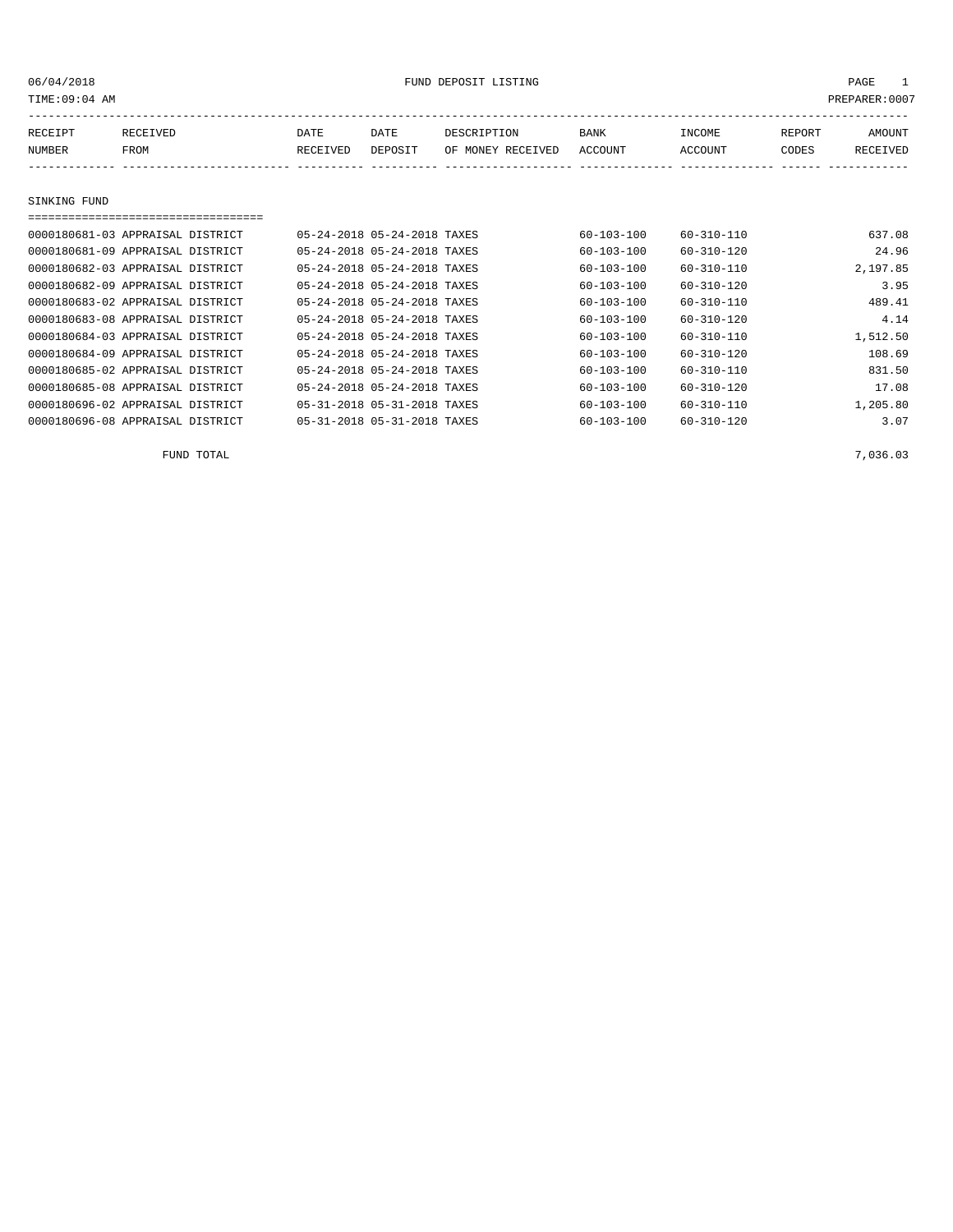TIME:09:04 AM PREPARER:0007

| RECEIPT | RECEIVED | DATE     | DATE    | DESCRIPTION       | BANK    | INCOME  | REPORT | AMOUNT   |
|---------|----------|----------|---------|-------------------|---------|---------|--------|----------|
| NUMBER  | FROM     | RECEIVED | DEPOSIT | OF MONEY RECEIVED | ACCOUNT | ACCOUNT | CODES  | RECEIVED |
|         |          |          |         |                   |         |         |        |          |
|         |          |          |         |                   |         |         |        |          |

DIST.CLK.CO.&DIST.CT.TECH.-COMB.FUN ===================================

| 0000180629-21 DISTRICT<br>CLERK | 05-07-2018 05-07-2018 APRIL 1-30.<br>2018 | -103-100-<br>$61 - 10.5$ | -370-440 | 68.5. |
|---------------------------------|-------------------------------------------|--------------------------|----------|-------|
|                                 |                                           |                          |          |       |

FUND TOTAL 68.87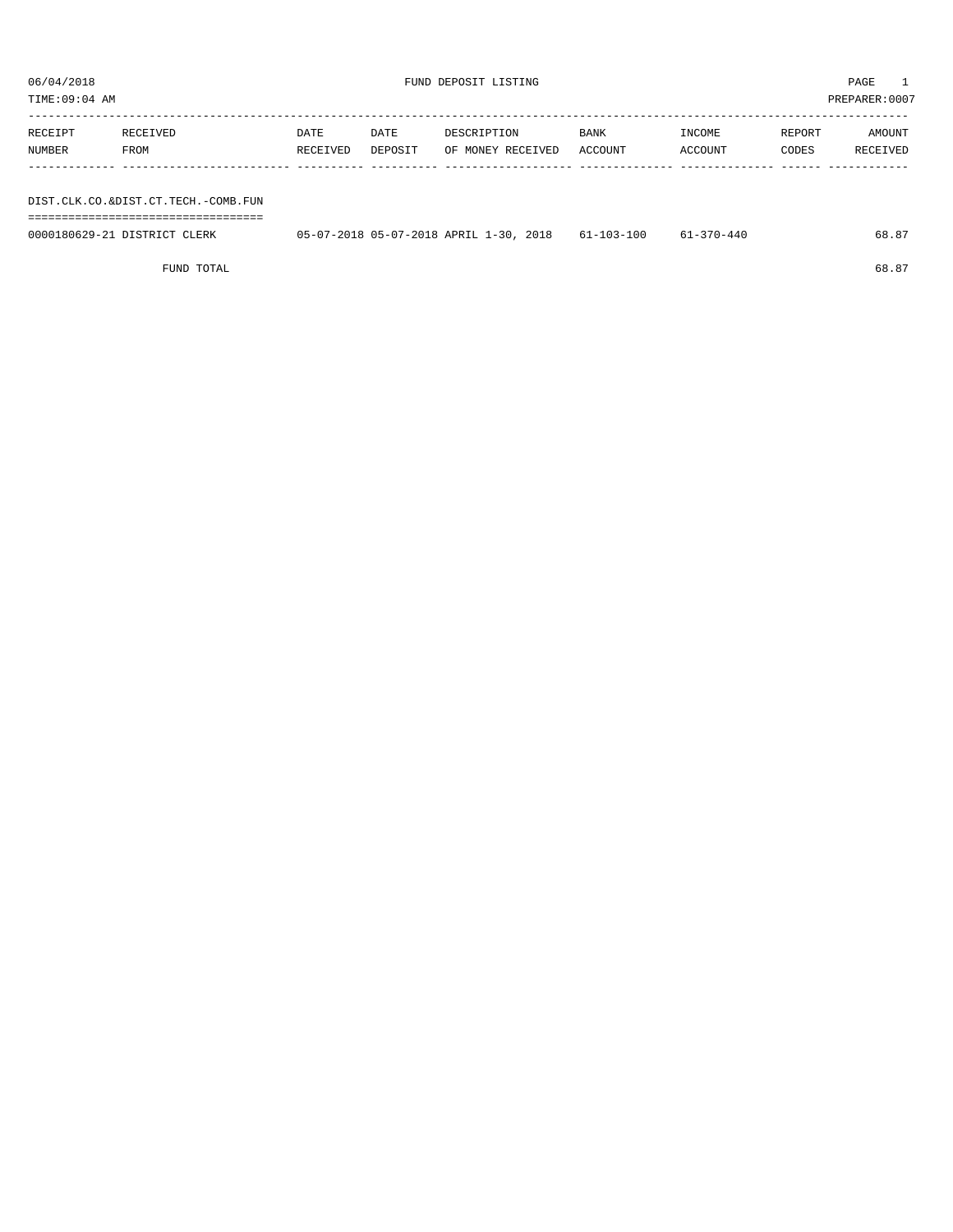| TIME:09:04 AM |                                     |          |         |                   |                |         |        | PREPARER:0007 |
|---------------|-------------------------------------|----------|---------|-------------------|----------------|---------|--------|---------------|
| RECEIPT       | RECEIVED                            | DATE     | DATE    | DESCRIPTION       | INCOME<br>BANK |         | REPORT | AMOUNT        |
| NUMBER        | FROM                                | RECEIVED | DEPOSIT | OF MONEY RECEIVED | ACCOUNT        | ACCOUNT | CODES  | RECEIVED      |
|               |                                     |          |         |                   |                |         |        |               |
|               |                                     |          |         |                   |                |         |        |               |
|               | DIST.CLK.COURT RECORDS PRESERVATION |          |         |                   |                |         |        |               |
|               |                                     |          |         |                   |                |         |        |               |

| 0000180629-22 DISTRICT CLERK | 05-07-2018 05-07-2018 APRIL 1-30, 2018 62-103-100    |  | 62-370-133 | 350.00 |
|------------------------------|------------------------------------------------------|--|------------|--------|
| 0000180688-20 LEGEND BANK    | 05-25-2018 05-25-2018 APRIL 2018 INTEREST 62-103-100 |  | 62-360-100 | 175    |

FUND TOTAL 351.75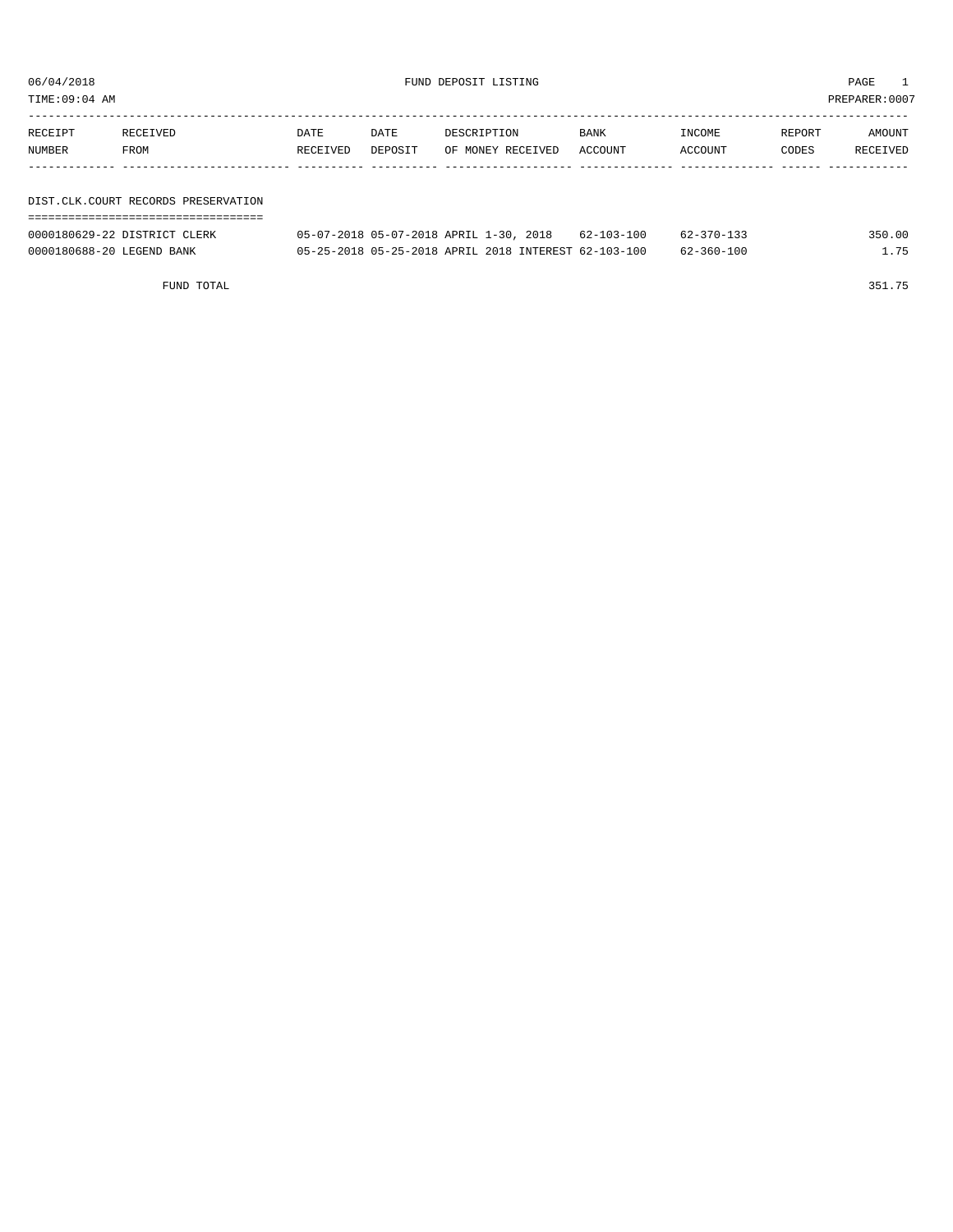| TIME:09:04 AM             | PREPARER:0007                   |                  |                 |                                                      |                        |                   |                 |                    |  |  |  |  |
|---------------------------|---------------------------------|------------------|-----------------|------------------------------------------------------|------------------------|-------------------|-----------------|--------------------|--|--|--|--|
| RECEIPT<br>NUMBER         | RECEIVED<br>FROM                | DATE<br>RECEIVED | DATE<br>DEPOSIT | DESCRIPTION<br>OF MONEY RECEIVED                     | <b>BANK</b><br>ACCOUNT | INCOME<br>ACCOUNT | REPORT<br>CODES | AMOUNT<br>RECEIVED |  |  |  |  |
|                           |                                 |                  |                 |                                                      |                        |                   |                 |                    |  |  |  |  |
|                           | 2017 GO BONDS-CONSTRUCTION FUND |                  |                 |                                                      |                        |                   |                 |                    |  |  |  |  |
|                           |                                 |                  |                 |                                                      |                        |                   |                 |                    |  |  |  |  |
| 0000180688-31 LEGEND BANK |                                 |                  |                 | 05-25-2018 05-25-2018 APRIL 2018 INTEREST 66-103-166 |                        | 66-360-166        |                 | 5, 133, 48         |  |  |  |  |

FUND TOTAL  $5,133.48$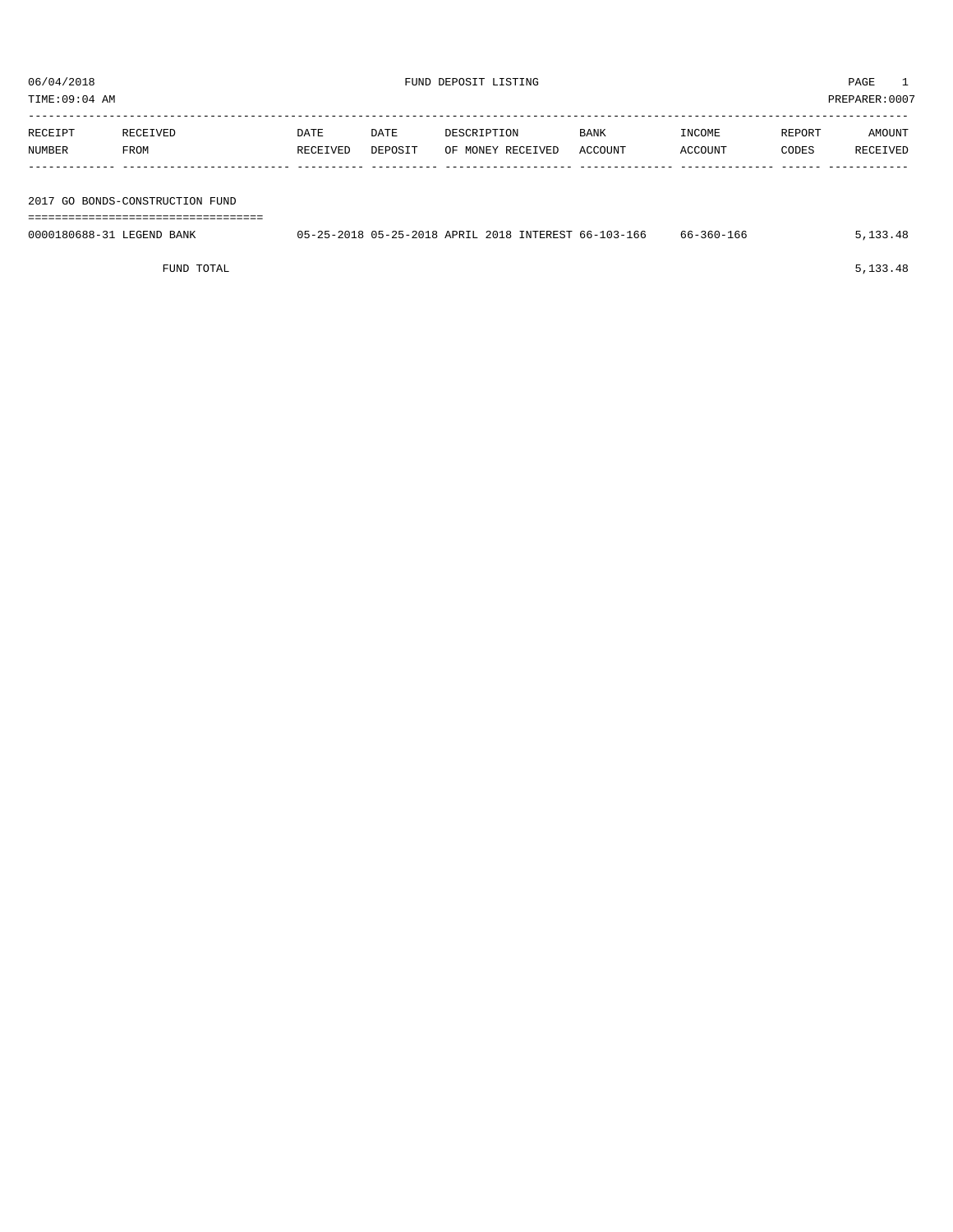TIME:09:04 AM PREPARER:0007

| RECEIPT | RECEIVED | DATE     | DATE    | DESCRIPTION       | <b>BANK</b> | INCOME  | REPORT | AMOUNT   |
|---------|----------|----------|---------|-------------------|-------------|---------|--------|----------|
| NUMBER  | FROM     | RECEIVED | DEPOSIT | OF MONEY RECEIVED | ACCOUNT     | ACCOUNT | CODES  | RECEIVED |
|         |          |          |         |                   |             |         |        |          |
|         |          |          |         |                   |             |         |        |          |

RIGHT OF WAY FUND

| ------------------------------------ |  |  |                                                      |                  |        |
|--------------------------------------|--|--|------------------------------------------------------|------------------|--------|
| 0000180673-08 TEXPOOL                |  |  | 05-23-2018 05-23-2018 APRIL 2018 INTEREST 70-103-175 | $70 - 360 - 100$ | 111.81 |
| 0000180688-21 LEGEND BANK            |  |  | 05-25-2018 05-25-2018 APRIL 2018 INTEREST 70-103-100 | $70 - 360 - 100$ | 0.95   |

FUND TOTAL 112.76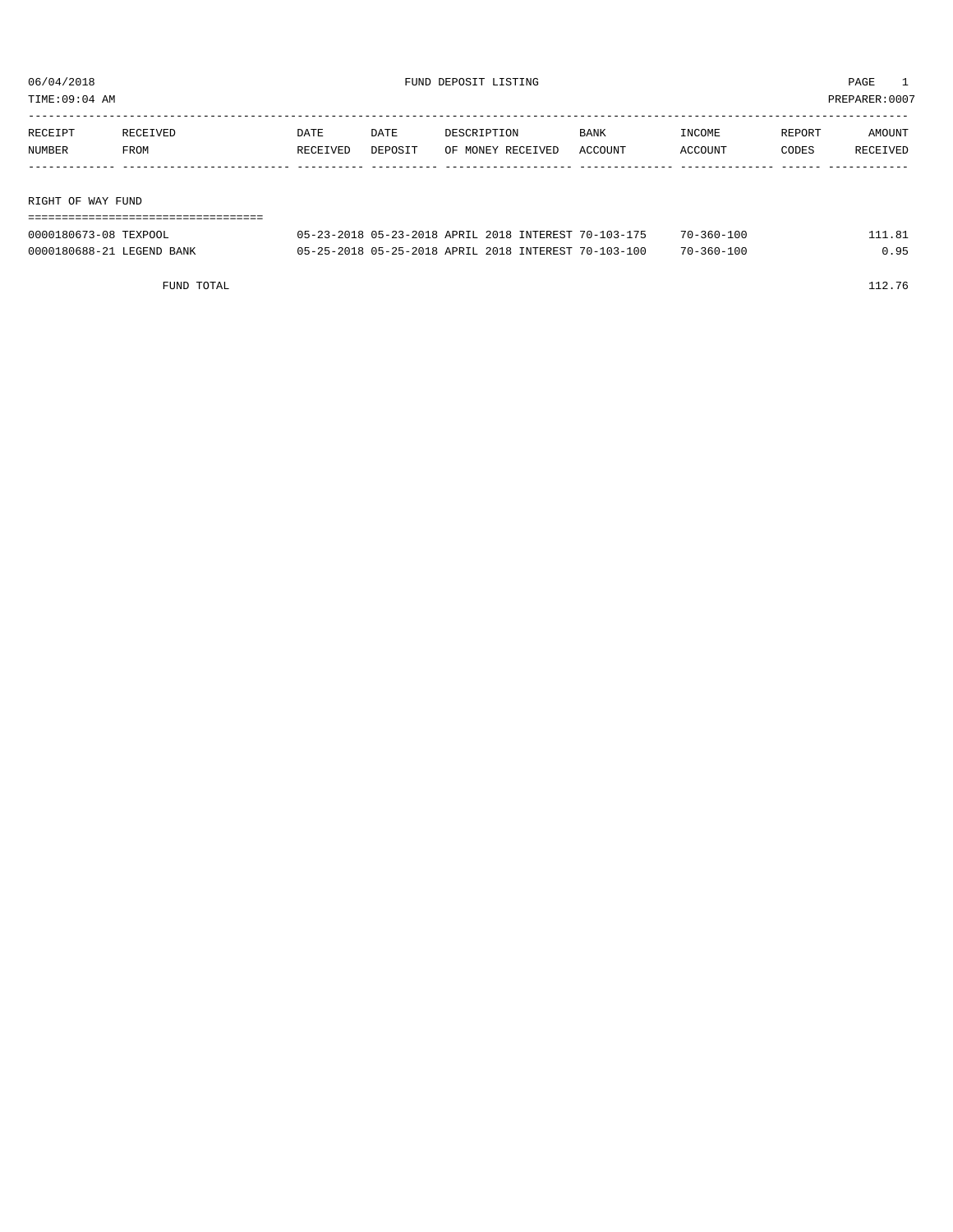TIME:09:04 AM PREPARER:0007

| RECEIPT | <b>RECEIVED</b> | DATE     | DATE           | DESCRIPTION          | BANK    | <b>INCOME</b>  | REPORT | AMOUNT          |
|---------|-----------------|----------|----------------|----------------------|---------|----------------|--------|-----------------|
| NUMBER  | FROM            | RECEIVED | <b>DEPOSIT</b> | RECEIVED<br>OF MONEY | ACCOUNT | <b>ACCOUNT</b> | CODES  | <b>RECEIVED</b> |
|         |                 |          |                |                      |         |                |        |                 |

#### JUVENILE PROBATION

| ==================================== |                                         |  |                                                      |            |                  |       |
|--------------------------------------|-----------------------------------------|--|------------------------------------------------------|------------|------------------|-------|
| 0000180627-01 JUVENILE PROBATION     |                                         |  | 05-07-2018 05-07-2018 PID #2209 DEFERRED 87-103-187  |            | 87-340-575       | 25.00 |
| 0000180628-01 JUVENILE PROBATION     |                                         |  | 05-07-2018 05-07-2018 PID #2177 PROBATION 87-103-187 |            | $87 - 340 - 575$ | 10.00 |
| 0000180655-01 JUVENILE PROBATION     | 05-18-2018 05-18-2018 PID 2219 DEFERRED |  |                                                      | 87-103-187 | $87 - 340 - 575$ | 10.00 |
| 0000180656-01 JUVENILE PROBATION     | 05-18-2018 05-18-2018 PID 2228 DEFERRED |  |                                                      | 87-103-187 | $87 - 340 - 575$ | 20.00 |
| 0000180687-01 JUVENILE PROBATION     |                                         |  | 05-24-2018 05-24-2018 PID-2178 COURT COST 87-103-187 |            | $87 - 340 - 577$ | 20.00 |
| 0000180697-01 JUVENILE PROBATION     | 05-31-2018 05-31-2018 PID-2220 DEFERRED |  |                                                      | 87-103-187 | $87 - 340 - 575$ | 20.00 |
|                                      |                                         |  |                                                      |            |                  |       |

FUND TOTAL 105.00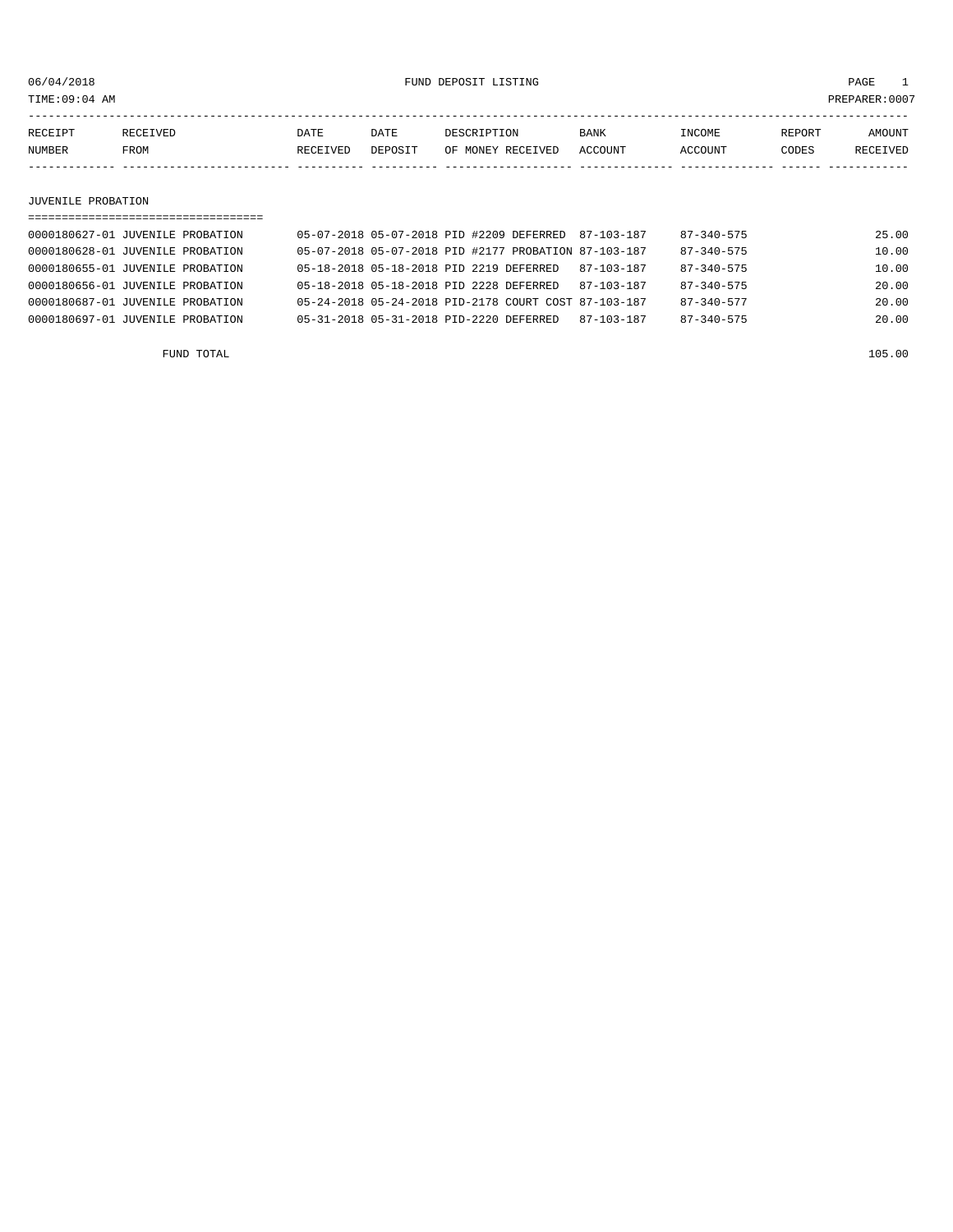06/04/2018 FUND DEPOSIT LISTING PAGE 1

| RECEIPT | <b>RECEIVED</b> | DATE     | DATE    | DESCRIPTION       | <b>BANK</b> | INCOME  | REPORT | AMOUNT   |
|---------|-----------------|----------|---------|-------------------|-------------|---------|--------|----------|
| NUMBER  | FROM            | RECEIVED | DEPOSIT | OF MONEY RECEIVED | ACCOUNT     | ACCOUNT | CODES  | RECEIVED |
|         |                 |          |         |                   |             |         |        |          |

#### TEXAS JUVENILE JUSTICE DEPT.

| ===================================== |                                                      |  |                  |                  |          |
|---------------------------------------|------------------------------------------------------|--|------------------|------------------|----------|
| 0000180676-01 T.J.J.D.                | 05-24-2018 05-24-2018 REG. DIV.                      |  | 89-103-999       | $89 - 330 - 920$ | 1,548.00 |
| 0000180676-02 T.J.J.D.                | 05-24-2018 05-24-2018 MENTAL HEALTH                  |  | $89 - 103 - 998$ | $89 - 330 - 919$ | 1,253.00 |
| 0000180676-03 T.J.J.D.                | 05-24-2018 05-24-2018 COMM. DIV.                     |  | $89 - 103 - 997$ | $89 - 330 - 918$ | 1,000.00 |
| 0000180676-04 T.J.J.D.                | 05-24-2018 05-24-2018 PPA                            |  | $89 - 103 - 996$ | 89-330-917       | 1,000.00 |
| 0000180676-05 T.J.J.D.                | 05-24-2018 05-24-2018 COMM. PROG.                    |  | 89-103-994       | 89-330-916       | 6,667.00 |
| 0000180676-06 T.J.J.D.                | 05-24-2018 05-24-2018 BASIC                          |  | $89 - 103 - 993$ | 89-330-915       | 9,704.00 |
| 0000180688-29 LEGEND BANK             | 05-25-2018 05-25-2018 APRIL 2018 INTEREST 89-103-992 |  |                  | $89 - 360 - 189$ | 1.34     |

FUND TOTAL 21,173.34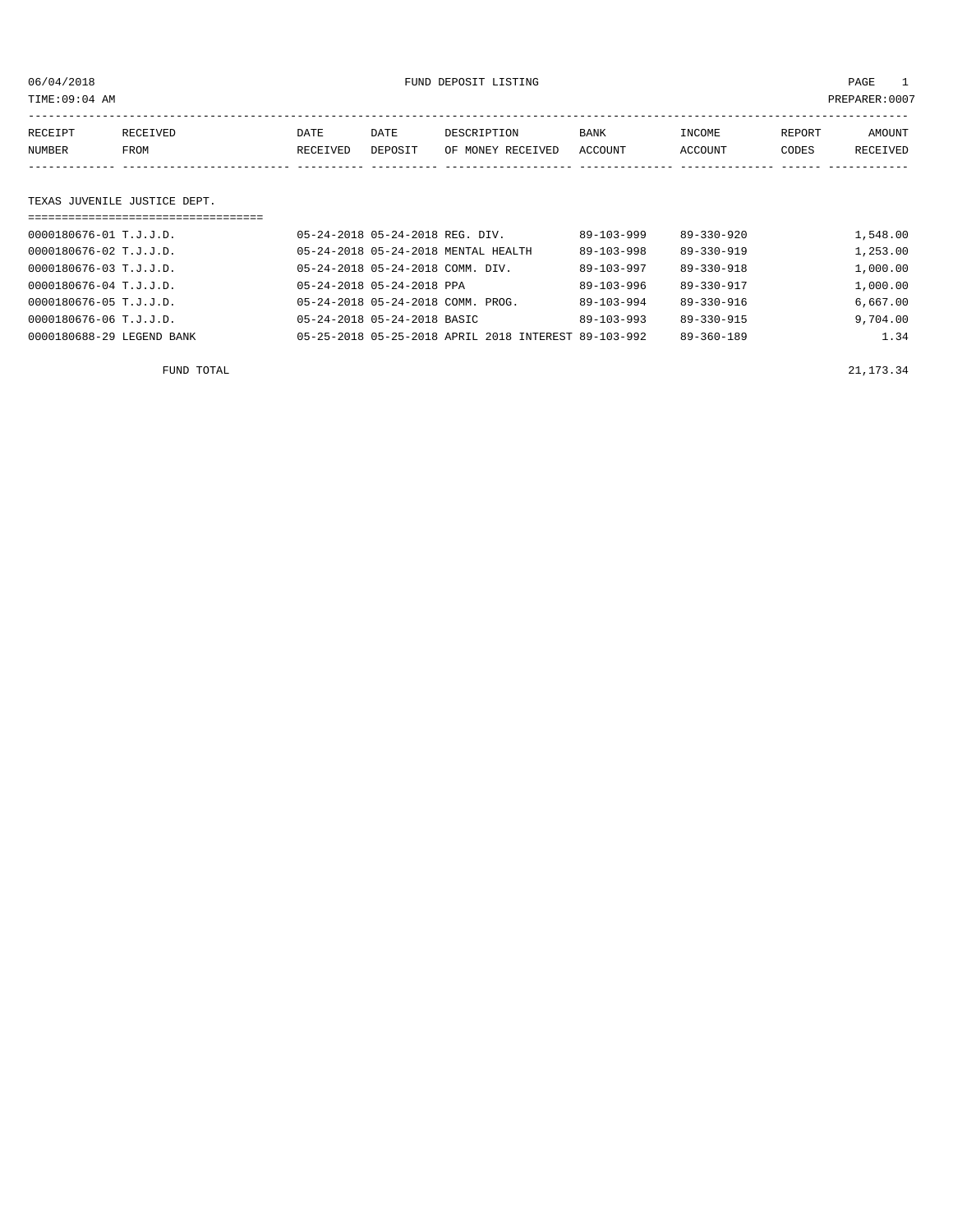TIME:09:04 AM PREPARER:0007

| RECEIPT | RECEIVED | DATE     | DATE    | DESCRIPTION       | <b>BANK</b> | INCOME  | REPORT | AMOUNT   |
|---------|----------|----------|---------|-------------------|-------------|---------|--------|----------|
| NUMBER  | FROM     | RECEIVED | DEPOSIT | OF MONEY RECEIVED | ACCOUNT     | ACCOUNT | CODES  | RECEIVED |
|         |          |          |         |                   |             |         |        |          |

#### STATZER FUND

=================================== 0000180673-09 TEXPOOL 05-23-2018 05-23-2018 APRIL 2018 INTEREST 92-103-175 92-360-100 54.54

0000180688-22 LEGEND BANK 05-25-2018 05-25-2018 APRIL 2018 INTEREST 92-103-100 92-360-100 0.23

FUND TOTAL  $54.77$